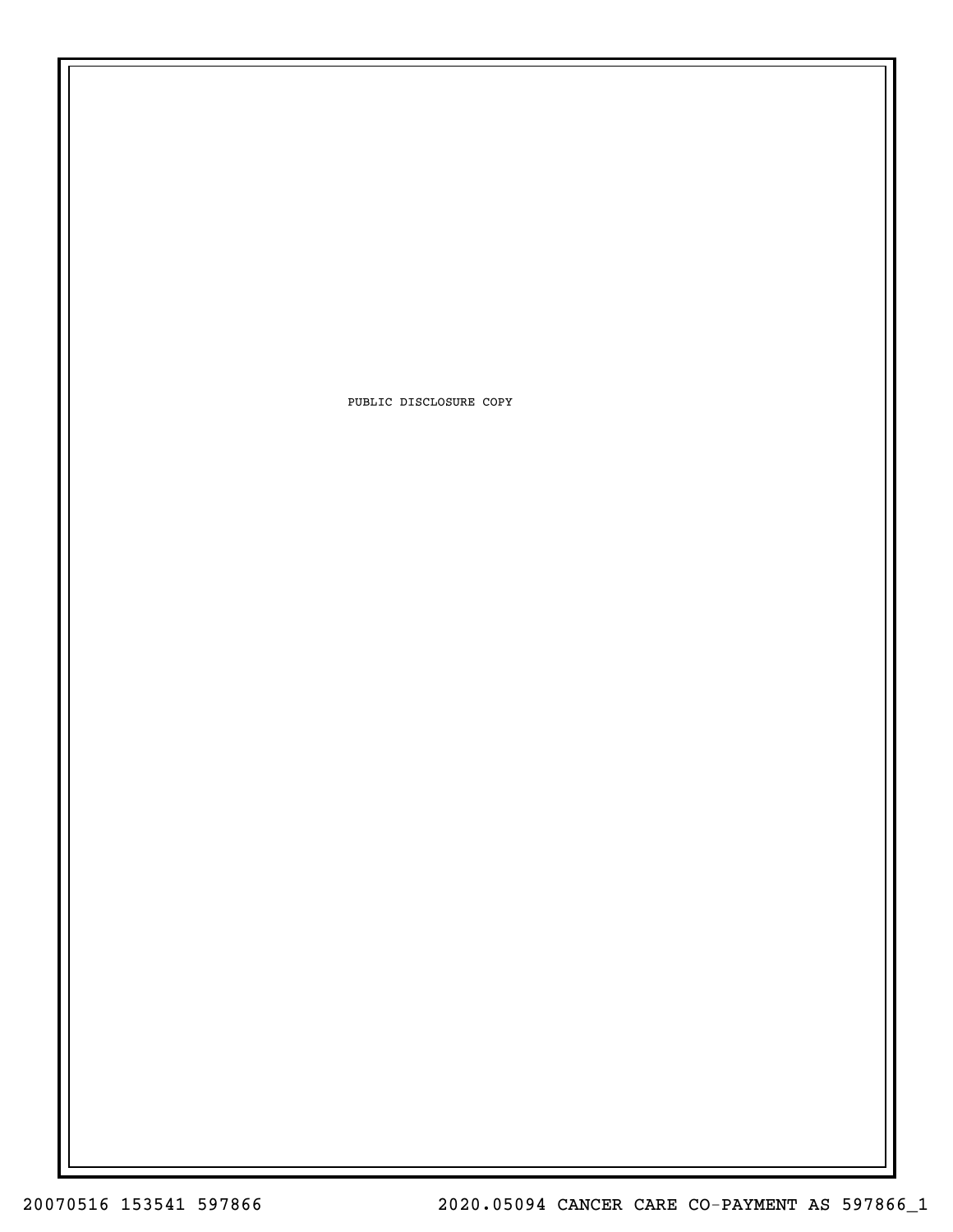| Form |  |
|------|--|

### **Return of Organization Exempt From Income Tax** \*\* PUBLIC DISCLOSURE COPY \*\*

**Under section 501(c), 527, or 4947(a)(1) of the Internal Revenue Code (except private foundations) 2020**

enter social security numbers on this form as it may be made public.

OMB No. 1545-0047 **Open to Public** 

| A For the 2020 calendar year, or tax year h            |                              |
|--------------------------------------------------------|------------------------------|
| Department of the Treasury<br>Internal Revenue Service | $\blacktriangleright$ Go to  |
|                                                        | $\blacktriangleright$ Do not |

|                                         |  | $\triangleright$ Go to www.irs.gov/Form990 for instructions and the latest information. |  | <b>ODEN IO FUD</b><br>Inspection |
|-----------------------------------------|--|-----------------------------------------------------------------------------------------|--|----------------------------------|
| year, or tax year beginning JUL 1, 2020 |  | and ending $JUN 30, 2021$                                                               |  |                                  |

|                         |                             | A For the 2020 calendar year, or tax year beginning                                                                                                 | and ending | JUN 30, 2021                                        |                                          |
|-------------------------|-----------------------------|-----------------------------------------------------------------------------------------------------------------------------------------------------|------------|-----------------------------------------------------|------------------------------------------|
| В                       | Check if<br>applicable:     | <b>C</b> Name of organization                                                                                                                       |            | D Employer identification number                    |                                          |
|                         | Address                     | CANCER CARE CO-PAYMENT ASSISTANCE                                                                                                                   |            |                                                     |                                          |
|                         | change<br>Name              | FOUNDATION, INC.                                                                                                                                    |            |                                                     |                                          |
|                         | change<br>Initial           | Doing business as                                                                                                                                   |            | 26-1196709                                          |                                          |
|                         | return                      | Number and street (or P.O. box if mail is not delivered to street address)                                                                          | Room/suite | <b>E</b> Telephone number                           |                                          |
|                         | Final<br>return/<br>termin- | 275 SEVENTH AVENUE                                                                                                                                  |            | $(866)$ 552-6729                                    |                                          |
|                         | ated                        | City or town, state or province, country, and ZIP or foreign postal code                                                                            |            | G Gross receipts \$                                 | 74,806,659.                              |
|                         | Amended<br>return           | NEW YORK, NY 10001                                                                                                                                  |            | $H(a)$ is this a group return                       |                                          |
|                         | Applica-<br>tion<br>pending | F Name and address of principal officer: PATRICIA GOLDSMITH                                                                                         |            | for subordinates?                                   | $\sqrt{}$ Yes $\sqrt{}$ X $\sqrt{}$ No   |
|                         |                             | CANCER CARE, 275 7TH AVE, NY, NY 10001                                                                                                              |            | $H(b)$ Are all subordinates included? $\Box$ Yes    | ∣No                                      |
|                         |                             | Tax-exempt status: $X \mid 501(c)(3)$<br>501(c) (<br>$4947(a)(1)$ or<br>$\mathcal{L}$ (insert no.)                                                  | 527        |                                                     | If "No," attach a list. See instructions |
|                         |                             | J Website: WWW.CANCERCARECOPAY.ORG                                                                                                                  |            | $H(c)$ Group exemption number $\blacktriangleright$ |                                          |
|                         |                             | <b>K</b> Form of organization: $\boxed{\textbf{X}}$ Corporation<br>Other $\blacktriangleright$<br>Trust<br>Association                              |            | L Year of formation: 2007                           | M State of legal domicile: NY            |
| Part I                  |                             | Summary                                                                                                                                             |            |                                                     |                                          |
|                         | 1.                          | Briefly describe the organization's mission or most significant activities: SEE SCHEDULE O                                                          |            |                                                     |                                          |
|                         |                             |                                                                                                                                                     |            |                                                     |                                          |
|                         | 2                           | Check this box $\blacktriangleright$ $\blacksquare$ if the organization discontinued its operations or disposed of more than 25% of its net assets. |            |                                                     |                                          |
| Governance              | 3                           | Number of voting members of the governing body (Part VI, line 1a)                                                                                   |            | 3                                                   |                                          |
|                         | 4                           |                                                                                                                                                     |            | $\overline{\mathbf{4}}$                             | 4                                        |
|                         | 5                           |                                                                                                                                                     |            | $\overline{\mathbf{5}}$                             | 11                                       |
|                         | 6                           |                                                                                                                                                     | $\bf 6$    | $\overline{4}$                                      |                                          |
| <b>Activities &amp;</b> |                             |                                                                                                                                                     |            | 7a                                                  | 0.                                       |
|                         |                             |                                                                                                                                                     |            | 7b                                                  | 0.                                       |
|                         |                             |                                                                                                                                                     |            | <b>Prior Year</b>                                   | <b>Current Year</b>                      |
|                         | 8                           | Contributions and grants (Part VIII, line 1h)                                                                                                       |            | 61,539,833.                                         | 74,624,906.                              |
| Revenue                 | 9                           | Program service revenue (Part VIII, line 2g)                                                                                                        |            | $\mathbf 0$ .                                       | 0.                                       |
|                         | 10                          |                                                                                                                                                     |            | 1,292,649.                                          | 7.085.                                   |
|                         | 11                          | Other revenue (Part VIII, column (A), lines 5, 6d, 8c, 9c, 10c, and 11e)                                                                            |            | 58.012.                                             | 174,668.                                 |
|                         | 12                          | Total revenue - add lines 8 through 11 (must equal Part VIII, column (A), line 12)                                                                  |            | 62.890.494.                                         | 74,806,659.                              |
|                         | 13                          | Grants and similar amounts paid (Part IX, column (A), lines 1-3)                                                                                    |            | 47,025,402.                                         | 75,891,872.                              |
|                         | 14                          | Benefits paid to or for members (Part IX, column (A), line 4)                                                                                       |            | $\mathbf{0}$ .                                      | 0.                                       |
|                         | 15                          | Salaries, other compensation, employee benefits (Part IX, column (A), lines 5-10)                                                                   |            | 1,608,740.                                          | 1,792,438.                               |
| Expenses                |                             |                                                                                                                                                     |            | $\mathbf{0}$ .                                      | 0.                                       |
|                         |                             | $\bullet$ 357,344.<br><b>b</b> Total fundraising expenses (Part IX, column (D), line 25)                                                            |            |                                                     |                                          |
|                         |                             |                                                                                                                                                     |            | 1,909,595.                                          | 1,536,517.                               |
|                         | 18                          | Total expenses. Add lines 13-17 (must equal Part IX, column (A), line 25) [                                                                         |            | 50, 543, 737.                                       | 79,220,827.                              |
|                         |                             |                                                                                                                                                     |            | 12, 346, 757.                                       | $-4,414,168.$                            |
|                         |                             |                                                                                                                                                     |            |                                                     |                                          |
|                         | 19                          |                                                                                                                                                     |            |                                                     |                                          |
| έğ                      |                             |                                                                                                                                                     |            | <b>Beginning of Current Year</b>                    | <b>End of Year</b>                       |
| sets                    |                             | <b>20</b> Total assets (Part X, line 16)<br>21 Total liabilities (Part X, line 26)                                                                  |            | 75, 793, 237.<br>15,607,898.                        | 80, 171, 765.<br>24,400,594.             |

Under penalties of perjury, I declare that I have examined this return, including accompanying schedules and statements, and to the best of my knowledge and belief, it is true, correct, and complete. Declaration of preparer (other than officer) is based on all information of which preparer has any knowledge.

| Sign            | Signature of officer                                                                              |                      |           | Date                                           |  |
|-----------------|---------------------------------------------------------------------------------------------------|----------------------|-----------|------------------------------------------------|--|
| Here            | JOHN RUTIGLIANO, CFO                                                                              |                      |           |                                                |  |
|                 | Type or print name and title                                                                      |                      |           |                                                |  |
|                 | Print/Type preparer's name                                                                        | Preparer's/signature | Date      | <b>PTIN</b><br>Check                           |  |
| Paid            | ROBERT A. ROBINSON                                                                                | ramson               | 5/13/2022 | P00741489<br>self-employed                     |  |
| Preparer        | KPMG LLP<br>Firm's name                                                                           |                      |           | 13-5565207<br>Firm's $EIN \blacktriangleright$ |  |
| Use Only        | 345 PARK AVENUE<br>Firm's address $\blacktriangleright$                                           |                      |           |                                                |  |
|                 | NEW YORK, NY 10154                                                                                |                      |           | Phone no.212-758-9700                          |  |
|                 | x<br>No<br>Yes<br>May the IRS discuss this return with the preparer shown above? See instructions |                      |           |                                                |  |
| 032001 12-23-20 | LHA For Paperwork Reduction Act Notice, see the separate instructions.                            |                      |           | Form 990 (2020)                                |  |

032001 12-23-20 **For Paperwork Reduction Act Notice, see the separate instructions.** LHA Form (2020)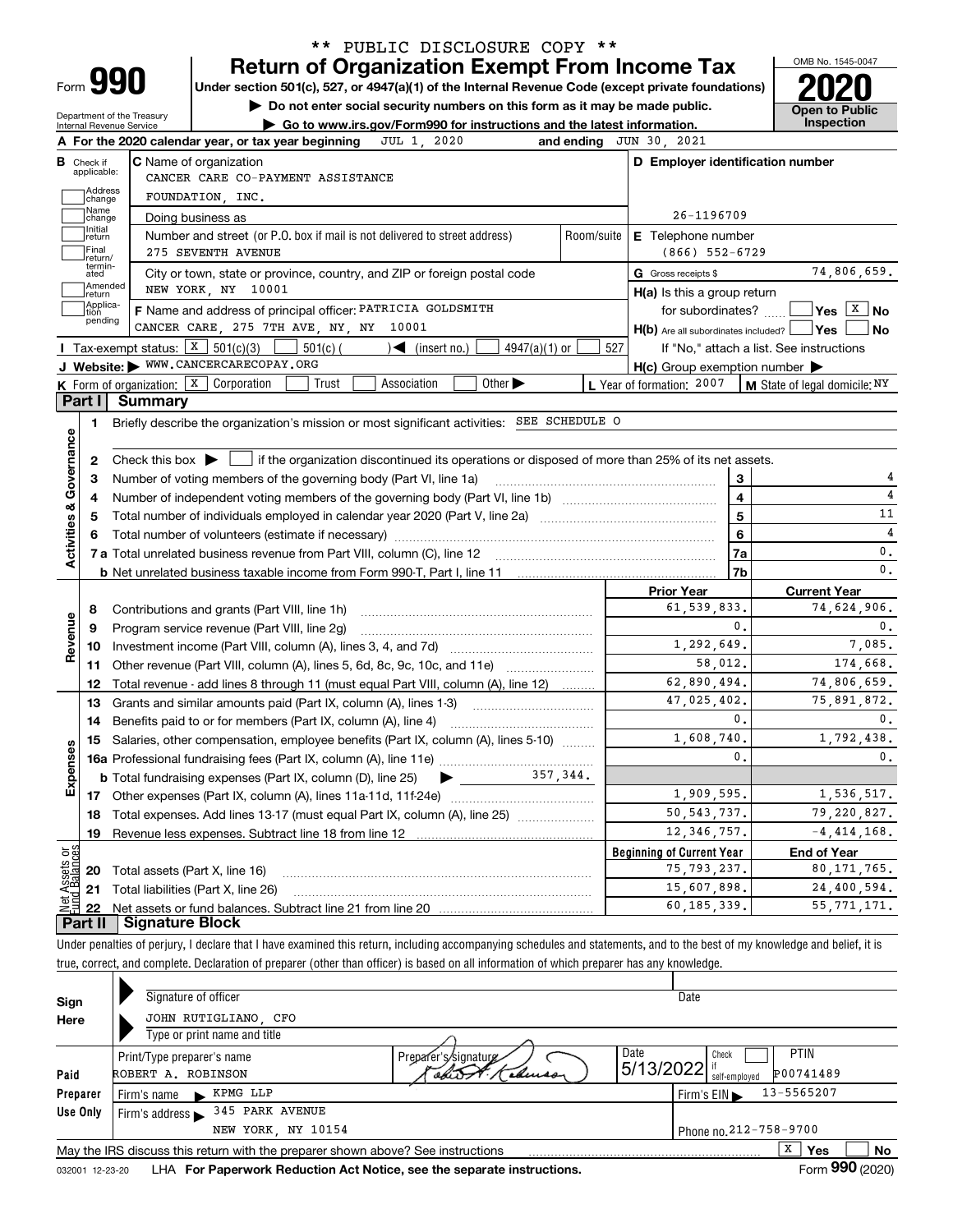(Rev. January 2020)

## **Application for Automatic Extension of Time To File an Exempt Organization Return**

Department of the Treasury Internal Revenue Service

**| File a separate application for each return.**

**| Go to www.irs.gov/Form8868 for the latest information.**

**Electronic filing (e-file).**  You can electronically file Form 8868 to request a 6-month automatic extension of time to file any of the filing of this form, visit www.irs.gov/e-file-providers/e-file-for-charities-and-non-profits. forms listed below with the exception of Form 8870, Information Return for Transfers Associated With Certain Personal Benefit Contracts, for which an extension request must be sent to the IRS in paper format (see instructions). For more details on the electronic

#### **Automatic 6-Month Extension of Time.** Only submit original (no copies needed).

All corporations required to file an income tax return other than Form 990-T (including 1120-C filers), partnerships, REMICs, and trusts must use Form 7004 to request an extension of time to file income tax returns.

| Type or<br>print                                          | Name of exempt organization or other filer, see instructions.<br>CANCER CARE CO-PAYMENT ASSISTANCE                                                    |        |                                                                                |              |    | Taxpayer identification number (TIN)         |
|-----------------------------------------------------------|-------------------------------------------------------------------------------------------------------------------------------------------------------|--------|--------------------------------------------------------------------------------|--------------|----|----------------------------------------------|
|                                                           | FOUNDATION, INC.                                                                                                                                      |        |                                                                                |              |    | 26-1196709                                   |
| File by the<br>due date for<br>filing your<br>return. See | Number, street, and room or suite no. If a P.O. box, see instructions.<br>275 SEVENTH AVENUE                                                          |        |                                                                                |              |    |                                              |
| instructions.                                             | City, town or post office, state, and ZIP code. For a foreign address, see instructions.<br>NEW YORK, NY 10001                                        |        |                                                                                |              |    |                                              |
|                                                           | Enter the Return Code for the return that this application is for (file a separate application for each return)                                       |        |                                                                                |              |    | $\mathbf 0$<br>$\mathbf{1}$                  |
| <b>Application</b>                                        |                                                                                                                                                       | Return | Application                                                                    |              |    | Return                                       |
| Is For                                                    |                                                                                                                                                       | Code   | Is For                                                                         |              |    | Code                                         |
|                                                           | Form 990 or Form 990-EZ                                                                                                                               | 01     | Form 990-T (corporation)                                                       |              |    | 07                                           |
| Form 990-BL                                               |                                                                                                                                                       | 02     | Form 1041-A                                                                    |              |    | 08                                           |
|                                                           | Form 4720 (individual)                                                                                                                                | 03     | Form 4720 (other than individual)                                              |              |    | 09                                           |
| Form 990-PF                                               |                                                                                                                                                       | 04     | Form 5227                                                                      |              |    | 10                                           |
|                                                           | Form 990-T (sec. 401(a) or 408(a) trust)                                                                                                              | 05     | Form 6069                                                                      |              |    | 11                                           |
|                                                           | Form 990-T (trust other than above)                                                                                                                   | 06     | Form 8870                                                                      |              |    | 12                                           |
|                                                           | JOHN RUTIGLIANO                                                                                                                                       |        |                                                                                |              |    |                                              |
|                                                           | • The books are in the care of > 275 SEVENTH AVENUE - NEW YORK, NY 10001                                                                              |        |                                                                                |              |    |                                              |
|                                                           | Telephone No. 212-712-6151                                                                                                                            |        | Fax No. $\blacktriangleright$                                                  |              |    |                                              |
|                                                           |                                                                                                                                                       |        |                                                                                |              |    |                                              |
|                                                           | If this is for a Group Return, enter the organization's four digit Group Exemption Number (GEN) _________. If this is for the whole group, check this |        |                                                                                |              |    |                                              |
| $box \blacktriangleright$                                 | . If it is for part of the group, check this box $\blacktriangleright$                                                                                |        | and attach a list with the names and TINs of all members the extension is for. |              |    |                                              |
| 1                                                         | I request an automatic 6-month extension of time until MAY 16, 2022                                                                                   |        |                                                                                |              |    | , to file the exempt organization return for |
|                                                           | the organization named above. The extension is for the organization's return for:                                                                     |        |                                                                                |              |    |                                              |
|                                                           | calendar year or                                                                                                                                      |        |                                                                                |              |    |                                              |
|                                                           | $\blacktriangleright$ $\lfloor$ X $\rfloor$ tax year beginning JUL 1, 2020                                                                            |        | JUN 30, 2021<br>, and ending                                                   |              |    |                                              |
|                                                           |                                                                                                                                                       |        |                                                                                |              |    |                                              |
| $\mathbf{2}$                                              | If the tax year entered in line 1 is for less than 12 months, check reason:<br>Change in accounting period                                            |        | Initial return                                                                 | Final return |    |                                              |
|                                                           |                                                                                                                                                       |        |                                                                                |              |    |                                              |
| За                                                        | If this application is for Forms 990-BL, 990-PF, 990-T, 4720, or 6069, enter the tentative tax, less                                                  |        |                                                                                |              |    |                                              |
|                                                           | any nonrefundable credits. See instructions.                                                                                                          |        |                                                                                | За           | \$ | 0.                                           |
| b                                                         | If this application is for Forms 990-PF, 990-T, 4720, or 6069, enter any refundable credits and                                                       |        |                                                                                |              |    |                                              |
|                                                           | estimated tax payments made. Include any prior year overpayment allowed as a credit.                                                                  |        |                                                                                | 3b           | \$ | $\mathbf{0}$ .                               |
| c                                                         | <b>Balance due.</b> Subtract line 3b from line 3a. Include your payment with this form, if required, by                                               |        |                                                                                |              |    |                                              |
|                                                           | using EFTPS (Electronic Federal Tax Payment System). See instructions.                                                                                |        |                                                                                | 3c           | \$ | 0.                                           |
| instructions.                                             | Caution: If you are going to make an electronic funds withdrawal (direct debit) with this Form 8868, see Form 8453-EO and Form 8879-EO for payment    |        |                                                                                |              |    |                                              |
| LHA                                                       | For Privacy Act and Paperwork Reduction Act Notice, see instructions.                                                                                 |        |                                                                                |              |    | Form 8868 (Rev. 1-2020)                      |

023841 04-01-20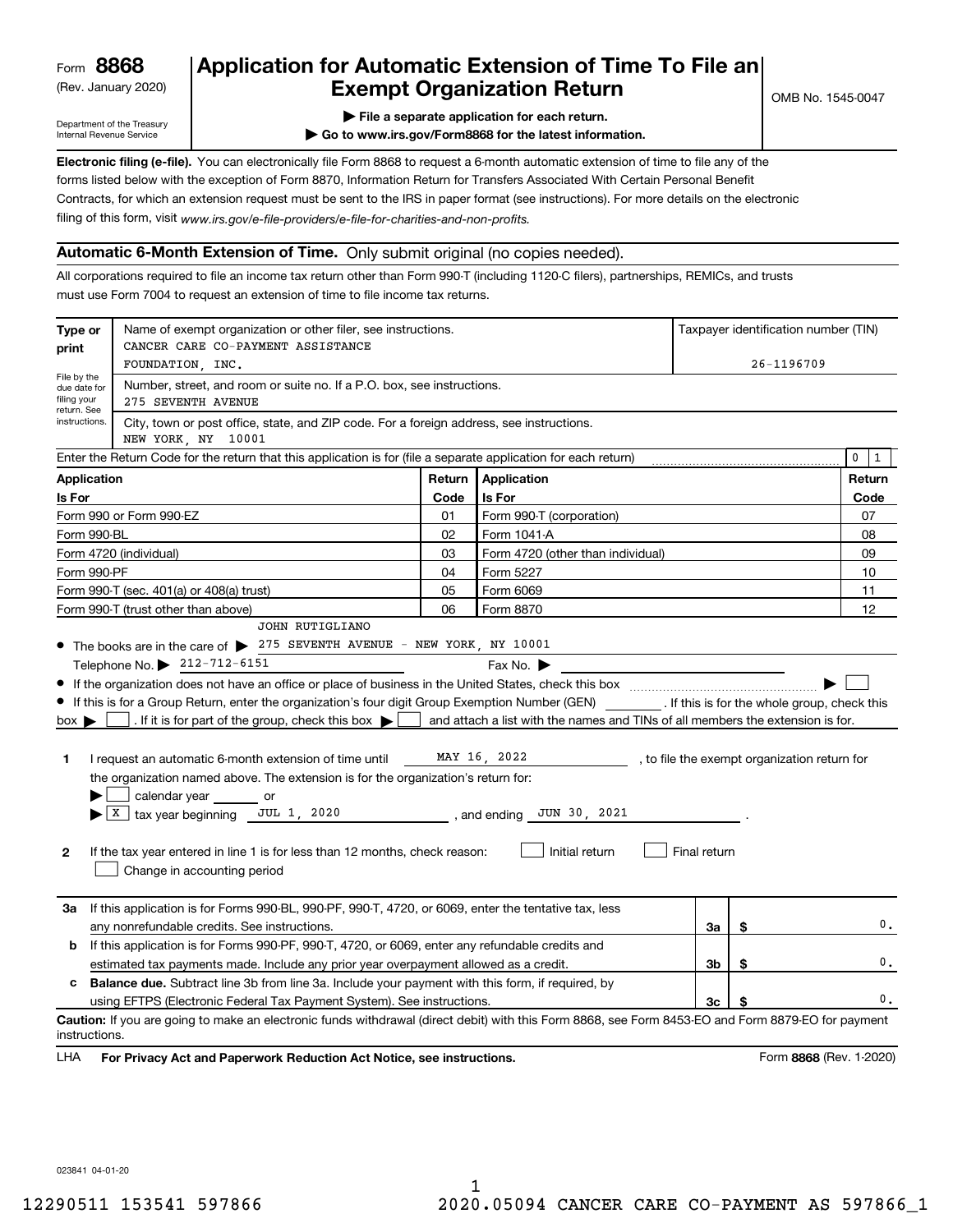|              | CANCER CARE CO-PAYMENT ASSISTANCE<br>FOUNDATION, INC.<br>Form 990 (2020)                                                                                                | 26-1196709 | Page 2                      |
|--------------|-------------------------------------------------------------------------------------------------------------------------------------------------------------------------|------------|-----------------------------|
|              | Part III   Statement of Program Service Accomplishments                                                                                                                 |            |                             |
|              |                                                                                                                                                                         |            | х                           |
| 1            | Briefly describe the organization's mission:<br>SEE SCHEDULE O                                                                                                          |            |                             |
|              |                                                                                                                                                                         |            |                             |
|              |                                                                                                                                                                         |            |                             |
|              |                                                                                                                                                                         |            |                             |
| $\mathbf{2}$ | Did the organization undertake any significant program services during the year which were not listed on the                                                            |            | $\sqrt{}$ Yes $\sqrt{X}$ No |
|              | If "Yes," describe these new services on Schedule O.                                                                                                                    |            |                             |
| 3            | Did the organization cease conducting, or make significant changes in how it conducts, any program services?                                                            |            | $\sqrt{}$ Yes $\sqrt{X}$ No |
|              | If "Yes," describe these changes on Schedule O.                                                                                                                         |            |                             |
| 4            | Describe the organization's program service accomplishments for each of its three largest program services, as measured by expenses.                                    |            |                             |
|              | Section 501(c)(3) and 501(c)(4) organizations are required to report the amount of grants and allocations to others, the total expenses, and                            |            |                             |
| 4a           | revenue, if any, for each program service reported.                                                                                                                     |            |                             |
|              | THE FOUNDATION ASSISTANCE - PROVIDES FINANCIAL ASSISTANCE TO                                                                                                            |            |                             |
|              | INDIVIDUALS WITH CANCER IN THE FORM OF COPAYMENT ASSISTANCE FOR BOTH                                                                                                    |            |                             |
|              | PRESCRIBED TREATMENT AND SUPPORTING MEDICATIONS, PREMIUM ASSISTANCE OR                                                                                                  |            |                             |
|              | OTHER DIRECT FINANCIAL ASSISTANCE IN ORDER TO ENSURE ACCESS TO CARE,                                                                                                    |            |                             |
|              | TREATMENT AND PRESCRIBED MEDICATIONS.                                                                                                                                   |            |                             |
|              |                                                                                                                                                                         |            |                             |
|              |                                                                                                                                                                         |            |                             |
|              |                                                                                                                                                                         |            |                             |
|              |                                                                                                                                                                         |            |                             |
|              |                                                                                                                                                                         |            |                             |
|              |                                                                                                                                                                         |            |                             |
| 4b           | $\text{(Code:)}$ $\text{(Expenses $} \quad 52,671.}$ including grants of \$<br>) (Revenue \$<br>INFORMATION AND PUBLICATIONS - OFFER PRACTICAL HELP INCLUDING EDUCATION |            | $\rightarrow$               |
|              | MATERIALS & INFORMATION, AND REFERRALS TO OTHER SOURCES OF HELP. THE                                                                                                    |            |                             |
|              | FOUNDATION'S WEBSITE, WWW.CANCERCARECOPAY.ORG, PROVIDES INFORMATION                                                                                                     |            |                             |
|              | REGARDING THE FOUNDATION AS WELL AS LINKS TO CANCER CARE'S PRIMARY                                                                                                      |            |                             |
|              | WEBSITE, WWW.CANCERCARE.ORG, WHICH IS A COMPREHENSIVE RESOURCE WHERE                                                                                                    |            |                             |
|              | VISITORS CAN COMMUNICATE WITH A SOCIAL WORKER, JOIN A SUPPORT GROUP,                                                                                                    |            |                             |
|              | LISTEN TO AN ARCHIVED TELEPHONE EDUCATION WORKSHOP, AND LEARN ABOUT                                                                                                     |            |                             |
|              | TOPICS RANGING FROM MANAGING CAREERS TO TALKING TO YOUR FAMILIES DURING<br>A TIME OF CRISIS.                                                                            |            |                             |
|              |                                                                                                                                                                         |            |                             |
|              |                                                                                                                                                                         |            |                             |
|              |                                                                                                                                                                         |            |                             |
| 4c           | $\text{(Code:)}$ $\text{(Expenses $ } 19,527.$ including grants of \$<br>) (Revenue \$                                                                                  |            | $\overline{\phantom{a}}$    |
|              | COUNSELING AND SUPPORT - OFFER COMPREHENSIVE COUNSELING SERVICES IN                                                                                                     |            |                             |
|              | CONJUNCTION WITH A CO-PAYMENT ASSISTANCE AWARD THROUGH CANCER CARE<br>INC.'S ("CANCER CARE") PROFESSIONAL ONCOLOGY SOCIAL WORKERS.                                      |            |                             |
|              |                                                                                                                                                                         |            |                             |
|              |                                                                                                                                                                         |            |                             |
|              |                                                                                                                                                                         |            |                             |
|              |                                                                                                                                                                         |            |                             |
|              |                                                                                                                                                                         |            |                             |
|              |                                                                                                                                                                         |            |                             |
|              |                                                                                                                                                                         |            |                             |
|              |                                                                                                                                                                         |            |                             |
|              | <b>4d</b> Other program services (Describe on Schedule O.)                                                                                                              |            |                             |
|              | (Expenses \$<br>including grants of \$<br>) (Revenue \$                                                                                                                 |            |                             |
| 4е           | 78,699,202.<br>Total program service expenses                                                                                                                           |            |                             |
|              |                                                                                                                                                                         |            | Form 990 (2020)             |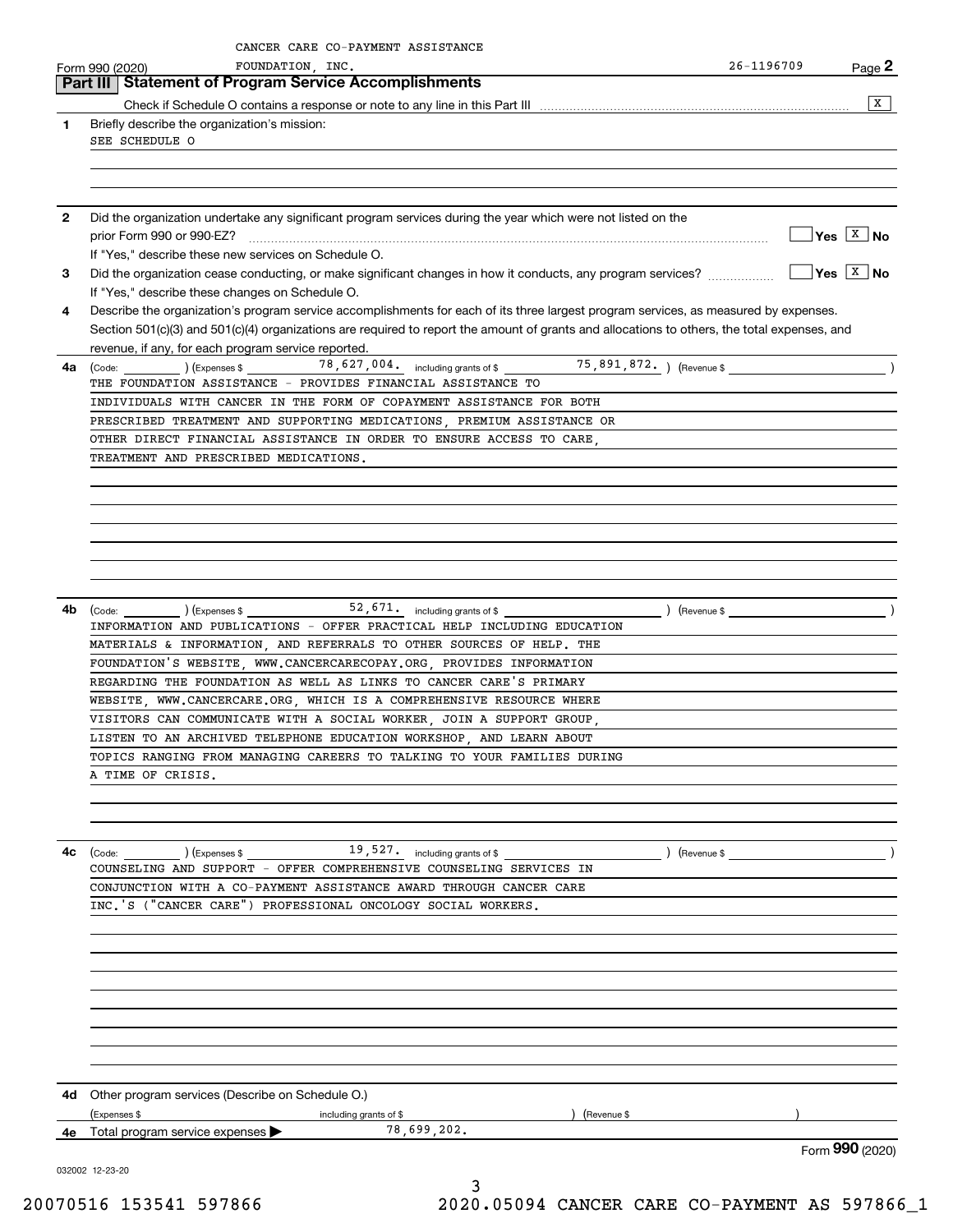|     | 26-1196709<br>FOUNDATION, INC.<br>Form 990 (2020)                                                                                     |                 |     | $Page$ 3        |
|-----|---------------------------------------------------------------------------------------------------------------------------------------|-----------------|-----|-----------------|
|     | <b>Checklist of Required Schedules</b><br>Part IV                                                                                     |                 |     |                 |
|     |                                                                                                                                       |                 | Yes | No              |
| 1   | Is the organization described in section $501(c)(3)$ or $4947(a)(1)$ (other than a private foundation)?                               |                 |     |                 |
|     |                                                                                                                                       | 1               | X   |                 |
| 2   |                                                                                                                                       | $\mathbf{2}$    | x   |                 |
| З   | Did the organization engage in direct or indirect political campaign activities on behalf of or in opposition to candidates for       |                 |     |                 |
|     |                                                                                                                                       | 3               |     | x               |
| 4   | Section 501(c)(3) organizations. Did the organization engage in lobbying activities, or have a section 501(h) election in effect      |                 |     |                 |
|     |                                                                                                                                       | 4               |     | x               |
| 5   | Is the organization a section 501(c)(4), 501(c)(5), or 501(c)(6) organization that receives membership dues, assessments, or          |                 |     |                 |
|     |                                                                                                                                       | 5               |     | x               |
| 6   | Did the organization maintain any donor advised funds or any similar funds or accounts for which donors have the right to             |                 |     |                 |
|     | provide advice on the distribution or investment of amounts in such funds or accounts? If "Yes," complete Schedule D, Part I          | 6               |     | x               |
| 7   | Did the organization receive or hold a conservation easement, including easements to preserve open space,                             |                 |     |                 |
|     |                                                                                                                                       | $\overline{7}$  |     | x               |
| 8   | Did the organization maintain collections of works of art, historical treasures, or other similar assets? If "Yes," complete          |                 |     |                 |
|     |                                                                                                                                       | 8               |     | x               |
| 9   | Did the organization report an amount in Part X, line 21, for escrow or custodial account liability, serve as a custodian for         |                 |     |                 |
|     | amounts not listed in Part X; or provide credit counseling, debt management, credit repair, or debt negotiation services?             |                 |     |                 |
|     |                                                                                                                                       | 9               |     | х               |
| 10  | Did the organization, directly or through a related organization, hold assets in donor-restricted endowments                          |                 |     |                 |
|     |                                                                                                                                       | 10              |     | x               |
| 11  | If the organization's answer to any of the following questions is "Yes," then complete Schedule D, Parts VI, VII, VIII, IX, or X      |                 |     |                 |
|     | as applicable.                                                                                                                        |                 |     |                 |
|     | a Did the organization report an amount for land, buildings, and equipment in Part X, line 10? If "Yes," complete Schedule D,         |                 |     |                 |
|     |                                                                                                                                       | 11a             | x   |                 |
|     | <b>b</b> Did the organization report an amount for investments - other securities in Part X, line 12, that is 5% or more of its total |                 |     |                 |
|     |                                                                                                                                       | 11b             |     | x               |
|     | c Did the organization report an amount for investments - program related in Part X, line 13, that is 5% or more of its total         |                 |     |                 |
|     |                                                                                                                                       | 11c             |     | x               |
|     | d Did the organization report an amount for other assets in Part X, line 15, that is 5% or more of its total assets reported in       |                 |     |                 |
|     |                                                                                                                                       | <b>11d</b>      |     | x               |
|     | e Did the organization report an amount for other liabilities in Part X, line 25? If "Yes," complete Schedule D, Part X               | 11e             | х   |                 |
| f   | Did the organization's separate or consolidated financial statements for the tax year include a footnote that addresses               |                 |     |                 |
|     | the organization's liability for uncertain tax positions under FIN 48 (ASC 740)? If "Yes," complete Schedule D, Part X                | 11f             | х   |                 |
|     | 12a Did the organization obtain separate, independent audited financial statements for the tax year? If "Yes," complete               |                 |     |                 |
|     |                                                                                                                                       | 12a             | х   |                 |
|     | <b>b</b> Was the organization included in consolidated, independent audited financial statements for the tax year?                    |                 |     |                 |
|     | If "Yes," and if the organization answered "No" to line 12a, then completing Schedule D, Parts XI and XII is optional                 | <b>12b</b>      | х   |                 |
| 13  |                                                                                                                                       | 13              |     | Χ               |
| 14a | Did the organization maintain an office, employees, or agents outside of the United States?                                           | 14a             |     | х               |
| b   | Did the organization have aggregate revenues or expenses of more than \$10,000 from grantmaking, fundraising, business,               |                 |     |                 |
|     | investment, and program service activities outside the United States, or aggregate foreign investments valued at \$100,000            |                 |     | х               |
|     | Did the organization report on Part IX, column (A), line 3, more than \$5,000 of grants or other assistance to or for any             | 14b             |     |                 |
| 15  |                                                                                                                                       |                 |     | x               |
|     |                                                                                                                                       | 15              |     |                 |
| 16  | Did the organization report on Part IX, column (A), line 3, more than \$5,000 of aggregate grants or other assistance to              |                 |     | х               |
|     |                                                                                                                                       | 16              |     |                 |
| 17  | Did the organization report a total of more than \$15,000 of expenses for professional fundraising services on Part IX,               |                 |     | х               |
|     |                                                                                                                                       | 17              |     |                 |
| 18  | Did the organization report more than \$15,000 total of fundraising event gross income and contributions on Part VIII, lines          |                 |     | х               |
|     |                                                                                                                                       | 18              |     |                 |
| 19  | Did the organization report more than \$15,000 of gross income from gaming activities on Part VIII, line 9a? If "Yes."                |                 |     |                 |
|     |                                                                                                                                       | 19              |     | х               |
|     |                                                                                                                                       | <b>20a</b>      |     | х               |
| b   | If "Yes" to line 20a, did the organization attach a copy of its audited financial statements to this return?                          | 20 <sub>b</sub> |     |                 |
| 21  | Did the organization report more than \$5,000 of grants or other assistance to any domestic organization or                           |                 | х   |                 |
|     |                                                                                                                                       | 21              |     | Form 990 (2020) |
|     | 032003 12-23-20                                                                                                                       |                 |     |                 |

032003 12-23-20

4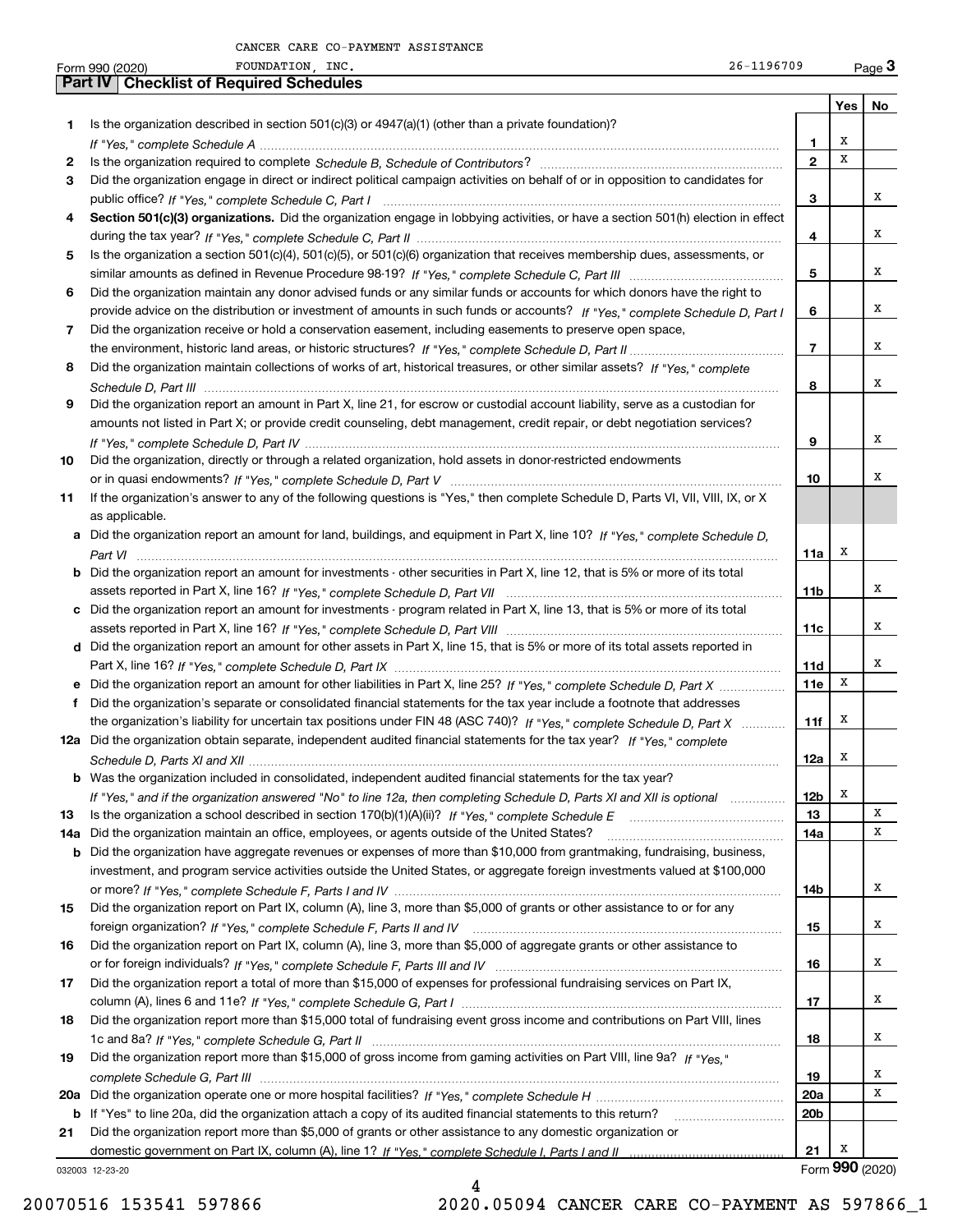|               | 26-1196709<br>FOUNDATION, INC.<br>Form 990 (2020)                                                                                                                                                                                            |            |                 | Page 4 |
|---------------|----------------------------------------------------------------------------------------------------------------------------------------------------------------------------------------------------------------------------------------------|------------|-----------------|--------|
|               | <b>Checklist of Required Schedules</b> (continued)<br>Part IV I                                                                                                                                                                              |            |                 |        |
|               |                                                                                                                                                                                                                                              |            | Yes             | No     |
| 22            | Did the organization report more than \$5,000 of grants or other assistance to or for domestic individuals on                                                                                                                                |            | х               |        |
|               |                                                                                                                                                                                                                                              | 22         |                 |        |
| 23            | Did the organization answer "Yes" to Part VII, Section A, line 3, 4, or 5 about compensation of the organization's current<br>and former officers, directors, trustees, key employees, and highest compensated employees? If "Yes," complete |            |                 |        |
|               |                                                                                                                                                                                                                                              | 23         | Х               |        |
|               | 24a Did the organization have a tax-exempt bond issue with an outstanding principal amount of more than \$100,000 as of the                                                                                                                  |            |                 |        |
|               | last day of the year, that was issued after December 31, 2002? If "Yes," answer lines 24b through 24d and complete                                                                                                                           |            |                 |        |
|               |                                                                                                                                                                                                                                              | 24a        |                 | х      |
|               | <b>b</b> Did the organization invest any proceeds of tax-exempt bonds beyond a temporary period exception?                                                                                                                                   | 24b        |                 |        |
|               | c Did the organization maintain an escrow account other than a refunding escrow at any time during the year to defease                                                                                                                       |            |                 |        |
|               |                                                                                                                                                                                                                                              | 24c        |                 |        |
|               |                                                                                                                                                                                                                                              | 24d        |                 |        |
|               | 25a Section 501(c)(3), 501(c)(4), and 501(c)(29) organizations. Did the organization engage in an excess benefit                                                                                                                             |            |                 |        |
|               |                                                                                                                                                                                                                                              | 25a        |                 | Χ      |
|               | b Is the organization aware that it engaged in an excess benefit transaction with a disqualified person in a prior year, and                                                                                                                 |            |                 |        |
|               | that the transaction has not been reported on any of the organization's prior Forms 990 or 990-EZ? If "Yes," complete                                                                                                                        |            |                 | Χ      |
|               | Schedule L, Part I                                                                                                                                                                                                                           | 25b        |                 |        |
| 26            | Did the organization report any amount on Part X, line 5 or 22, for receivables from or payables to any current                                                                                                                              |            |                 |        |
|               | or former officer, director, trustee, key employee, creator or founder, substantial contributor, or 35%                                                                                                                                      | 26         |                 | Χ      |
| 27            | Did the organization provide a grant or other assistance to any current or former officer, director, trustee, key employee,                                                                                                                  |            |                 |        |
|               | creator or founder, substantial contributor or employee thereof, a grant selection committee member, or to a 35% controlled                                                                                                                  |            |                 |        |
|               | entity (including an employee thereof) or family member of any of these persons? If "Yes," complete Schedule L, Part III                                                                                                                     | 27         |                 | х      |
| 28            | Was the organization a party to a business transaction with one of the following parties (see Schedule L, Part IV                                                                                                                            |            |                 |        |
|               | instructions, for applicable filing thresholds, conditions, and exceptions):                                                                                                                                                                 |            |                 |        |
|               | a A current or former officer, director, trustee, key employee, creator or founder, or substantial contributor? If                                                                                                                           |            |                 |        |
|               |                                                                                                                                                                                                                                              | 28a        |                 | Х      |
|               |                                                                                                                                                                                                                                              | 28b        |                 | х      |
|               | c A 35% controlled entity of one or more individuals and/or organizations described in lines 28a or 28b? If                                                                                                                                  |            |                 |        |
|               |                                                                                                                                                                                                                                              | 28c        |                 | х      |
| 29            |                                                                                                                                                                                                                                              | 29         |                 | X      |
| 30            | Did the organization receive contributions of art, historical treasures, or other similar assets, or qualified conservation                                                                                                                  |            |                 |        |
|               |                                                                                                                                                                                                                                              | 30         |                 | х      |
| 31            | Did the organization liquidate, terminate, or dissolve and cease operations? If "Yes," complete Schedule N, Part I                                                                                                                           | 31         |                 | X      |
| 32            | Did the organization sell, exchange, dispose of, or transfer more than 25% of its net assets? If "Yes," complete                                                                                                                             |            |                 |        |
|               |                                                                                                                                                                                                                                              | 32         |                 | Х      |
| 33            | Did the organization own 100% of an entity disregarded as separate from the organization under Regulations                                                                                                                                   |            |                 |        |
|               |                                                                                                                                                                                                                                              | 33         |                 | х      |
| 34            | Was the organization related to any tax-exempt or taxable entity? If "Yes," complete Schedule R, Part II, III, or IV, and                                                                                                                    |            | Х               |        |
|               | 35a Did the organization have a controlled entity within the meaning of section 512(b)(13)?                                                                                                                                                  | 34         |                 | X      |
|               |                                                                                                                                                                                                                                              | <b>35a</b> |                 |        |
|               | <b>b</b> If "Yes" to line 35a, did the organization receive any payment from or engage in any transaction with a controlled entity                                                                                                           | 35b        |                 |        |
| 36            | Section 501(c)(3) organizations. Did the organization make any transfers to an exempt non-charitable related organization?                                                                                                                   |            |                 |        |
|               |                                                                                                                                                                                                                                              | 36         |                 | Χ      |
| 37            | Did the organization conduct more than 5% of its activities through an entity that is not a related organization                                                                                                                             |            |                 |        |
|               |                                                                                                                                                                                                                                              | 37         |                 | х      |
| 38            | Did the organization complete Schedule O and provide explanations in Schedule O for Part VI, lines 11b and 19?                                                                                                                               |            |                 |        |
|               |                                                                                                                                                                                                                                              | 38         | Х               |        |
| <b>Part V</b> |                                                                                                                                                                                                                                              |            |                 |        |
|               | Check if Schedule O contains a response or note to any line in this Part V                                                                                                                                                                   |            |                 |        |
|               |                                                                                                                                                                                                                                              |            | Yes             | No     |
|               | 1a                                                                                                                                                                                                                                           |            |                 |        |
|               | <b>b</b> Enter the number of Forms W-2G included in line 1a. Enter -0- if not applicable<br>1b                                                                                                                                               | $\Omega$   |                 |        |
|               | c Did the organization comply with backup withholding rules for reportable payments to vendors and reportable gaming                                                                                                                         |            |                 |        |
|               |                                                                                                                                                                                                                                              | 1c         |                 |        |
|               | 032004 12-23-20<br>5                                                                                                                                                                                                                         |            | Form 990 (2020) |        |
|               |                                                                                                                                                                                                                                              |            |                 |        |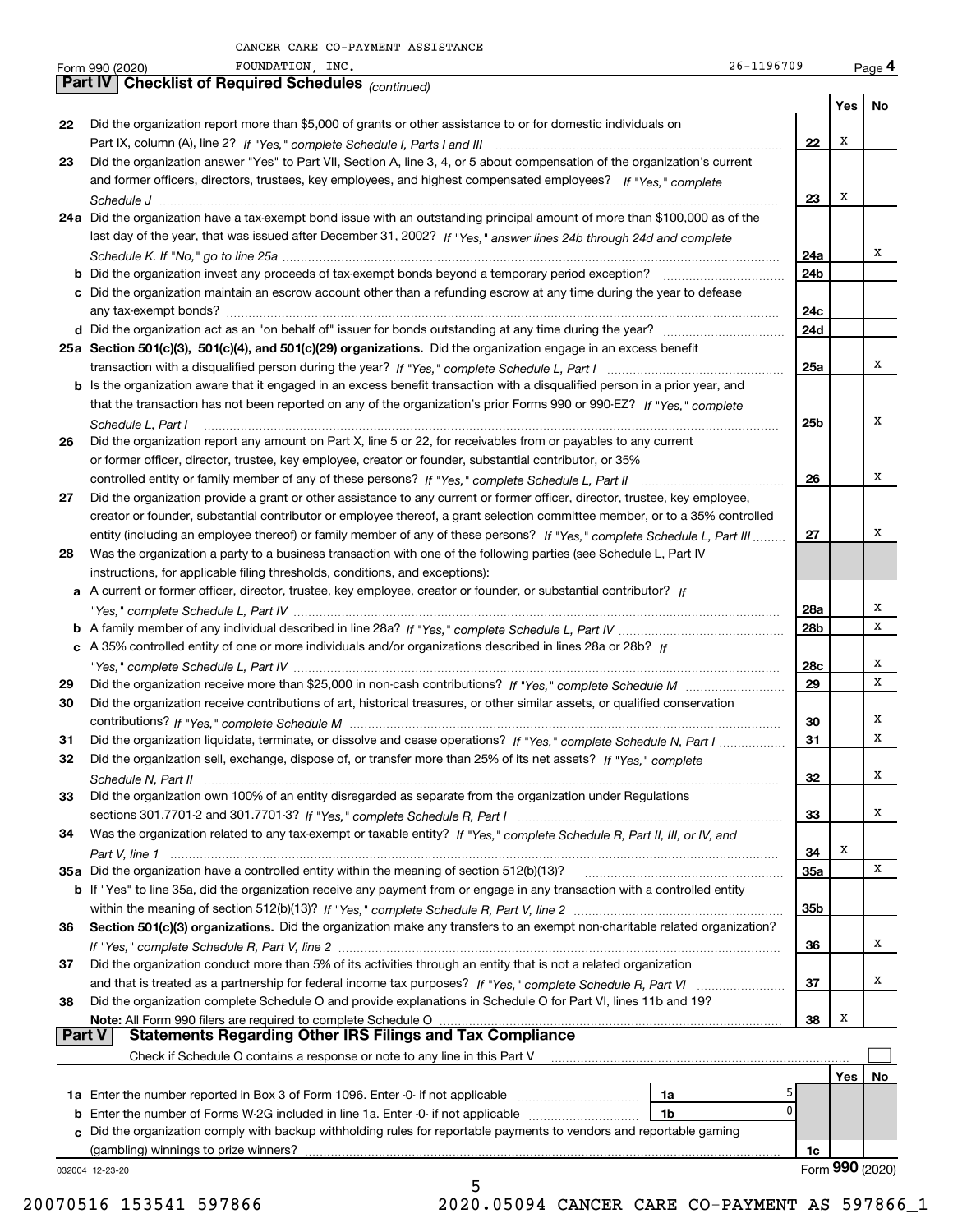|               | 26-1196709<br>FOUNDATION, INC.<br>Form 990 (2020)                                                                                               |                |     | $_{\text{Page}}$ 5 |
|---------------|-------------------------------------------------------------------------------------------------------------------------------------------------|----------------|-----|--------------------|
| <b>Part V</b> | Statements Regarding Other IRS Filings and Tax Compliance (continued)                                                                           |                |     |                    |
|               |                                                                                                                                                 |                | Yes | No                 |
|               | 2a Enter the number of employees reported on Form W-3, Transmittal of Wage and Tax Statements,                                                  |                |     |                    |
|               | 11<br>filed for the calendar year ending with or within the year covered by this return<br>2a                                                   |                |     |                    |
|               |                                                                                                                                                 | 2 <sub>b</sub> | х   |                    |
|               |                                                                                                                                                 |                |     |                    |
|               | 3a Did the organization have unrelated business gross income of \$1,000 or more during the year?                                                | 3a             |     | х                  |
|               |                                                                                                                                                 | 3 <sub>b</sub> |     |                    |
|               | 4a At any time during the calendar year, did the organization have an interest in, or a signature or other authority over, a                    |                |     |                    |
|               |                                                                                                                                                 | 4a             |     | х                  |
|               | <b>b</b> If "Yes," enter the name of the foreign country $\blacktriangleright$                                                                  |                |     |                    |
|               | See instructions for filing requirements for FinCEN Form 114, Report of Foreign Bank and Financial Accounts (FBAR).                             |                |     |                    |
|               | 5a Was the organization a party to a prohibited tax shelter transaction at any time during the tax year?                                        | 5a             |     | Х                  |
|               |                                                                                                                                                 | 5 <sub>b</sub> |     | х                  |
|               |                                                                                                                                                 | 5c             |     |                    |
|               | 6a Does the organization have annual gross receipts that are normally greater than \$100,000, and did the organization solicit                  |                |     |                    |
|               | any contributions that were not tax deductible as charitable contributions?                                                                     | 6a             |     | х                  |
|               | <b>b</b> If "Yes," did the organization include with every solicitation an express statement that such contributions or gifts                   |                |     |                    |
|               | were not tax deductible?                                                                                                                        | 6b             |     |                    |
| 7             | Organizations that may receive deductible contributions under section 170(c).                                                                   |                |     |                    |
| а             | Did the organization receive a payment in excess of \$75 made partly as a contribution and partly for goods and services provided to the payor? | 7a             |     | х                  |
|               | If "Yes," did the organization notify the donor of the value of the goods or services provided?                                                 | 7b             |     |                    |
|               | c Did the organization sell, exchange, or otherwise dispose of tangible personal property for which it was required                             |                |     |                    |
|               |                                                                                                                                                 | 7c             |     | х                  |
|               | 7d                                                                                                                                              |                |     |                    |
| е             | Did the organization receive any funds, directly or indirectly, to pay premiums on a personal benefit contract?<br>$\overline{\phantom{a}}$     | 7e             |     | х                  |
| Ť.            | Did the organization, during the year, pay premiums, directly or indirectly, on a personal benefit contract?                                    | 7f             |     | Х                  |
| g             | If the organization received a contribution of qualified intellectual property, did the organization file Form 8899 as required?                | 7g             |     |                    |
| h.            | If the organization received a contribution of cars, boats, airplanes, or other vehicles, did the organization file a Form 1098-C?              | 7h             |     |                    |
| 8             | Sponsoring organizations maintaining donor advised funds. Did a donor advised fund maintained by the                                            |                |     |                    |
|               | sponsoring organization have excess business holdings at any time during the year?                                                              | 8              |     |                    |
| 9             | Sponsoring organizations maintaining donor advised funds.                                                                                       |                |     |                    |
| а             | Did the sponsoring organization make any taxable distributions under section 4966?                                                              | 9a             |     |                    |
| b             | Did the sponsoring organization make a distribution to a donor, donor advisor, or related person?                                               | 9b             |     |                    |
| 10            | Section 501(c)(7) organizations. Enter:                                                                                                         |                |     |                    |
|               | a Initiation fees and capital contributions included on Part VIII, line 12 [111] [11] [12] [11] [12] [11] [12]<br>10a                           |                |     |                    |
| b             | Gross receipts, included on Form 990, Part VIII, line 12, for public use of club facilities<br>10b                                              |                |     |                    |
| 11            | Section 501(c)(12) organizations. Enter:<br>11a                                                                                                 |                |     |                    |
| а             | Gross income from other sources (Do not net amounts due or paid to other sources against                                                        |                |     |                    |
| b             | amounts due or received from them.)<br>11b                                                                                                      |                |     |                    |
|               | 12a Section 4947(a)(1) non-exempt charitable trusts. Is the organization filing Form 990 in lieu of Form 1041?                                  | 12a            |     |                    |
| b             | If "Yes," enter the amount of tax-exempt interest received or accrued during the year<br>12b                                                    |                |     |                    |
| 13            | Section 501(c)(29) qualified nonprofit health insurance issuers.                                                                                |                |     |                    |
|               | a Is the organization licensed to issue qualified health plans in more than one state?                                                          | 13а            |     |                    |
|               | Note: See the instructions for additional information the organization must report on Schedule O.                                               |                |     |                    |
|               | <b>b</b> Enter the amount of reserves the organization is required to maintain by the states in which the                                       |                |     |                    |
|               | 13b                                                                                                                                             |                |     |                    |
| c             | 13с                                                                                                                                             |                |     |                    |
| 14а           | Did the organization receive any payments for indoor tanning services during the tax year?                                                      | 14a            |     | х                  |
| b             |                                                                                                                                                 | 14b            |     |                    |
| 15            | Is the organization subject to the section 4960 tax on payment(s) of more than \$1,000,000 in remuneration or                                   |                |     |                    |
|               |                                                                                                                                                 | 15             |     | х                  |
|               | If "Yes," see instructions and file Form 4720, Schedule N.                                                                                      |                |     |                    |
| 16            | Is the organization an educational institution subject to the section 4968 excise tax on net investment income?                                 | 16             |     | х                  |
|               | If "Yes," complete Form 4720, Schedule O.                                                                                                       |                |     |                    |
|               |                                                                                                                                                 |                |     | $000 \; \omega$    |

6

Form (2020) **990**

032005 12-23-20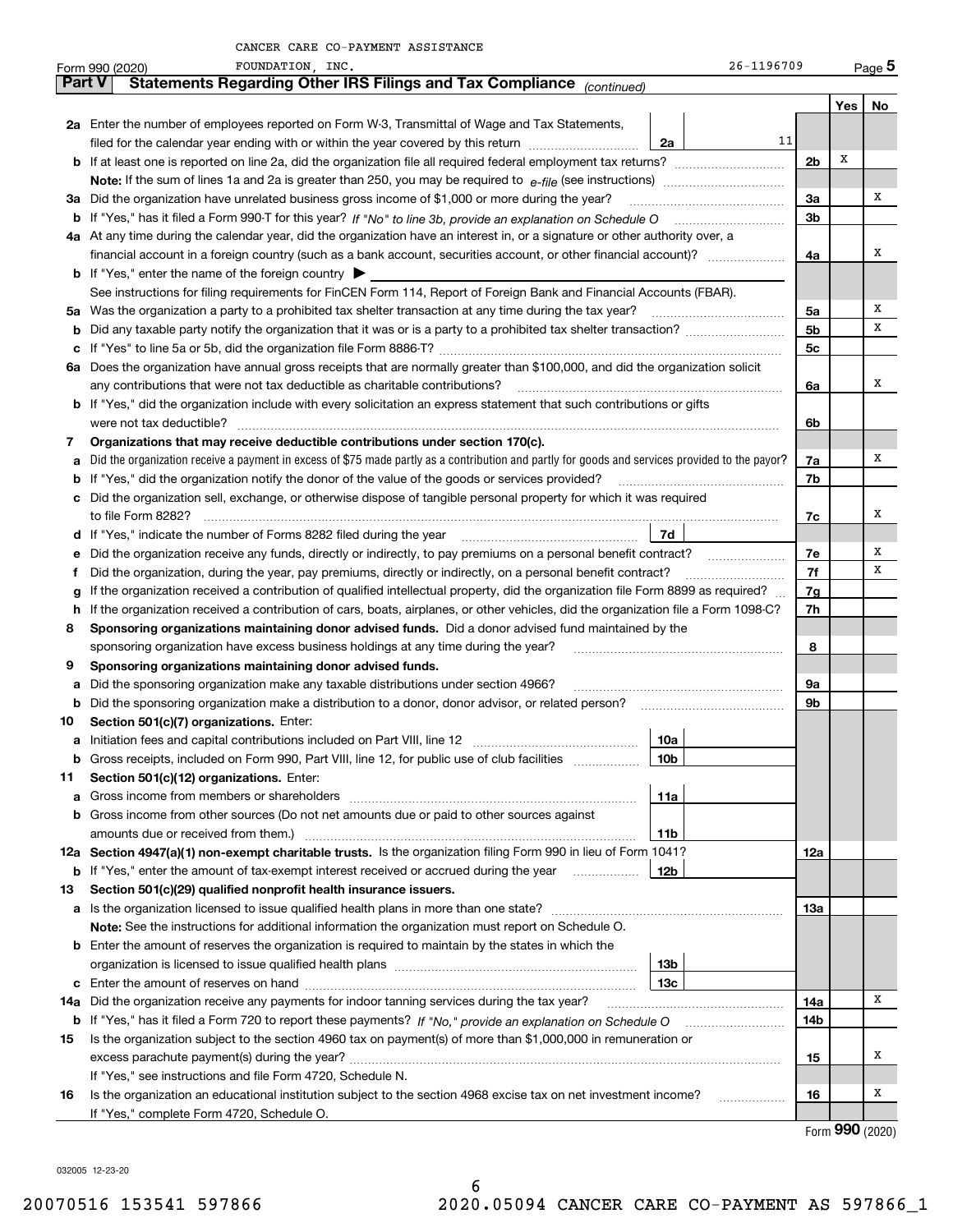|  | CANCER CARE CO-PAYMENT ASSISTANCE |  |
|--|-----------------------------------|--|
|--|-----------------------------------|--|

|     | FOUNDATION, INC.<br>26-1196709<br>Form 990 (2020)                                                                                                                                                                              |     |                 | Page 6                  |
|-----|--------------------------------------------------------------------------------------------------------------------------------------------------------------------------------------------------------------------------------|-----|-----------------|-------------------------|
|     | Part VI   Governance, Management, and Disclosure For each "Yes" response to lines 2 through 7b below, and for a "No" response                                                                                                  |     |                 |                         |
|     | to line 8a, 8b, or 10b below, describe the circumstances, processes, or changes on Schedule O. See instructions.                                                                                                               |     |                 |                         |
|     | Check if Schedule O contains a response or note to any line in this Part VI                                                                                                                                                    |     |                 | $\overline{\mathbf{x}}$ |
|     | <b>Section A. Governing Body and Management</b>                                                                                                                                                                                |     |                 |                         |
|     |                                                                                                                                                                                                                                |     | Yes             | No                      |
|     | <b>1a</b> Enter the number of voting members of the governing body at the end of the tax year<br>1a<br>.                                                                                                                       | 4   |                 |                         |
|     | If there are material differences in voting rights among members of the governing body, or if the governing                                                                                                                    |     |                 |                         |
|     | body delegated broad authority to an executive committee or similar committee, explain on Schedule O.                                                                                                                          |     |                 |                         |
| b   | Enter the number of voting members included on line 1a, above, who are independent<br>1b                                                                                                                                       | 4   |                 |                         |
| 2   | Did any officer, director, trustee, or key employee have a family relationship or a business relationship with any other                                                                                                       |     |                 |                         |
|     | officer, director, trustee, or key employee?<br>.                                                                                                                                                                              | 2   |                 | х                       |
| 3   | Did the organization delegate control over management duties customarily performed by or under the direct supervision                                                                                                          |     |                 |                         |
|     | of officers, directors, trustees, or key employees to a management company or other person?                                                                                                                                    | 3   | х               |                         |
| 4   | Did the organization make any significant changes to its governing documents since the prior Form 990 was filed?                                                                                                               | 4   |                 | х                       |
| 5   |                                                                                                                                                                                                                                | 5   |                 | x                       |
| 6   | Did the organization have members or stockholders?                                                                                                                                                                             | 6   | Х               |                         |
| 7a  | Did the organization have members, stockholders, or other persons who had the power to elect or appoint one or                                                                                                                 |     |                 |                         |
|     | more members of the governing body?                                                                                                                                                                                            | 7a  | х               |                         |
| b   | Are any governance decisions of the organization reserved to (or subject to approval by) members, stockholders, or                                                                                                             |     |                 |                         |
|     | persons other than the governing body?                                                                                                                                                                                         | 7b  | x               |                         |
| 8   | Did the organization contemporaneously document the meetings held or written actions undertaken during the year by the following:                                                                                              |     |                 |                         |
| a   | The governing body? [11] matter contracts and contracts are contracted by the set of the set of the set of the set of the set of the set of the set of the set of the set of the set of the set of the set of the set of the s | 8a  | х               |                         |
| b   | Each committee with authority to act on behalf of the governing body?                                                                                                                                                          | 8b  | X               |                         |
| 9   | Is there any officer, director, trustee, or key employee listed in Part VII, Section A, who cannot be reached at the                                                                                                           |     |                 |                         |
|     |                                                                                                                                                                                                                                | 9   |                 | х                       |
|     | Section B. Policies (This Section B requests information about policies not required by the Internal Revenue Code.)                                                                                                            |     |                 |                         |
|     |                                                                                                                                                                                                                                |     | Yes             | No                      |
|     |                                                                                                                                                                                                                                | 10a |                 | x                       |
|     | b If "Yes," did the organization have written policies and procedures governing the activities of such chapters, affiliates,                                                                                                   |     |                 |                         |
|     | and branches to ensure their operations are consistent with the organization's exempt purposes?                                                                                                                                | 10b |                 |                         |
|     | 11a Has the organization provided a complete copy of this Form 990 to all members of its governing body before filing the form?                                                                                                | 11a | x               |                         |
| b   | Describe in Schedule O the process, if any, used by the organization to review this Form 990.                                                                                                                                  |     |                 |                         |
| 12a |                                                                                                                                                                                                                                | 12a | x               |                         |
| b   |                                                                                                                                                                                                                                | 12b | Х               |                         |
|     | c Did the organization regularly and consistently monitor and enforce compliance with the policy? If "Yes," describe                                                                                                           |     |                 |                         |
|     | in Schedule O how this was done with an announcement contract the state of the state of the state of the state                                                                                                                 | 12c | x               |                         |
|     |                                                                                                                                                                                                                                | 13  | X               |                         |
| 14  | Did the organization have a written document retention and destruction policy?                                                                                                                                                 | 14  | х               |                         |
| 15  | Did the process for determining compensation of the following persons include a review and approval by independent                                                                                                             |     |                 |                         |
|     | persons, comparability data, and contemporaneous substantiation of the deliberation and decision?                                                                                                                              |     |                 |                         |
| a   | The organization's CEO, Executive Director, or top management official manufactured content of the organization's CEO, Executive Director, or top management official                                                          | 15a |                 | x                       |
|     |                                                                                                                                                                                                                                | 15b |                 | х                       |
|     | If "Yes" to line 15a or 15b, describe the process in Schedule O (see instructions).                                                                                                                                            |     |                 |                         |
|     | 16a Did the organization invest in, contribute assets to, or participate in a joint venture or similar arrangement with a                                                                                                      |     |                 |                         |
|     | taxable entity during the year?                                                                                                                                                                                                | 16a |                 | x                       |
|     | b If "Yes," did the organization follow a written policy or procedure requiring the organization to evaluate its participation                                                                                                 |     |                 |                         |
|     | in joint venture arrangements under applicable federal tax law, and take steps to safeguard the organization's                                                                                                                 |     |                 |                         |
|     |                                                                                                                                                                                                                                | 16b |                 |                         |
|     | <b>Section C. Disclosure</b>                                                                                                                                                                                                   |     |                 |                         |
| 17  | List the states with which a copy of this Form 990 is required to be filed $\blacktriangleright$ CA, NJ, NY                                                                                                                    |     |                 |                         |
| 18  | Section 6104 requires an organization to make its Forms 1023 (1024 or 1024-A, if applicable), 990, and 990-T (Section 501(c)(3)s only) available                                                                               |     |                 |                         |
|     | for public inspection. Indicate how you made these available. Check all that apply.                                                                                                                                            |     |                 |                         |
|     | $X$ Own website<br>$X \cup$ Upon request<br>Another's website<br>Other (explain on Schedule O)                                                                                                                                 |     |                 |                         |
| 19  | Describe on Schedule O whether (and if so, how) the organization made its governing documents, conflict of interest policy, and financial                                                                                      |     |                 |                         |
|     | statements available to the public during the tax year.                                                                                                                                                                        |     |                 |                         |
| 20  | State the name, address, and telephone number of the person who possesses the organization's books and records                                                                                                                 |     |                 |                         |
|     | JOHN RUTIGLIANO - 212-712-6151                                                                                                                                                                                                 |     |                 |                         |
|     | 275 SEVENTH AVENUE, NEW YORK, NY 10001                                                                                                                                                                                         |     |                 |                         |
|     | 032006 12-23-20                                                                                                                                                                                                                |     | Form 990 (2020) |                         |
|     | 7                                                                                                                                                                                                                              |     |                 |                         |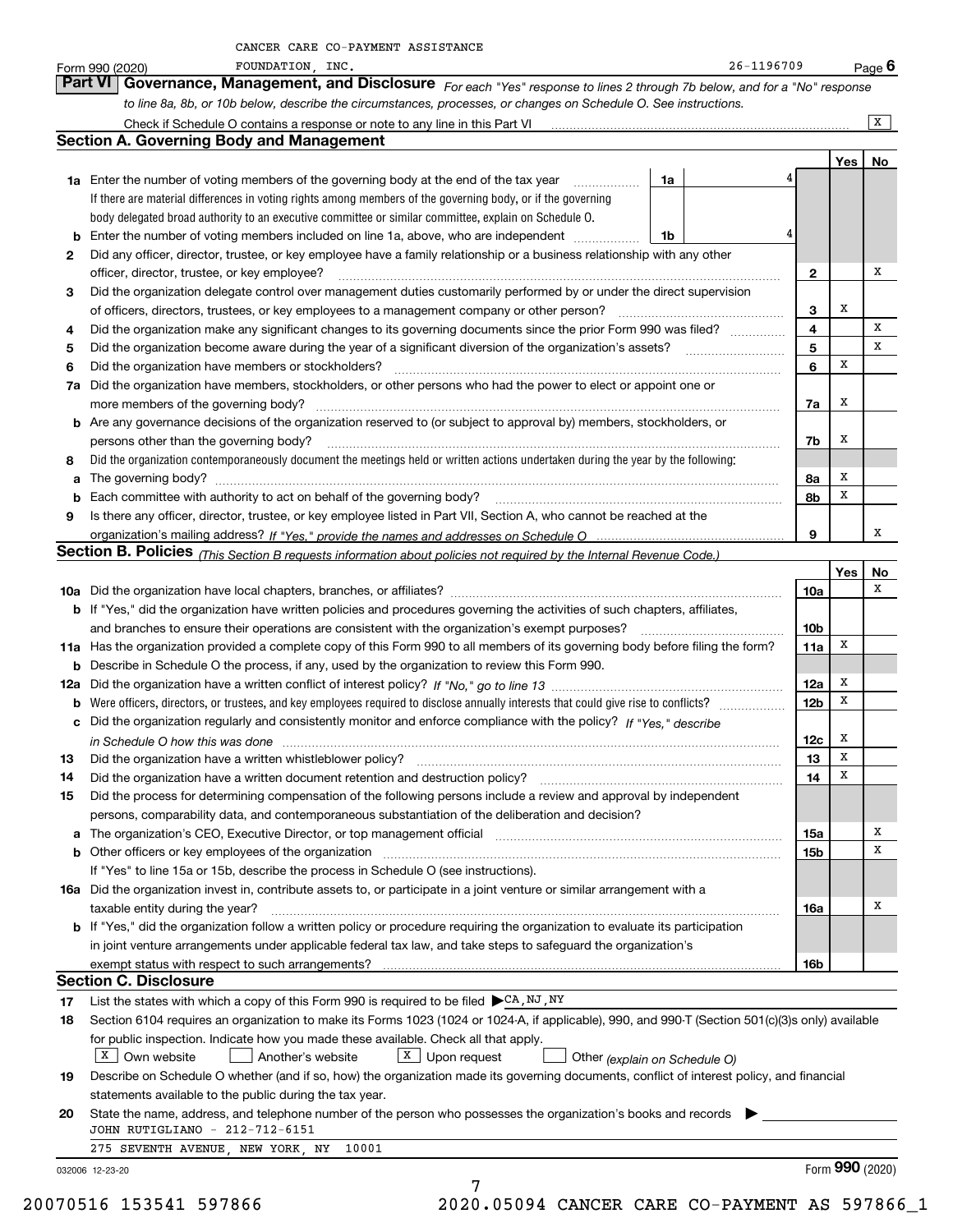| Form 990 (2020)   | INC.<br>FOUNDATION                                                                                                                                         | 26-1196709 | Page / |
|-------------------|------------------------------------------------------------------------------------------------------------------------------------------------------------|------------|--------|
|                   | Part VII Compensation of Officers, Directors, Trustees, Key Employees, Highest Compensated                                                                 |            |        |
|                   | <b>Employees, and Independent Contractors</b>                                                                                                              |            |        |
|                   | Check if Schedule O contains a response or note to any line in this Part VII                                                                               |            |        |
| <b>Section A.</b> | Officers, Directors, Trustees, Key Employees, and Highest Compensated Employees                                                                            |            |        |
|                   | 1a Complete this table for all persons required to be listed. Report compensation for the calendar year ending with or within the organization's tax year. |            |        |
|                   | • List all of the organization's current officers, directors, trustees (whether individuals or organizations), regardless of amount of compensation.       |            |        |

List all of the organization's **current** officers, directors, truste Enter -0- in columns (D), (E), and (F) if no compensation was paid.

 $\bullet$  List all of the organization's  $\,$ current key employees, if any. See instructions for definition of "key employee."

CANCER CARE CO-PAYMENT ASSISTANCE

**•** List the organization's five current highest compensated employees (other than an officer, director, trustee, or key employee) who received reportable compensation (Box 5 of Form W-2 and/or Box 7 of Form 1099-MISC) of more than \$100,000 from the organization and any related organizations.

**•** List all of the organization's former officers, key employees, and highest compensated employees who received more than \$100,000 of reportable compensation from the organization and any related organizations.

**former directors or trustees**  ¥ List all of the organization's that received, in the capacity as a former director or trustee of the organization, more than \$10,000 of reportable compensation from the organization and any related organizations.

See instructions for the order in which to list the persons above.

Check this box if neither the organization nor any related organization compensated any current officer, director, or trustee.  $\mathcal{L}^{\text{max}}$ 

| (A)                                 | (B)                    | (C)<br>Position               |                       | (D)     | (E)          | (F)                                                              |        |                     |                                  |                          |
|-------------------------------------|------------------------|-------------------------------|-----------------------|---------|--------------|------------------------------------------------------------------|--------|---------------------|----------------------------------|--------------------------|
| Name and title                      | Average                |                               |                       |         |              | (do not check more than one                                      |        | Reportable          | Reportable                       | Estimated                |
|                                     | hours per              |                               |                       |         |              | box, unless person is both an<br>officer and a director/trustee) |        | compensation        | compensation                     | amount of                |
|                                     | week                   |                               |                       |         |              |                                                                  |        | from                | from related                     | other                    |
|                                     | (list any<br>hours for |                               |                       |         |              |                                                                  |        | the<br>organization | organizations<br>(W-2/1099-MISC) | compensation<br>from the |
|                                     | related                |                               |                       |         |              |                                                                  |        | (W-2/1099-MISC)     |                                  | organization             |
|                                     | organizations          |                               |                       |         |              |                                                                  |        |                     |                                  | and related              |
|                                     | below                  | ndividual trustee or director | Institutional trustee |         | Key employee |                                                                  |        |                     |                                  | organizations            |
|                                     | line)                  |                               |                       | Officer |              | Highest compensated<br>  employee                                | Former |                     |                                  |                          |
| (1) PATRICIA GOLDSMITH              | 5.25                   |                               |                       |         |              |                                                                  |        |                     |                                  |                          |
| CHIEF EXECUTIVE OFFICER             | 29.75                  |                               |                       |         | X            |                                                                  |        | $\mathbf{0}$ .      | 382,669.                         | 75,753.                  |
| (2) CHRISTINE VERINI                | 14.00                  |                               |                       |         |              |                                                                  |        |                     |                                  |                          |
| CHIEF OPERATING OFFICER             | 21.00                  |                               |                       |         | X            |                                                                  |        | 0.                  | 342,466.                         | 54,254.                  |
| (3) JOHN RUTIGLIANO                 | 10.50                  |                               |                       |         |              |                                                                  |        |                     |                                  |                          |
| CHIEF FINANCIAL AND COMPLIANCE OFCR | 24.50                  |                               |                       |         | X            |                                                                  |        | $\mathbf{0}$ .      | 281,865.                         | 66,363.                  |
| (4) FERNANDO MORALEDA               | 1.75                   |                               |                       |         |              |                                                                  |        |                     |                                  |                          |
| CHIEF INFORMATION OFFICER           | 33.25                  |                               |                       |         | $\mathbf x$  |                                                                  |        | 0.                  | 218,834.                         | 14,793.                  |
| (5) MICHELE MCCOURT                 | 35.00                  |                               |                       |         |              |                                                                  |        |                     |                                  |                          |
| CO-PAY DIRECTOR                     | 0.00                   |                               |                       |         | X            |                                                                  |        | 168,098.            | 0.                               | 56,973.                  |
| (6) MARGARET R. DIAZ-CRUZ, LMSW     | 2.00                   |                               |                       |         |              |                                                                  |        |                     |                                  |                          |
| SECRETARY AND TRUSTEE               | 2,00                   | X                             |                       |         |              |                                                                  |        | $\mathbf{0}$ .      | 0.                               | $0$ .                    |
| (7) PAUL FRIEDMAN                   | 2.00                   |                               |                       |         |              |                                                                  |        |                     |                                  |                          |
| PRESIDENT AND TRUSTEE               | 2.00                   | X                             |                       |         |              |                                                                  |        | $\mathbf{0}$ .      | 0.                               | $\mathbf{0}$ .           |
| (8) CHRISTINE CONVERSE HOGAN        | 2,00                   |                               |                       |         |              |                                                                  |        |                     |                                  |                          |
| TRUSTEE                             | 2,00                   | x                             |                       |         |              |                                                                  |        | $\mathbf{0}$ .      | 0.                               | $\mathbf{0}$ .           |
| (9) WALTER (CHIP) M. STEPPACHER IV  | 2,00                   |                               |                       |         |              |                                                                  |        |                     |                                  |                          |
| TRUSTEE                             | 2,00                   | x                             |                       |         |              |                                                                  |        | 0.                  | 0.                               | 0.                       |
|                                     |                        |                               |                       |         |              |                                                                  |        |                     |                                  |                          |
|                                     |                        |                               |                       |         |              |                                                                  |        |                     |                                  |                          |
|                                     |                        |                               |                       |         |              |                                                                  |        |                     |                                  |                          |
|                                     |                        |                               |                       |         |              |                                                                  |        |                     |                                  |                          |
|                                     |                        |                               |                       |         |              |                                                                  |        |                     |                                  |                          |
|                                     |                        |                               |                       |         |              |                                                                  |        |                     |                                  |                          |
|                                     |                        |                               |                       |         |              |                                                                  |        |                     |                                  |                          |
|                                     |                        |                               |                       |         |              |                                                                  |        |                     |                                  |                          |
|                                     |                        |                               |                       |         |              |                                                                  |        |                     |                                  |                          |
|                                     |                        |                               |                       |         |              |                                                                  |        |                     |                                  |                          |
|                                     |                        |                               |                       |         |              |                                                                  |        |                     |                                  |                          |
|                                     |                        |                               |                       |         |              |                                                                  |        |                     |                                  |                          |
|                                     |                        |                               |                       |         |              |                                                                  |        |                     |                                  |                          |
|                                     |                        |                               |                       |         |              |                                                                  |        |                     |                                  |                          |
|                                     |                        |                               |                       |         |              |                                                                  |        |                     |                                  |                          |
|                                     |                        |                               |                       |         |              |                                                                  |        |                     |                                  |                          |

032007 12-23-20

Form (2020) **990**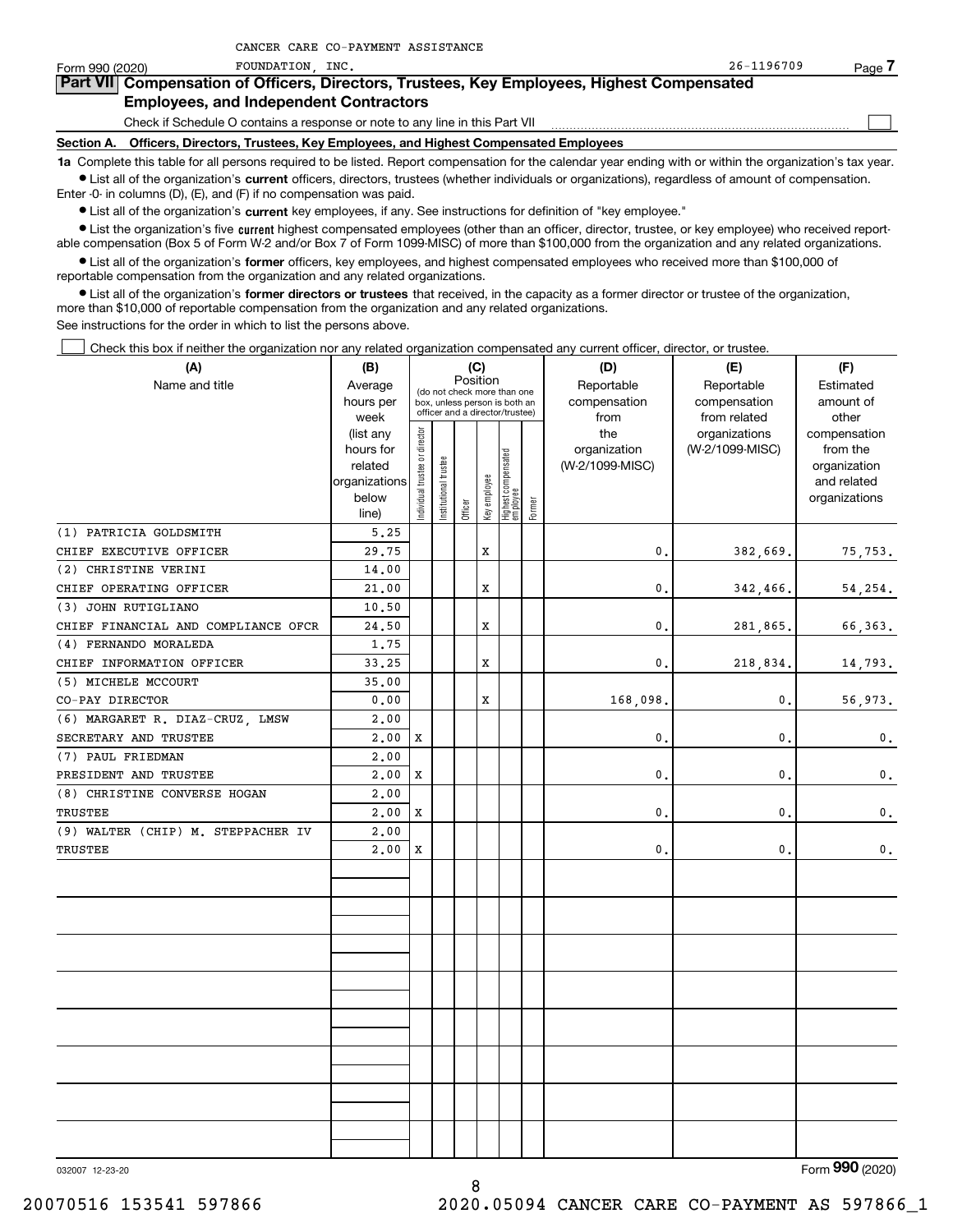| Form 990 (2020)                                                                                                                               | FOUNDATION, INC.                                                                                                                                                                                                                                             |                                                                      |                                |                        |          |              |                                                                                                 |        |                                                                                                | 26-1196709                       |           |                                        |                                                                          | Page 8         |
|-----------------------------------------------------------------------------------------------------------------------------------------------|--------------------------------------------------------------------------------------------------------------------------------------------------------------------------------------------------------------------------------------------------------------|----------------------------------------------------------------------|--------------------------------|------------------------|----------|--------------|-------------------------------------------------------------------------------------------------|--------|------------------------------------------------------------------------------------------------|----------------------------------|-----------|----------------------------------------|--------------------------------------------------------------------------|----------------|
| <b>Part VII</b>                                                                                                                               | Section A. Officers, Directors, Trustees, Key Employees, and Highest Compensated Employees (continued)                                                                                                                                                       |                                                                      |                                |                        |          |              |                                                                                                 |        |                                                                                                |                                  |           |                                        |                                                                          |                |
|                                                                                                                                               | (A)<br>Name and title                                                                                                                                                                                                                                        | (B)<br>Average<br>hours per<br>week                                  |                                |                        | Position | (C)          | (do not check more than one<br>box, unless person is both an<br>officer and a director/trustee) |        | (D)<br>(E)<br>Reportable<br>Reportable<br>compensation<br>compensation<br>from related<br>from |                                  |           | (F)<br>Estimated<br>amount of<br>other |                                                                          |                |
|                                                                                                                                               |                                                                                                                                                                                                                                                              | (list any<br>hours for<br>related<br>organizations<br>below<br>line) | Individual trustee or director | In stitutional trustee | Officer  | Key employee | Highest compensated<br>  employee                                                               | Former | the<br>organization<br>(W-2/1099-MISC)                                                         | organizations<br>(W-2/1099-MISC) |           |                                        | compensation<br>from the<br>organization<br>and related<br>organizations |                |
|                                                                                                                                               |                                                                                                                                                                                                                                                              |                                                                      |                                |                        |          |              |                                                                                                 |        |                                                                                                |                                  |           |                                        |                                                                          |                |
|                                                                                                                                               |                                                                                                                                                                                                                                                              |                                                                      |                                |                        |          |              |                                                                                                 |        |                                                                                                |                                  |           |                                        |                                                                          |                |
|                                                                                                                                               |                                                                                                                                                                                                                                                              |                                                                      |                                |                        |          |              |                                                                                                 |        |                                                                                                |                                  |           |                                        |                                                                          |                |
|                                                                                                                                               |                                                                                                                                                                                                                                                              |                                                                      |                                |                        |          |              |                                                                                                 |        |                                                                                                |                                  |           |                                        |                                                                          |                |
|                                                                                                                                               |                                                                                                                                                                                                                                                              |                                                                      |                                |                        |          |              |                                                                                                 |        |                                                                                                |                                  |           |                                        |                                                                          |                |
|                                                                                                                                               |                                                                                                                                                                                                                                                              |                                                                      |                                |                        |          |              |                                                                                                 |        |                                                                                                |                                  |           |                                        |                                                                          |                |
|                                                                                                                                               |                                                                                                                                                                                                                                                              |                                                                      |                                |                        |          |              |                                                                                                 |        |                                                                                                |                                  |           |                                        |                                                                          |                |
|                                                                                                                                               |                                                                                                                                                                                                                                                              |                                                                      |                                |                        |          |              |                                                                                                 |        |                                                                                                |                                  |           |                                        |                                                                          |                |
|                                                                                                                                               |                                                                                                                                                                                                                                                              |                                                                      |                                |                        |          |              |                                                                                                 |        |                                                                                                |                                  |           |                                        |                                                                          |                |
|                                                                                                                                               | 168,098.<br>1,225,834.<br>1b Subtotal                                                                                                                                                                                                                        |                                                                      |                                |                        |          |              |                                                                                                 |        |                                                                                                |                                  | 268, 136. |                                        |                                                                          |                |
| 0.<br>0.<br>c Total from continuation sheets to Part VII, Section A <b>manual</b> contains the Total from continuum<br>168,098.<br>1,225,834. |                                                                                                                                                                                                                                                              |                                                                      |                                |                        |          |              |                                                                                                 |        |                                                                                                |                                  |           |                                        |                                                                          | 0.<br>268,136. |
| 2                                                                                                                                             | Total number of individuals (including but not limited to those listed above) who received more than \$100,000 of reportable<br>compensation from the organization $\blacktriangleright$                                                                     |                                                                      |                                |                        |          |              |                                                                                                 |        |                                                                                                |                                  |           |                                        |                                                                          | 3              |
|                                                                                                                                               |                                                                                                                                                                                                                                                              |                                                                      |                                |                        |          |              |                                                                                                 |        |                                                                                                |                                  |           |                                        | Yes                                                                      | No             |
| 3                                                                                                                                             | Did the organization list any former officer, director, trustee, key employee, or highest compensated employee on<br>line 1a? If "Yes," complete Schedule J for such individual manufactured contained and the Yes," complete Schedule J for such individual |                                                                      |                                |                        |          |              |                                                                                                 |        |                                                                                                |                                  |           | 3                                      |                                                                          | х              |
| 4                                                                                                                                             | For any individual listed on line 1a, is the sum of reportable compensation and other compensation from the organization                                                                                                                                     |                                                                      |                                |                        |          |              |                                                                                                 |        |                                                                                                |                                  |           | 4                                      | х                                                                        |                |
| 5                                                                                                                                             | Did any person listed on line 1a receive or accrue compensation from any unrelated organization or individual for services                                                                                                                                   |                                                                      |                                |                        |          |              |                                                                                                 |        |                                                                                                |                                  |           |                                        |                                                                          | х              |
|                                                                                                                                               | <b>Section B. Independent Contractors</b>                                                                                                                                                                                                                    |                                                                      |                                |                        |          |              |                                                                                                 |        |                                                                                                |                                  |           | 5                                      |                                                                          |                |
| 1                                                                                                                                             | Complete this table for your five highest compensated independent contractors that received more than \$100,000 of compensation from                                                                                                                         |                                                                      |                                |                        |          |              |                                                                                                 |        |                                                                                                |                                  |           |                                        |                                                                          |                |
|                                                                                                                                               | the organization. Report compensation for the calendar year ending with or within the organization's tax year.<br>(A)                                                                                                                                        |                                                                      |                                |                        |          |              |                                                                                                 |        | (B)                                                                                            |                                  |           | (C)                                    |                                                                          |                |
|                                                                                                                                               | Name and business address                                                                                                                                                                                                                                    |                                                                      |                                |                        |          |              |                                                                                                 |        | Description of services                                                                        |                                  |           |                                        | Compensation                                                             |                |
| ARENT FOX, LLP<br>P.O. BOX 644672, PITTSBURGH, PA 15264                                                                                       |                                                                                                                                                                                                                                                              |                                                                      |                                |                        |          |              |                                                                                                 |        |                                                                                                |                                  |           |                                        | 680,672.                                                                 |                |
| GOOD DAYS, 2611 INTERNET BOULEVARD, SUITE<br>105, FRISCO, TX 75034                                                                            |                                                                                                                                                                                                                                                              |                                                                      |                                |                        |          |              |                                                                                                 |        |                                                                                                |                                  |           |                                        | 647,098.                                                                 |                |
|                                                                                                                                               |                                                                                                                                                                                                                                                              |                                                                      |                                |                        |          |              |                                                                                                 |        |                                                                                                |                                  |           |                                        |                                                                          |                |
|                                                                                                                                               |                                                                                                                                                                                                                                                              |                                                                      |                                |                        |          |              |                                                                                                 |        |                                                                                                |                                  |           |                                        |                                                                          |                |
|                                                                                                                                               |                                                                                                                                                                                                                                                              |                                                                      |                                |                        |          |              |                                                                                                 |        |                                                                                                |                                  |           |                                        |                                                                          |                |
| 2                                                                                                                                             | Total number of independent contractors (including but not limited to those listed above) who received more than<br>\$100,000 of compensation from the organization                                                                                          |                                                                      |                                |                        |          |              | 2                                                                                               |        |                                                                                                |                                  |           |                                        |                                                                          |                |

032008 12-23-20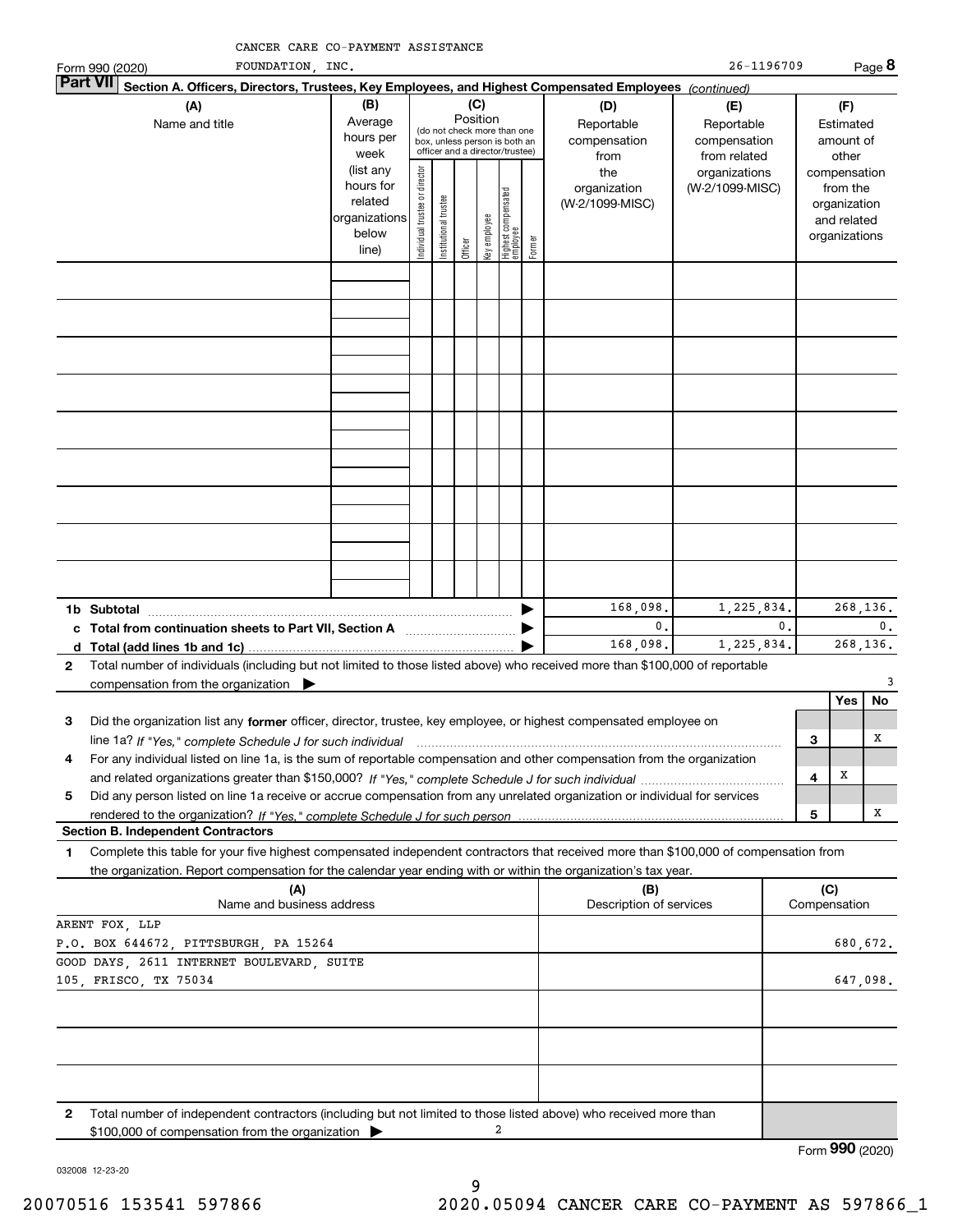|                                                           | Form 990 (2020)  |                                                                                                                        | FOUNDATION, INC. |                |                      |               |                          | 26-1196709                  | Page 9                  |
|-----------------------------------------------------------|------------------|------------------------------------------------------------------------------------------------------------------------|------------------|----------------|----------------------|---------------|--------------------------|-----------------------------|-------------------------|
|                                                           | <b>Part VIII</b> | <b>Statement of Revenue</b>                                                                                            |                  |                |                      |               |                          |                             |                         |
|                                                           |                  | Check if Schedule O contains a response or note to any line in this Part VIII                                          |                  |                |                      |               |                          |                             |                         |
|                                                           |                  |                                                                                                                        |                  |                |                      | (A)           | (B)<br>Related or exempt | $\overline{C}$<br>Unrelated | (D)<br>Revenue excluded |
|                                                           |                  |                                                                                                                        |                  |                |                      | Total revenue | function revenue         | business revenue            | from tax under          |
|                                                           |                  |                                                                                                                        |                  |                |                      |               |                          |                             | sections 512 - 514      |
|                                                           |                  | 1 a Federated campaigns                                                                                                |                  | 1a             |                      |               |                          |                             |                         |
|                                                           |                  | <b>b</b> Membership dues                                                                                               |                  | 1 <sub>b</sub> |                      |               |                          |                             |                         |
|                                                           | с                | Fundraising events                                                                                                     |                  | 1c             |                      |               |                          |                             |                         |
| Contributions, Gifts, Grants<br>and Other Similar Amounts |                  | d Related organizations                                                                                                |                  | 1 <sub>d</sub> |                      |               |                          |                             |                         |
|                                                           | е                | Government grants (contributions)                                                                                      |                  | 1e             |                      |               |                          |                             |                         |
|                                                           |                  | f All other contributions, gifts, grants, and                                                                          |                  |                |                      |               |                          |                             |                         |
|                                                           |                  | similar amounts not included above                                                                                     |                  | 1f             | 74,624,906.          |               |                          |                             |                         |
|                                                           |                  | Noncash contributions included in lines 1a-1f                                                                          |                  | $1g$ \$        |                      |               |                          |                             |                         |
|                                                           |                  |                                                                                                                        |                  |                |                      | 74,624,906.   |                          |                             |                         |
|                                                           |                  |                                                                                                                        |                  |                | <b>Business Code</b> |               |                          |                             |                         |
|                                                           | 2 a              | <u> 1989 - Johann Barn, mars ann an t-Amhain ann an t-Amhain an t-Amhain an t-Amhain an t-Amhain an t-Amhain an t-</u> |                  |                |                      |               |                          |                             |                         |
|                                                           | b                |                                                                                                                        |                  |                |                      |               |                          |                             |                         |
|                                                           | c                | <u> 1989 - Johann Stein, mars et al. (b. 1989)</u>                                                                     |                  |                |                      |               |                          |                             |                         |
|                                                           | d                | <u> 1989 - Johann Barbara, martxa alemaniar a</u>                                                                      |                  |                |                      |               |                          |                             |                         |
| Program Service<br>Revenue                                | е                |                                                                                                                        |                  |                |                      |               |                          |                             |                         |
|                                                           | f                | All other program service revenue                                                                                      |                  |                |                      |               |                          |                             |                         |
|                                                           | a                |                                                                                                                        |                  |                |                      |               |                          |                             |                         |
|                                                           | 3                | Investment income (including dividends, interest, and                                                                  |                  |                |                      |               |                          |                             |                         |
|                                                           |                  |                                                                                                                        |                  |                |                      | 7,085.        |                          |                             | 7,085.                  |
|                                                           | 4                | Income from investment of tax-exempt bond proceeds                                                                     |                  |                |                      |               |                          |                             |                         |
|                                                           | 5                |                                                                                                                        |                  |                |                      |               |                          |                             |                         |
|                                                           |                  |                                                                                                                        |                  | (i) Real       | (ii) Personal        |               |                          |                             |                         |
|                                                           |                  | 6 a Gross rents<br>.                                                                                                   | 6a               |                |                      |               |                          |                             |                         |
|                                                           | b                | Less: rental expenses                                                                                                  | 6b               |                |                      |               |                          |                             |                         |
|                                                           | c                | Rental income or (loss)                                                                                                | 6c               |                |                      |               |                          |                             |                         |
|                                                           |                  | d Net rental income or (loss)                                                                                          |                  |                |                      |               |                          |                             |                         |
|                                                           |                  | 7 a Gross amount from sales of                                                                                         |                  | (i) Securities | (ii) Other           |               |                          |                             |                         |
|                                                           |                  | assets other than inventory                                                                                            | 7a               |                |                      |               |                          |                             |                         |
|                                                           |                  | <b>b</b> Less: cost or other basis                                                                                     |                  |                |                      |               |                          |                             |                         |
|                                                           |                  | and sales expenses                                                                                                     | 7b               |                |                      |               |                          |                             |                         |
| venue                                                     |                  | c Gain or (loss)                                                                                                       | 7c               |                |                      |               |                          |                             |                         |
|                                                           |                  |                                                                                                                        |                  |                |                      |               |                          |                             |                         |
| Other Re                                                  |                  | 8 a Gross income from fundraising events (not                                                                          |                  |                |                      |               |                          |                             |                         |
|                                                           |                  | including \$<br><b>Example 19</b> September 2016                                                                       |                  |                |                      |               |                          |                             |                         |
|                                                           |                  | contributions reported on line 1c). See                                                                                |                  |                |                      |               |                          |                             |                         |
|                                                           |                  |                                                                                                                        |                  | 8a             |                      |               |                          |                             |                         |
|                                                           | b                | Less: direct expenses                                                                                                  |                  | 8b             |                      |               |                          |                             |                         |
|                                                           | с                | Net income or (loss) from fundraising events                                                                           |                  |                |                      |               |                          |                             |                         |
|                                                           |                  | 9 a Gross income from gaming activities. See                                                                           |                  |                |                      |               |                          |                             |                         |
|                                                           |                  |                                                                                                                        |                  | 9a             |                      |               |                          |                             |                         |
|                                                           |                  |                                                                                                                        |                  | 9b             |                      |               |                          |                             |                         |
|                                                           |                  | c Net income or (loss) from gaming activities                                                                          |                  |                |                      |               |                          |                             |                         |
|                                                           |                  | 10 a Gross sales of inventory, less returns                                                                            |                  |                |                      |               |                          |                             |                         |
|                                                           |                  |                                                                                                                        |                  | 10a            |                      |               |                          |                             |                         |
|                                                           |                  | <b>b</b> Less: cost of goods sold                                                                                      |                  | 10b            |                      |               |                          |                             |                         |
|                                                           |                  | c Net income or (loss) from sales of inventory                                                                         |                  |                |                      |               |                          |                             |                         |
|                                                           |                  |                                                                                                                        |                  |                | <b>Business Code</b> |               |                          |                             |                         |
| Miscellaneous<br>Revenue                                  | 11 a             | OTHER INCOME                                                                                                           |                  |                | 900099               | 174,668.      |                          |                             | 174,668.                |
|                                                           | b                |                                                                                                                        |                  |                |                      |               |                          |                             |                         |
|                                                           | с                |                                                                                                                        |                  |                |                      |               |                          |                             |                         |
|                                                           |                  |                                                                                                                        |                  |                |                      |               |                          |                             |                         |
|                                                           |                  |                                                                                                                        |                  |                |                      | 174,668.      |                          |                             |                         |
|                                                           | 12               |                                                                                                                        |                  |                |                      | 74,806,659.   | $\mathbf{0}$ .           | 0.                          | 181,753.                |

032009 12-23-20

Form (2020) **990**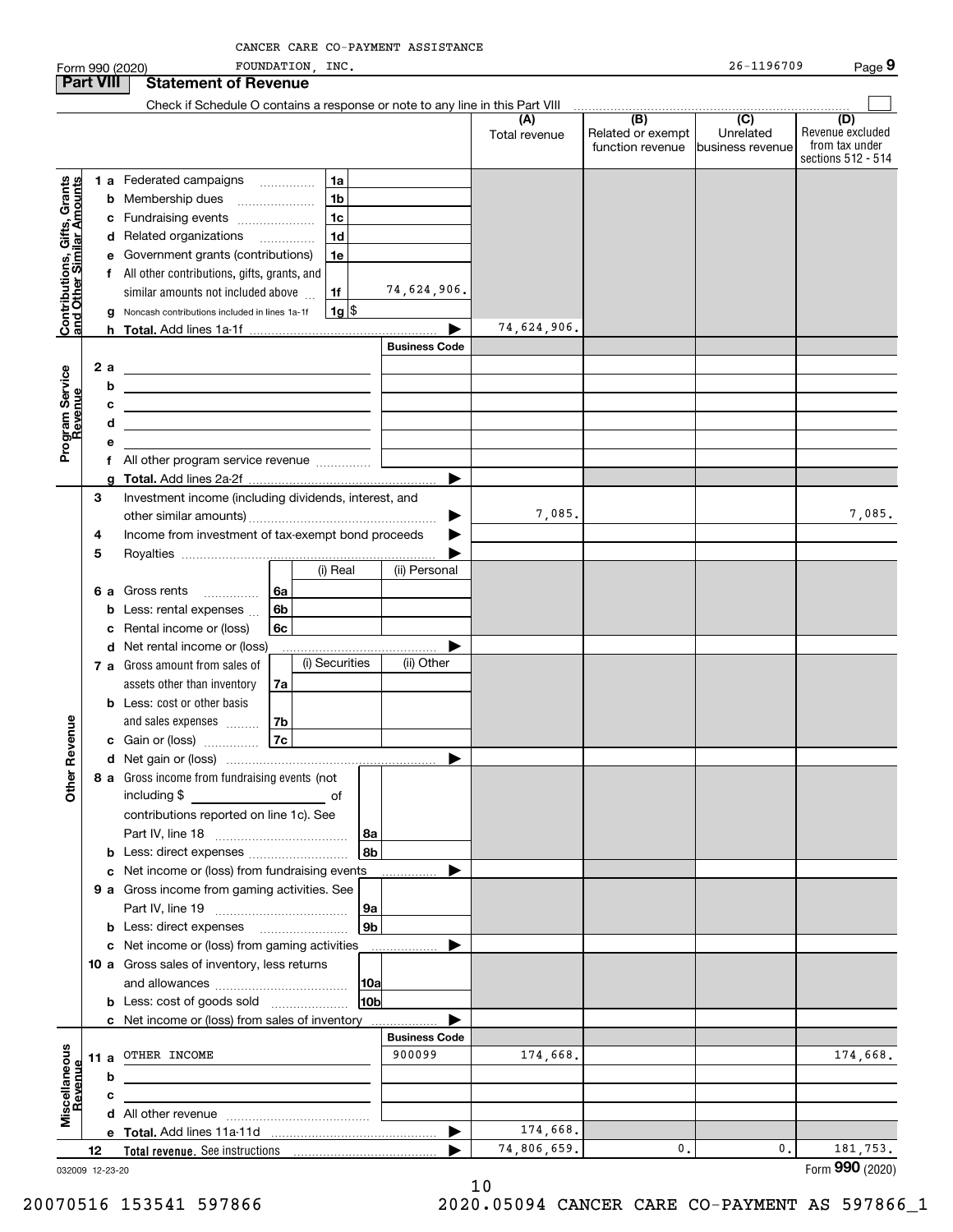|              | CANCER CARE CO-PAYMENT ASSISTANCE                                                                                          |                       |                                    |                                           |                                |
|--------------|----------------------------------------------------------------------------------------------------------------------------|-----------------------|------------------------------------|-------------------------------------------|--------------------------------|
|              | FOUNDATION, INC.<br>Form 990 (2020)                                                                                        |                       |                                    | 26-1196709                                | <u>Pag</u> e 10                |
|              | <b>Part IX   Statement of Functional Expenses</b>                                                                          |                       |                                    |                                           |                                |
|              | Section 501(c)(3) and 501(c)(4) organizations must complete all columns. All other organizations must complete column (A). |                       |                                    |                                           |                                |
|              |                                                                                                                            |                       |                                    |                                           |                                |
|              | Do not include amounts reported on lines 6b,<br>7b, 8b, 9b, and 10b of Part VIII.                                          | (A)<br>Total expenses | (B)<br>Program service<br>expenses | (C)<br>Management and<br>general expenses | (D)<br>Fundraising<br>expenses |
| 1.           | Grants and other assistance to domestic organizations                                                                      |                       |                                    |                                           |                                |
|              | and domestic governments. See Part IV, line 21                                                                             | 2,500,000.            | 2,500,000.                         |                                           |                                |
| $\mathbf{2}$ | Grants and other assistance to domestic                                                                                    |                       |                                    |                                           |                                |
|              | individuals. See Part IV, line 22                                                                                          | 73, 391, 872.         | 73,391,872.                        |                                           |                                |
| З.           | Grants and other assistance to foreign                                                                                     |                       |                                    |                                           |                                |
|              | organizations, foreign governments, and foreign                                                                            |                       |                                    |                                           |                                |
|              | individuals. See Part IV, lines 15 and 16                                                                                  |                       |                                    |                                           |                                |
| 4            | Benefits paid to or for members                                                                                            |                       |                                    |                                           |                                |
| 5            | Compensation of current officers, directors,                                                                               |                       |                                    |                                           |                                |
|              | trustees, and key employees                                                                                                | 217, 156.             | 217, 156.                          |                                           |                                |
| 6            | Compensation not included above to disqualified                                                                            |                       |                                    |                                           |                                |
|              | persons (as defined under section 4958(f)(1)) and                                                                          |                       |                                    |                                           |                                |
|              | persons described in section 4958(c)(3)(B)                                                                                 |                       |                                    |                                           |                                |
| 7            |                                                                                                                            | 1,187,688.            | 903,350.                           | 78,578.                                   | 205,760.                       |
| 8            | Pension plan accruals and contributions (include                                                                           |                       |                                    |                                           |                                |
|              | section 401(k) and 403(b) employer contributions)                                                                          | 37,858.               | 37,858.                            |                                           |                                |
| 9            |                                                                                                                            | 271,288.              | 242,372.                           | 10,514.                                   | 18,402.                        |
| 10           |                                                                                                                            | 78,448.               | 62,041.                            | 4.775.                                    | 11,632.                        |
| 11           | Fees for services (nonemployees):                                                                                          |                       |                                    |                                           |                                |
| a            |                                                                                                                            |                       |                                    |                                           |                                |
| b            |                                                                                                                            | 204,886.              | 204,886.                           |                                           |                                |
| c            |                                                                                                                            | 84.390.               | 75,951.                            | 8,439.                                    |                                |
| d            |                                                                                                                            |                       |                                    |                                           |                                |
| е            | Professional fundraising services. See Part IV, line 17                                                                    |                       |                                    |                                           |                                |
| f<br>g       | Investment management fees<br>Other. (If line 11g amount exceeds 10% of line 25,                                           |                       |                                    |                                           |                                |
|              | column (A) amount, list line 11g expenses on Sch O.)                                                                       | 757,268.              | 664,954.                           | 9,820.                                    | 82,494.                        |
| 12           |                                                                                                                            |                       |                                    |                                           |                                |
| 13           |                                                                                                                            | 173,944.              | 148,868.                           | 4,101.                                    | 20,975.                        |
| 14           |                                                                                                                            |                       |                                    |                                           |                                |
| 15           |                                                                                                                            |                       |                                    |                                           |                                |
| 16           |                                                                                                                            | 246,506.              | 221, 257.                          | 9,501.                                    | 15,748.                        |
| 17           | Travel                                                                                                                     |                       |                                    |                                           |                                |
| 18           | Payments of travel or entertainment expenses                                                                               |                       |                                    |                                           |                                |
|              | for any federal, state, or local public officials                                                                          |                       |                                    |                                           |                                |
| 19           | Conferences, conventions, and meetings                                                                                     |                       |                                    |                                           |                                |
| 20           | Interest                                                                                                                   | 383.                  | 348.                               | 12.                                       | 23.                            |
| 21           |                                                                                                                            |                       |                                    |                                           |                                |
| 22           | Depreciation, depletion, and amortization                                                                                  | 2,607.                | 2,466.                             |                                           | 141.                           |
| 23           | Insurance                                                                                                                  | 24,047.               | 21,417.                            | 996.                                      | 1,634.                         |

3,852. 979.

37,655. 79,220,827.

032010 12-23-20

Check here

**abcde25 26**

Form (2020) **990**

 $37,479.$  43.

392.

All other expenses

STAFF/VOL TRAINING MEMBERSHIPS AND SUBS

Check here  $\bullet$  if following SOP 98-2 (ASC 958-720)

reported in column (B) joint costs from a combined educational campaign and fundraising solicitation.

**Total functional expenses.**  Add lines 1 through 24e **Joint costs.** Complete this line only if the organization

Other expenses. Itemize expenses not covered above (List miscellaneous expenses on line 24e. If line 24e amount exceeds 10% of line 25, column (A) amount, list line 24e expenses on Schedule O.)

11 20070516 153541 597866 2020.05094 CANCER CARE CO-PAYMENT AS 597866\_1

587.

133.

 $3,686.$   $66.$  100.

78,699,202. 164,281. 357,344.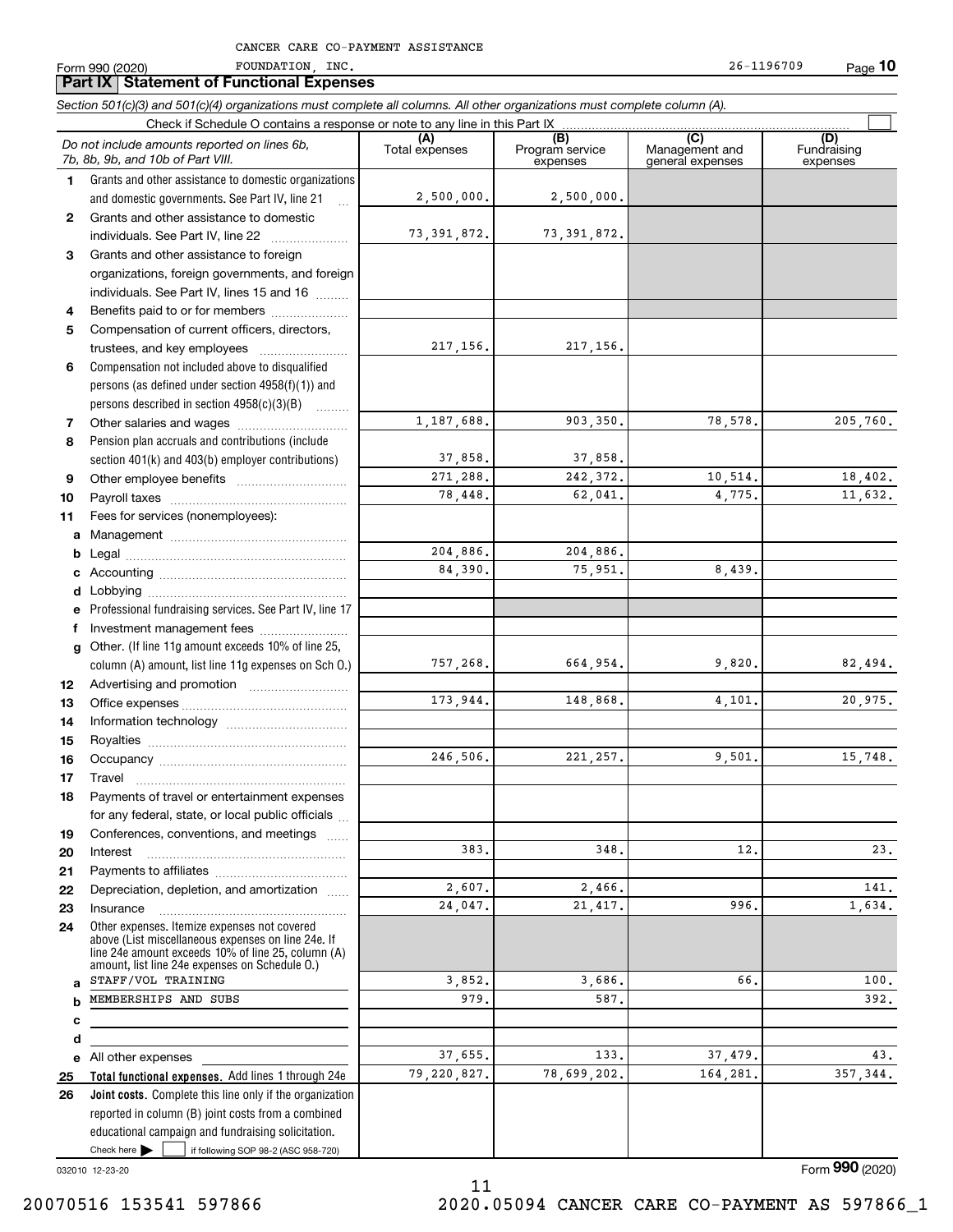**Part X Balance Sheet**<br>**Part X Balance** 

Form 990 (2020) FOUNDATION,INC. 26-1196709 Page **11**

|                             | нап л | <b>Dalafice Street</b>                                                                                                                                                                                                         |     |             |                          |               |                    |
|-----------------------------|-------|--------------------------------------------------------------------------------------------------------------------------------------------------------------------------------------------------------------------------------|-----|-------------|--------------------------|---------------|--------------------|
|                             |       |                                                                                                                                                                                                                                |     |             |                          |               |                    |
|                             |       |                                                                                                                                                                                                                                |     |             | (A)<br>Beginning of year |               | (B)<br>End of year |
|                             | 1.    | Cash - non-interest-bearing                                                                                                                                                                                                    |     |             | 684,224.                 | 1             | 228,307.           |
|                             | 2     |                                                                                                                                                                                                                                |     |             | 57, 477, 353.            | $\mathbf{2}$  | 70,130,679.        |
|                             | з     |                                                                                                                                                                                                                                |     |             | 17,493,523.              | 3             | 9,626,437.         |
|                             | 4     |                                                                                                                                                                                                                                |     |             |                          | 4             |                    |
|                             | 5     | Loans and other receivables from any current or former officer, director,                                                                                                                                                      |     |             |                          |               |                    |
|                             |       | trustee, key employee, creator or founder, substantial contributor, or 35%                                                                                                                                                     |     |             |                          |               |                    |
|                             |       | controlled entity or family member of any of these persons                                                                                                                                                                     |     |             |                          | 5             |                    |
|                             | 6     | Loans and other receivables from other disqualified persons (as defined                                                                                                                                                        |     |             |                          |               |                    |
|                             |       | under section $4958(f)(1)$ , and persons described in section $4958(c)(3)(B)$                                                                                                                                                  |     | 1.1.1.1.1   |                          | 6             |                    |
|                             | 7     |                                                                                                                                                                                                                                |     |             |                          | 7             |                    |
| Assets                      | 8     |                                                                                                                                                                                                                                |     |             |                          | 8             |                    |
|                             | 9     | Prepaid expenses and deferred charges                                                                                                                                                                                          |     |             | 121,193.                 | 9             | 172,005.           |
|                             |       | <b>10a</b> Land, buildings, and equipment: cost or other                                                                                                                                                                       |     |             |                          |               |                    |
|                             |       | basis. Complete Part VI of Schedule D  10a                                                                                                                                                                                     |     | 18,247.     |                          |               |                    |
|                             |       | <b>b</b> Less: accumulated depreciation<br>. 1                                                                                                                                                                                 | 10b | 3,910.      | 16,944.                  | 10c           | 14,337.            |
|                             | 11    |                                                                                                                                                                                                                                |     |             | 11                       |               |                    |
|                             | 12    |                                                                                                                                                                                                                                |     |             | 12                       |               |                    |
|                             | 13    |                                                                                                                                                                                                                                |     |             |                          | 13            |                    |
|                             | 14    | Intangible assets with an annumerous contracts are all the contracts and an analysis of the contracts and the                                                                                                                  |     |             |                          | 14            |                    |
|                             | 15    |                                                                                                                                                                                                                                |     |             |                          | 15            |                    |
|                             | 16    |                                                                                                                                                                                                                                |     |             | 75, 793, 237.            | 16            | 80, 171, 765.      |
|                             | 17    |                                                                                                                                                                                                                                |     |             | 2, 214, 284.             | 17            | 2,990,063.         |
|                             | 18    |                                                                                                                                                                                                                                |     | 12,617,430. | 18                       | 21, 282, 034. |                    |
|                             | 19    | Deferred revenue manual contracts and contracts are all the manual contracts and contracts are contracted and contracts are contracted and contract are contracted and contract are contracted and contract are contracted and |     | 19          |                          |               |                    |
|                             | 20    |                                                                                                                                                                                                                                |     |             | 20                       |               |                    |
|                             | 21    | Escrow or custodial account liability. Complete Part IV of Schedule D                                                                                                                                                          |     |             | 21                       |               |                    |
|                             | 22    | Loans and other payables to any current or former officer, director,                                                                                                                                                           |     |             |                          |               |                    |
| Liabilities                 |       | trustee, key employee, creator or founder, substantial contributor, or 35%                                                                                                                                                     |     |             |                          |               |                    |
|                             |       | controlled entity or family member of any of these persons                                                                                                                                                                     |     |             |                          | 22            |                    |
|                             | 23    | Secured mortgages and notes payable to unrelated third parties                                                                                                                                                                 |     |             |                          | 23            |                    |
|                             | 24    |                                                                                                                                                                                                                                |     |             |                          | 24            |                    |
|                             | 25    | Other liabilities (including federal income tax, payables to related third                                                                                                                                                     |     |             |                          |               |                    |
|                             |       | parties, and other liabilities not included on lines 17-24). Complete Part X                                                                                                                                                   |     |             |                          |               |                    |
|                             |       | of Schedule D                                                                                                                                                                                                                  |     |             | 776,184.                 | 25            | 128,497.           |
|                             | 26    |                                                                                                                                                                                                                                |     |             | 15,607,898.              | 26            | 24,400,594.        |
|                             |       | Organizations that follow FASB ASC 958, check here $\blacktriangleright \begin{array}{c} \perp \mathbf{X} \end{array}$                                                                                                         |     |             |                          |               |                    |
|                             |       | and complete lines 27, 28, 32, and 33.                                                                                                                                                                                         |     |             |                          |               |                    |
|                             | 27    | Net assets without donor restrictions                                                                                                                                                                                          |     |             | 4,030,512.               | 27            | 4,802,541.         |
|                             | 28    |                                                                                                                                                                                                                                |     |             | 56, 154, 827.            | 28            | 50,968,630.        |
|                             |       | Organizations that do not follow FASB ASC 958, check here ▶ │                                                                                                                                                                  |     |             |                          |               |                    |
| Net Assets or Fund Balances |       | and complete lines 29 through 33.                                                                                                                                                                                              |     |             |                          |               |                    |
|                             | 29    |                                                                                                                                                                                                                                |     |             |                          | 29            |                    |
|                             | 30    | Paid-in or capital surplus, or land, building, or equipment fund                                                                                                                                                               |     |             |                          | 30            |                    |
|                             | 31    | Retained earnings, endowment, accumulated income, or other funds                                                                                                                                                               |     | .           |                          | 31            |                    |
|                             | 32    |                                                                                                                                                                                                                                |     |             | 60,185,339.              | 32            | 55, 771, 171.      |
|                             | 33    | Total liabilities and net assets/fund balances                                                                                                                                                                                 |     |             | 75, 793, 237.            | 33            | 80,171,765.        |

Form (2020) **990**

032011 12-23-20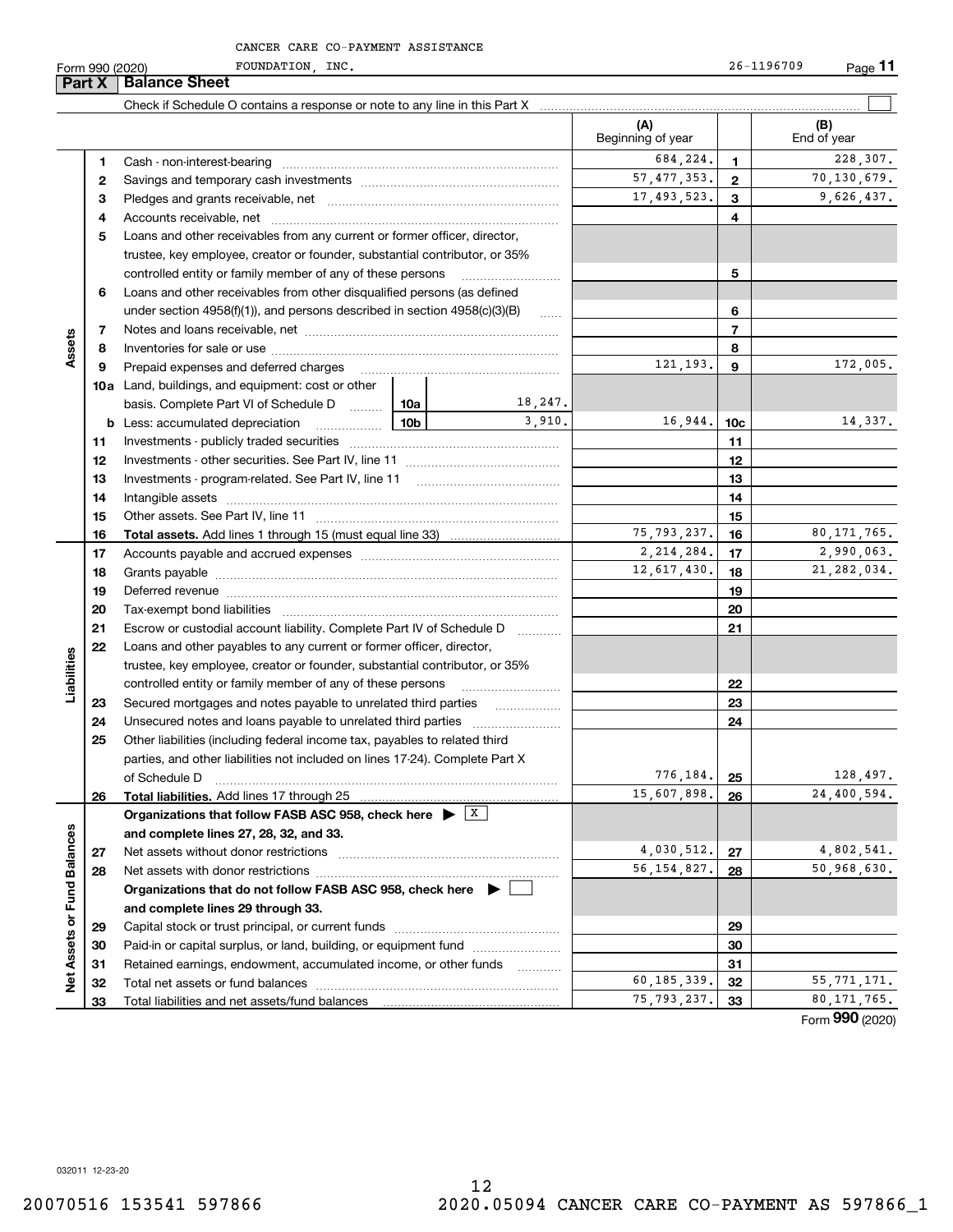| 26-1196709<br>FOUNDATION, INC.<br>$P_{\text{aqe}}$ 12<br>Form 990 (2020)<br>Part XI   Reconciliation of Net Assets<br>74,806,659.<br>$\mathbf{1}$<br>1<br>79,220,827.<br>$\overline{2}$<br>2<br>$-4,414,168$ .<br>3<br>Revenue less expenses. Subtract line 2 from line 1<br>з<br>$\overline{4}$<br>60,185,339.<br>4<br>5<br>5<br>6<br>Donated services and use of facilities [111] matter contracts and the service of facilities [11] matter contracts and use of facilities [11] matter contracts and the service of facilities [11] matter contracts and the serv<br>6<br>$\overline{7}$<br>7<br>Investment expenses<br>8<br>8<br>Prior period adjustments www.communication.communication.communication.com/<br>$\mathbf{0}$ .<br>9<br>Other changes in net assets or fund balances (explain on Schedule O)<br>9<br>Net assets or fund balances at end of year. Combine lines 3 through 9 (must equal Part X, line 32,<br>10<br>55, 771, 171.<br>10<br>column (B))<br>Part XII Financial Statements and Reporting<br>Yes<br>No<br>$\overline{X}$   Accrual<br>Accounting method used to prepare the Form 990: <u>June</u> Cash<br>Other<br>1.<br>If the organization changed its method of accounting from a prior year or checked "Other," explain in Schedule O.<br>х<br>2a Were the organization's financial statements compiled or reviewed by an independent accountant?<br>2a<br>If "Yes," check a box below to indicate whether the financial statements for the year were compiled or reviewed on a<br>separate basis, consolidated basis, or both:<br><b>Consolidated basis</b><br>Separate basis<br>Both consolidated and separate basis<br>х<br><b>b</b> Were the organization's financial statements audited by an independent accountant?<br>2 <sub>b</sub><br>If "Yes," check a box below to indicate whether the financial statements for the year were audited on a separate basis,<br>consolidated basis, or both:<br>$\boxed{\text{X}}$ Consolidated basis<br>Separate basis<br><b>Both consolidated and separate basis</b> | CANCER CARE CO-PAYMENT ASSISTANCE                                                                                           |  |  |
|----------------------------------------------------------------------------------------------------------------------------------------------------------------------------------------------------------------------------------------------------------------------------------------------------------------------------------------------------------------------------------------------------------------------------------------------------------------------------------------------------------------------------------------------------------------------------------------------------------------------------------------------------------------------------------------------------------------------------------------------------------------------------------------------------------------------------------------------------------------------------------------------------------------------------------------------------------------------------------------------------------------------------------------------------------------------------------------------------------------------------------------------------------------------------------------------------------------------------------------------------------------------------------------------------------------------------------------------------------------------------------------------------------------------------------------------------------------------------------------------------------------------------------------------------------------------------------------------------------------------------------------------------------------------------------------------------------------------------------------------------------------------------------------------------------------------------------------------------------------------------------------------------------------------------------------------------------------------------------------------------------------------------------------------------|-----------------------------------------------------------------------------------------------------------------------------|--|--|
|                                                                                                                                                                                                                                                                                                                                                                                                                                                                                                                                                                                                                                                                                                                                                                                                                                                                                                                                                                                                                                                                                                                                                                                                                                                                                                                                                                                                                                                                                                                                                                                                                                                                                                                                                                                                                                                                                                                                                                                                                                                    |                                                                                                                             |  |  |
|                                                                                                                                                                                                                                                                                                                                                                                                                                                                                                                                                                                                                                                                                                                                                                                                                                                                                                                                                                                                                                                                                                                                                                                                                                                                                                                                                                                                                                                                                                                                                                                                                                                                                                                                                                                                                                                                                                                                                                                                                                                    |                                                                                                                             |  |  |
|                                                                                                                                                                                                                                                                                                                                                                                                                                                                                                                                                                                                                                                                                                                                                                                                                                                                                                                                                                                                                                                                                                                                                                                                                                                                                                                                                                                                                                                                                                                                                                                                                                                                                                                                                                                                                                                                                                                                                                                                                                                    |                                                                                                                             |  |  |
|                                                                                                                                                                                                                                                                                                                                                                                                                                                                                                                                                                                                                                                                                                                                                                                                                                                                                                                                                                                                                                                                                                                                                                                                                                                                                                                                                                                                                                                                                                                                                                                                                                                                                                                                                                                                                                                                                                                                                                                                                                                    |                                                                                                                             |  |  |
|                                                                                                                                                                                                                                                                                                                                                                                                                                                                                                                                                                                                                                                                                                                                                                                                                                                                                                                                                                                                                                                                                                                                                                                                                                                                                                                                                                                                                                                                                                                                                                                                                                                                                                                                                                                                                                                                                                                                                                                                                                                    |                                                                                                                             |  |  |
|                                                                                                                                                                                                                                                                                                                                                                                                                                                                                                                                                                                                                                                                                                                                                                                                                                                                                                                                                                                                                                                                                                                                                                                                                                                                                                                                                                                                                                                                                                                                                                                                                                                                                                                                                                                                                                                                                                                                                                                                                                                    |                                                                                                                             |  |  |
|                                                                                                                                                                                                                                                                                                                                                                                                                                                                                                                                                                                                                                                                                                                                                                                                                                                                                                                                                                                                                                                                                                                                                                                                                                                                                                                                                                                                                                                                                                                                                                                                                                                                                                                                                                                                                                                                                                                                                                                                                                                    |                                                                                                                             |  |  |
|                                                                                                                                                                                                                                                                                                                                                                                                                                                                                                                                                                                                                                                                                                                                                                                                                                                                                                                                                                                                                                                                                                                                                                                                                                                                                                                                                                                                                                                                                                                                                                                                                                                                                                                                                                                                                                                                                                                                                                                                                                                    |                                                                                                                             |  |  |
|                                                                                                                                                                                                                                                                                                                                                                                                                                                                                                                                                                                                                                                                                                                                                                                                                                                                                                                                                                                                                                                                                                                                                                                                                                                                                                                                                                                                                                                                                                                                                                                                                                                                                                                                                                                                                                                                                                                                                                                                                                                    |                                                                                                                             |  |  |
|                                                                                                                                                                                                                                                                                                                                                                                                                                                                                                                                                                                                                                                                                                                                                                                                                                                                                                                                                                                                                                                                                                                                                                                                                                                                                                                                                                                                                                                                                                                                                                                                                                                                                                                                                                                                                                                                                                                                                                                                                                                    |                                                                                                                             |  |  |
|                                                                                                                                                                                                                                                                                                                                                                                                                                                                                                                                                                                                                                                                                                                                                                                                                                                                                                                                                                                                                                                                                                                                                                                                                                                                                                                                                                                                                                                                                                                                                                                                                                                                                                                                                                                                                                                                                                                                                                                                                                                    |                                                                                                                             |  |  |
|                                                                                                                                                                                                                                                                                                                                                                                                                                                                                                                                                                                                                                                                                                                                                                                                                                                                                                                                                                                                                                                                                                                                                                                                                                                                                                                                                                                                                                                                                                                                                                                                                                                                                                                                                                                                                                                                                                                                                                                                                                                    |                                                                                                                             |  |  |
|                                                                                                                                                                                                                                                                                                                                                                                                                                                                                                                                                                                                                                                                                                                                                                                                                                                                                                                                                                                                                                                                                                                                                                                                                                                                                                                                                                                                                                                                                                                                                                                                                                                                                                                                                                                                                                                                                                                                                                                                                                                    |                                                                                                                             |  |  |
|                                                                                                                                                                                                                                                                                                                                                                                                                                                                                                                                                                                                                                                                                                                                                                                                                                                                                                                                                                                                                                                                                                                                                                                                                                                                                                                                                                                                                                                                                                                                                                                                                                                                                                                                                                                                                                                                                                                                                                                                                                                    |                                                                                                                             |  |  |
|                                                                                                                                                                                                                                                                                                                                                                                                                                                                                                                                                                                                                                                                                                                                                                                                                                                                                                                                                                                                                                                                                                                                                                                                                                                                                                                                                                                                                                                                                                                                                                                                                                                                                                                                                                                                                                                                                                                                                                                                                                                    |                                                                                                                             |  |  |
|                                                                                                                                                                                                                                                                                                                                                                                                                                                                                                                                                                                                                                                                                                                                                                                                                                                                                                                                                                                                                                                                                                                                                                                                                                                                                                                                                                                                                                                                                                                                                                                                                                                                                                                                                                                                                                                                                                                                                                                                                                                    |                                                                                                                             |  |  |
|                                                                                                                                                                                                                                                                                                                                                                                                                                                                                                                                                                                                                                                                                                                                                                                                                                                                                                                                                                                                                                                                                                                                                                                                                                                                                                                                                                                                                                                                                                                                                                                                                                                                                                                                                                                                                                                                                                                                                                                                                                                    |                                                                                                                             |  |  |
|                                                                                                                                                                                                                                                                                                                                                                                                                                                                                                                                                                                                                                                                                                                                                                                                                                                                                                                                                                                                                                                                                                                                                                                                                                                                                                                                                                                                                                                                                                                                                                                                                                                                                                                                                                                                                                                                                                                                                                                                                                                    |                                                                                                                             |  |  |
|                                                                                                                                                                                                                                                                                                                                                                                                                                                                                                                                                                                                                                                                                                                                                                                                                                                                                                                                                                                                                                                                                                                                                                                                                                                                                                                                                                                                                                                                                                                                                                                                                                                                                                                                                                                                                                                                                                                                                                                                                                                    |                                                                                                                             |  |  |
|                                                                                                                                                                                                                                                                                                                                                                                                                                                                                                                                                                                                                                                                                                                                                                                                                                                                                                                                                                                                                                                                                                                                                                                                                                                                                                                                                                                                                                                                                                                                                                                                                                                                                                                                                                                                                                                                                                                                                                                                                                                    |                                                                                                                             |  |  |
|                                                                                                                                                                                                                                                                                                                                                                                                                                                                                                                                                                                                                                                                                                                                                                                                                                                                                                                                                                                                                                                                                                                                                                                                                                                                                                                                                                                                                                                                                                                                                                                                                                                                                                                                                                                                                                                                                                                                                                                                                                                    |                                                                                                                             |  |  |
|                                                                                                                                                                                                                                                                                                                                                                                                                                                                                                                                                                                                                                                                                                                                                                                                                                                                                                                                                                                                                                                                                                                                                                                                                                                                                                                                                                                                                                                                                                                                                                                                                                                                                                                                                                                                                                                                                                                                                                                                                                                    |                                                                                                                             |  |  |
|                                                                                                                                                                                                                                                                                                                                                                                                                                                                                                                                                                                                                                                                                                                                                                                                                                                                                                                                                                                                                                                                                                                                                                                                                                                                                                                                                                                                                                                                                                                                                                                                                                                                                                                                                                                                                                                                                                                                                                                                                                                    |                                                                                                                             |  |  |
|                                                                                                                                                                                                                                                                                                                                                                                                                                                                                                                                                                                                                                                                                                                                                                                                                                                                                                                                                                                                                                                                                                                                                                                                                                                                                                                                                                                                                                                                                                                                                                                                                                                                                                                                                                                                                                                                                                                                                                                                                                                    |                                                                                                                             |  |  |
|                                                                                                                                                                                                                                                                                                                                                                                                                                                                                                                                                                                                                                                                                                                                                                                                                                                                                                                                                                                                                                                                                                                                                                                                                                                                                                                                                                                                                                                                                                                                                                                                                                                                                                                                                                                                                                                                                                                                                                                                                                                    |                                                                                                                             |  |  |
|                                                                                                                                                                                                                                                                                                                                                                                                                                                                                                                                                                                                                                                                                                                                                                                                                                                                                                                                                                                                                                                                                                                                                                                                                                                                                                                                                                                                                                                                                                                                                                                                                                                                                                                                                                                                                                                                                                                                                                                                                                                    |                                                                                                                             |  |  |
|                                                                                                                                                                                                                                                                                                                                                                                                                                                                                                                                                                                                                                                                                                                                                                                                                                                                                                                                                                                                                                                                                                                                                                                                                                                                                                                                                                                                                                                                                                                                                                                                                                                                                                                                                                                                                                                                                                                                                                                                                                                    |                                                                                                                             |  |  |
|                                                                                                                                                                                                                                                                                                                                                                                                                                                                                                                                                                                                                                                                                                                                                                                                                                                                                                                                                                                                                                                                                                                                                                                                                                                                                                                                                                                                                                                                                                                                                                                                                                                                                                                                                                                                                                                                                                                                                                                                                                                    |                                                                                                                             |  |  |
|                                                                                                                                                                                                                                                                                                                                                                                                                                                                                                                                                                                                                                                                                                                                                                                                                                                                                                                                                                                                                                                                                                                                                                                                                                                                                                                                                                                                                                                                                                                                                                                                                                                                                                                                                                                                                                                                                                                                                                                                                                                    | c If "Yes" to line 2a or 2b, does the organization have a committee that assumes responsibility for oversight of the audit, |  |  |
| х<br>2c                                                                                                                                                                                                                                                                                                                                                                                                                                                                                                                                                                                                                                                                                                                                                                                                                                                                                                                                                                                                                                                                                                                                                                                                                                                                                                                                                                                                                                                                                                                                                                                                                                                                                                                                                                                                                                                                                                                                                                                                                                            |                                                                                                                             |  |  |
| If the organization changed either its oversight process or selection process during the tax year, explain on Schedule O.                                                                                                                                                                                                                                                                                                                                                                                                                                                                                                                                                                                                                                                                                                                                                                                                                                                                                                                                                                                                                                                                                                                                                                                                                                                                                                                                                                                                                                                                                                                                                                                                                                                                                                                                                                                                                                                                                                                          |                                                                                                                             |  |  |
| 3a As a result of a federal award, was the organization required to undergo an audit or audits as set forth in the Single Audit                                                                                                                                                                                                                                                                                                                                                                                                                                                                                                                                                                                                                                                                                                                                                                                                                                                                                                                                                                                                                                                                                                                                                                                                                                                                                                                                                                                                                                                                                                                                                                                                                                                                                                                                                                                                                                                                                                                    |                                                                                                                             |  |  |
| х<br>За                                                                                                                                                                                                                                                                                                                                                                                                                                                                                                                                                                                                                                                                                                                                                                                                                                                                                                                                                                                                                                                                                                                                                                                                                                                                                                                                                                                                                                                                                                                                                                                                                                                                                                                                                                                                                                                                                                                                                                                                                                            |                                                                                                                             |  |  |
| b If "Yes," did the organization undergo the required audit or audits? If the organization did not undergo the required audit                                                                                                                                                                                                                                                                                                                                                                                                                                                                                                                                                                                                                                                                                                                                                                                                                                                                                                                                                                                                                                                                                                                                                                                                                                                                                                                                                                                                                                                                                                                                                                                                                                                                                                                                                                                                                                                                                                                      |                                                                                                                             |  |  |
| or audits, explain why on Schedule O and describe any steps taken to undergo such audits [11] outcome manuscrimon<br>3b<br>nnn                                                                                                                                                                                                                                                                                                                                                                                                                                                                                                                                                                                                                                                                                                                                                                                                                                                                                                                                                                                                                                                                                                                                                                                                                                                                                                                                                                                                                                                                                                                                                                                                                                                                                                                                                                                                                                                                                                                     |                                                                                                                             |  |  |

Form (2020) **990**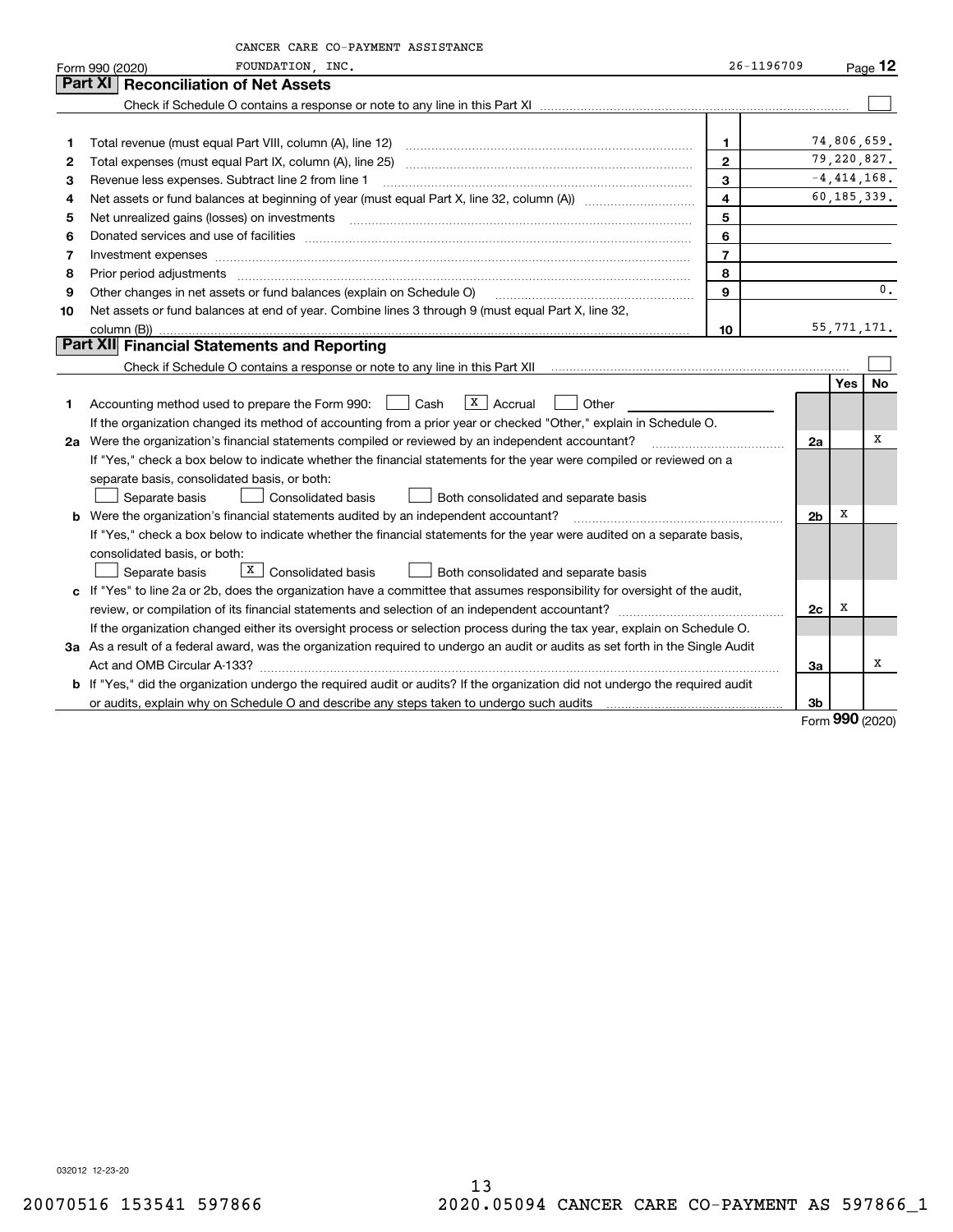| <b>SCHEDULE A</b>                                      |                                                                                                                                                                                            | <b>Public Charity Status and Public Support</b>                               |     |                                                                |                            | OMB No. 1545-0047                     |  |  |
|--------------------------------------------------------|--------------------------------------------------------------------------------------------------------------------------------------------------------------------------------------------|-------------------------------------------------------------------------------|-----|----------------------------------------------------------------|----------------------------|---------------------------------------|--|--|
| (Form 990 or 990-EZ)                                   |                                                                                                                                                                                            | Complete if the organization is a section 501(c)(3) organization or a section |     |                                                                |                            |                                       |  |  |
|                                                        |                                                                                                                                                                                            | 4947(a)(1) nonexempt charitable trust.                                        |     |                                                                |                            |                                       |  |  |
| Department of the Treasury<br>Internal Revenue Service |                                                                                                                                                                                            | Attach to Form 990 or Form 990-EZ.                                            |     |                                                                |                            | <b>Open to Public</b>                 |  |  |
|                                                        |                                                                                                                                                                                            | Go to www.irs.gov/Form990 for instructions and the latest information.        |     |                                                                |                            | Inspection                            |  |  |
| Name of the organization                               | CANCER CARE CO-PAYMENT ASSISTANCE                                                                                                                                                          |                                                                               |     |                                                                |                            | <b>Employer identification number</b> |  |  |
|                                                        | FOUNDATION, INC.                                                                                                                                                                           |                                                                               |     |                                                                |                            | 26-1196709                            |  |  |
| Part I                                                 | Reason for Public Charity Status. (All organizations must complete this part.) See instructions.                                                                                           |                                                                               |     |                                                                |                            |                                       |  |  |
|                                                        | The organization is not a private foundation because it is: (For lines 1 through 12, check only one box.)                                                                                  |                                                                               |     |                                                                |                            |                                       |  |  |
| 1                                                      | A church, convention of churches, or association of churches described in section 170(b)(1)(A)(i).                                                                                         |                                                                               |     |                                                                |                            |                                       |  |  |
| 2                                                      | A school described in section 170(b)(1)(A)(ii). (Attach Schedule E (Form 990 or 990-EZ).)                                                                                                  |                                                                               |     |                                                                |                            |                                       |  |  |
| 3                                                      | A hospital or a cooperative hospital service organization described in section 170(b)(1)(A)(iii).                                                                                          |                                                                               |     |                                                                |                            |                                       |  |  |
| 4                                                      | A medical research organization operated in conjunction with a hospital described in section 170(b)(1)(A)(iii). Enter the hospital's name,                                                 |                                                                               |     |                                                                |                            |                                       |  |  |
| city, and state:                                       |                                                                                                                                                                                            |                                                                               |     |                                                                |                            |                                       |  |  |
| 5                                                      | An organization operated for the benefit of a college or university owned or operated by a governmental unit described in                                                                  |                                                                               |     |                                                                |                            |                                       |  |  |
|                                                        | section 170(b)(1)(A)(iv). (Complete Part II.)                                                                                                                                              |                                                                               |     |                                                                |                            |                                       |  |  |
| 6<br>7                                                 | A federal, state, or local government or governmental unit described in section 170(b)(1)(A)(v).                                                                                           |                                                                               |     |                                                                |                            |                                       |  |  |
|                                                        | An organization that normally receives a substantial part of its support from a governmental unit or from the general public described in<br>section 170(b)(1)(A)(vi). (Complete Part II.) |                                                                               |     |                                                                |                            |                                       |  |  |
| 8                                                      | A community trust described in section 170(b)(1)(A)(vi). (Complete Part II.)                                                                                                               |                                                                               |     |                                                                |                            |                                       |  |  |
| 9                                                      | An agricultural research organization described in section 170(b)(1)(A)(ix) operated in conjunction with a land-grant college                                                              |                                                                               |     |                                                                |                            |                                       |  |  |
|                                                        | or university or a non-land-grant college of agriculture (see instructions). Enter the name, city, and state of the college or                                                             |                                                                               |     |                                                                |                            |                                       |  |  |
| university:                                            |                                                                                                                                                                                            |                                                                               |     |                                                                |                            |                                       |  |  |
| 10                                                     | An organization that normally receives (1) more than 33 1/3% of its support from contributions, membership fees, and gross receipts from                                                   |                                                                               |     |                                                                |                            |                                       |  |  |
|                                                        | activities related to its exempt functions, subject to certain exceptions; and (2) no more than 33 1/3% of its support from gross investment                                               |                                                                               |     |                                                                |                            |                                       |  |  |
|                                                        | income and unrelated business taxable income (less section 511 tax) from businesses acquired by the organization after June 30, 1975.                                                      |                                                                               |     |                                                                |                            |                                       |  |  |
|                                                        | See section 509(a)(2). (Complete Part III.)                                                                                                                                                |                                                                               |     |                                                                |                            |                                       |  |  |
| 11                                                     | An organization organized and operated exclusively to test for public safety. See section 509(a)(4).                                                                                       |                                                                               |     |                                                                |                            |                                       |  |  |
| X<br>12                                                | An organization organized and operated exclusively for the benefit of, to perform the functions of, or to carry out the purposes of one or                                                 |                                                                               |     |                                                                |                            |                                       |  |  |
|                                                        | more publicly supported organizations described in section 509(a)(1) or section 509(a)(2). See section 509(a)(3). Check the box in                                                         |                                                                               |     |                                                                |                            |                                       |  |  |
|                                                        | lines 12a through 12d that describes the type of supporting organization and complete lines 12e, 12f, and 12g.                                                                             |                                                                               |     |                                                                |                            |                                       |  |  |
| X <br>a                                                | Type I. A supporting organization operated, supervised, or controlled by its supported organization(s), typically by giving                                                                |                                                                               |     |                                                                |                            |                                       |  |  |
|                                                        | the supported organization(s) the power to regularly appoint or elect a majority of the directors or trustees of the supporting                                                            |                                                                               |     |                                                                |                            |                                       |  |  |
|                                                        | organization. You must complete Part IV, Sections A and B.                                                                                                                                 |                                                                               |     |                                                                |                            |                                       |  |  |
| b                                                      | Type II. A supporting organization supervised or controlled in connection with its supported organization(s), by having                                                                    |                                                                               |     |                                                                |                            |                                       |  |  |
|                                                        | control or management of the supporting organization vested in the same persons that control or manage the supported                                                                       |                                                                               |     |                                                                |                            |                                       |  |  |
|                                                        | organization(s). You must complete Part IV, Sections A and C.                                                                                                                              |                                                                               |     |                                                                |                            |                                       |  |  |
| с                                                      | Type III functionally integrated. A supporting organization operated in connection with, and functionally integrated with,                                                                 |                                                                               |     |                                                                |                            |                                       |  |  |
|                                                        | its supported organization(s) (see instructions). You must complete Part IV, Sections A, D, and E.                                                                                         |                                                                               |     |                                                                |                            |                                       |  |  |
| d                                                      | Type III non-functionally integrated. A supporting organization operated in connection with its supported organization(s)                                                                  |                                                                               |     |                                                                |                            |                                       |  |  |
|                                                        | that is not functionally integrated. The organization generally must satisfy a distribution requirement and an attentiveness                                                               |                                                                               |     |                                                                |                            |                                       |  |  |
|                                                        | requirement (see instructions). You must complete Part IV, Sections A and D, and Part V.                                                                                                   |                                                                               |     |                                                                |                            |                                       |  |  |
| X<br>е                                                 | Check this box if the organization received a written determination from the IRS that it is a Type I, Type II, Type III                                                                    |                                                                               |     |                                                                |                            |                                       |  |  |
|                                                        | functionally integrated, or Type III non-functionally integrated supporting organization.<br>f Enter the number of supported organizations                                                 |                                                                               |     |                                                                |                            | 1                                     |  |  |
|                                                        | Provide the following information about the supported organization(s).                                                                                                                     |                                                                               |     |                                                                |                            |                                       |  |  |
| (i) Name of supported                                  | (ii) EIN                                                                                                                                                                                   | (iii) Type of organization                                                    |     | (iv) Is the organization listed<br>in your governing document? | (v) Amount of monetary     | (vi) Amount of other                  |  |  |
| organization                                           |                                                                                                                                                                                            | (described on lines 1-10<br>above (see instructions))                         | Yes | No                                                             | support (see instructions) | support (see instructions)            |  |  |
|                                                        |                                                                                                                                                                                            |                                                                               |     |                                                                |                            |                                       |  |  |
| CANCER CARE                                            | 13-1825919                                                                                                                                                                                 | 7                                                                             | Х   |                                                                | 2,500,000.                 | 0.                                    |  |  |
|                                                        |                                                                                                                                                                                            |                                                                               |     |                                                                |                            |                                       |  |  |
|                                                        |                                                                                                                                                                                            |                                                                               |     |                                                                |                            |                                       |  |  |
|                                                        |                                                                                                                                                                                            |                                                                               |     |                                                                |                            |                                       |  |  |
|                                                        |                                                                                                                                                                                            |                                                                               |     |                                                                |                            |                                       |  |  |
|                                                        |                                                                                                                                                                                            |                                                                               |     |                                                                |                            |                                       |  |  |
|                                                        |                                                                                                                                                                                            |                                                                               |     |                                                                |                            |                                       |  |  |
|                                                        |                                                                                                                                                                                            |                                                                               |     |                                                                |                            |                                       |  |  |
|                                                        |                                                                                                                                                                                            |                                                                               |     |                                                                |                            |                                       |  |  |
| Total                                                  |                                                                                                                                                                                            |                                                                               |     |                                                                | 2,500,000.                 | 0.                                    |  |  |
|                                                        | $HA$ For Danonuark Poduction Act Notice, see the Instructions for Form 880 or 880-F7 $\approx$ 888881, 88.81                                                                               |                                                                               |     |                                                                |                            | Schodule A (Form 000 or 000 F7) 2020  |  |  |

LHA For Paperwork Reduction Act Notice, see the Instructions for Form 990 or 990-EZ. <sub>032021</sub> o1-25-21 Schedule A (Form 990 or 990-EZ) 2020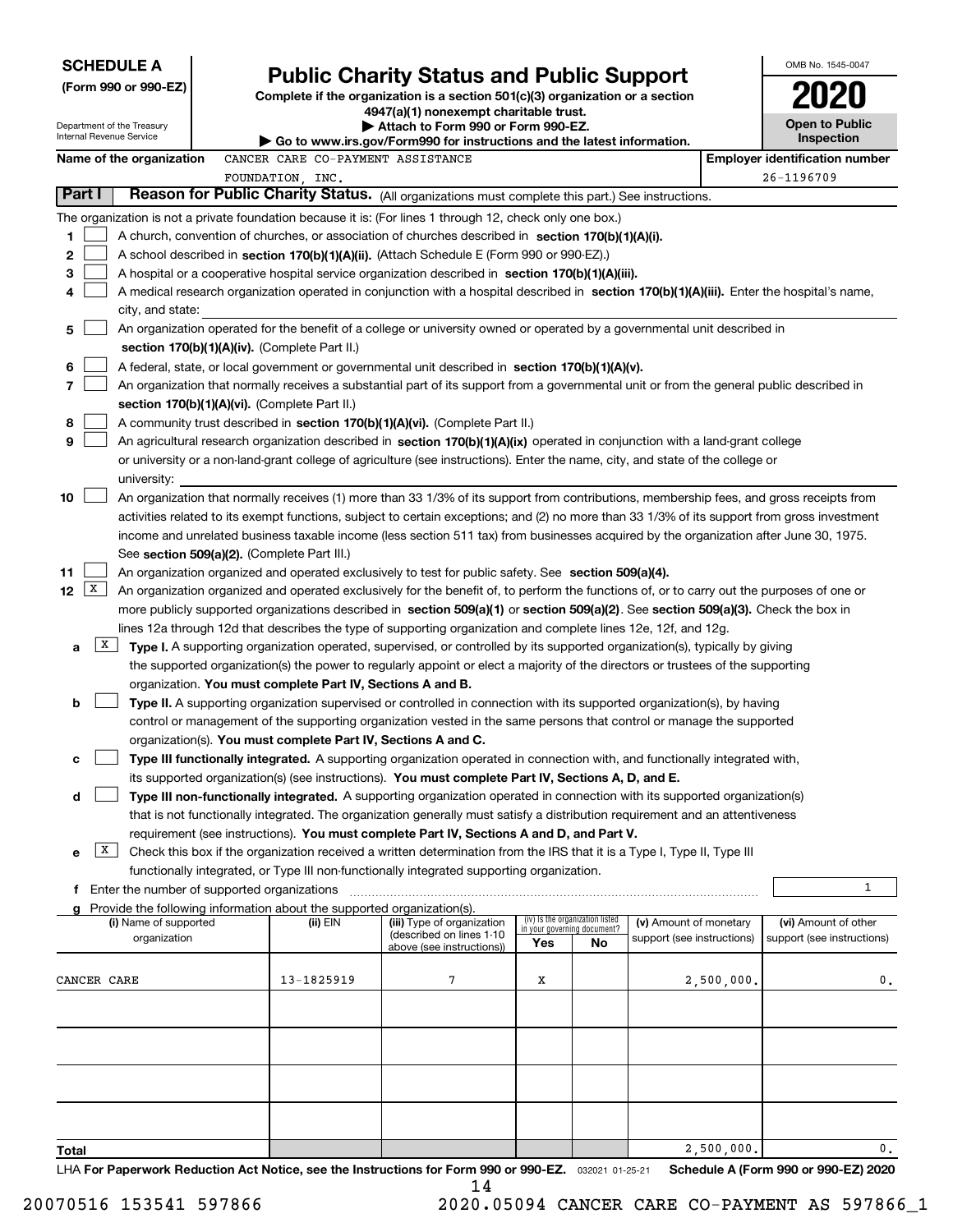|  |  | CANCER CARE CO-PAYMENT ASSISTANCE |  |
|--|--|-----------------------------------|--|
|--|--|-----------------------------------|--|

#### Schedule A (Form 990 or 990-EZ) 2020 POUNDATION,INC. 26-1196709 Page

(Complete only if you checked the box on line 5, 7, or 8 of Part I or if the organization failed to qualify under Part III. If the organization fails to qualify under the tests listed below, please complete Part III.) **Part II Support Schedule for Organizations Described in Sections 170(b)(1)(A)(iv) and 170(b)(1)(A)(vi)**

|    | <b>Section A. Public Support</b>                                                                                                                                                                                               |          |          |            |            |          |           |
|----|--------------------------------------------------------------------------------------------------------------------------------------------------------------------------------------------------------------------------------|----------|----------|------------|------------|----------|-----------|
|    | Calendar year (or fiscal year beginning in) $\blacktriangleright$                                                                                                                                                              | (a) 2016 | (b) 2017 | $(c)$ 2018 | $(d)$ 2019 | (e) 2020 | (f) Total |
|    | 1 Gifts, grants, contributions, and                                                                                                                                                                                            |          |          |            |            |          |           |
|    | membership fees received. (Do not                                                                                                                                                                                              |          |          |            |            |          |           |
|    | include any "unusual grants.")                                                                                                                                                                                                 |          |          |            |            |          |           |
|    | 2 Tax revenues levied for the organ-                                                                                                                                                                                           |          |          |            |            |          |           |
|    | ization's benefit and either paid to                                                                                                                                                                                           |          |          |            |            |          |           |
|    | or expended on its behalf                                                                                                                                                                                                      |          |          |            |            |          |           |
| З  | The value of services or facilities                                                                                                                                                                                            |          |          |            |            |          |           |
|    | furnished by a governmental unit to                                                                                                                                                                                            |          |          |            |            |          |           |
|    | the organization without charge                                                                                                                                                                                                |          |          |            |            |          |           |
|    | Total. Add lines 1 through 3                                                                                                                                                                                                   |          |          |            |            |          |           |
| 5  | The portion of total contributions                                                                                                                                                                                             |          |          |            |            |          |           |
|    | by each person (other than a                                                                                                                                                                                                   |          |          |            |            |          |           |
|    | governmental unit or publicly                                                                                                                                                                                                  |          |          |            |            |          |           |
|    | supported organization) included                                                                                                                                                                                               |          |          |            |            |          |           |
|    | on line 1 that exceeds 2% of the                                                                                                                                                                                               |          |          |            |            |          |           |
|    | amount shown on line 11,                                                                                                                                                                                                       |          |          |            |            |          |           |
|    | column (f)                                                                                                                                                                                                                     |          |          |            |            |          |           |
|    | 6 Public support. Subtract line 5 from line 4.                                                                                                                                                                                 |          |          |            |            |          |           |
|    | Section B. Total Support                                                                                                                                                                                                       |          |          |            |            |          |           |
|    | Calendar year (or fiscal year beginning in) $\blacktriangleright$                                                                                                                                                              | (a) 2016 | (b) 2017 | $(c)$ 2018 | $(d)$ 2019 | (e) 2020 | (f) Total |
|    | 7 Amounts from line 4                                                                                                                                                                                                          |          |          |            |            |          |           |
| 8. | Gross income from interest,                                                                                                                                                                                                    |          |          |            |            |          |           |
|    | dividends, payments received on                                                                                                                                                                                                |          |          |            |            |          |           |
|    | securities loans, rents, royalties,                                                                                                                                                                                            |          |          |            |            |          |           |
|    | and income from similar sources                                                                                                                                                                                                |          |          |            |            |          |           |
| 9  | Net income from unrelated business                                                                                                                                                                                             |          |          |            |            |          |           |
|    | activities, whether or not the                                                                                                                                                                                                 |          |          |            |            |          |           |
|    | business is regularly carried on                                                                                                                                                                                               |          |          |            |            |          |           |
|    | 10 Other income. Do not include gain                                                                                                                                                                                           |          |          |            |            |          |           |
|    | or loss from the sale of capital                                                                                                                                                                                               |          |          |            |            |          |           |
|    | assets (Explain in Part VI.)                                                                                                                                                                                                   |          |          |            |            |          |           |
|    | <b>11 Total support.</b> Add lines 7 through 10                                                                                                                                                                                |          |          |            |            |          |           |
|    | 12 Gross receipts from related activities, etc. (see instructions)                                                                                                                                                             |          |          |            |            | 12       |           |
|    | 13 First 5 years. If the Form 990 is for the organization's first, second, third, fourth, or fifth tax year as a section 501(c)(3)                                                                                             |          |          |            |            |          |           |
|    | organization, check this box and stop here manufactured and the content of the state of the state of the content of the content of the content of the content of the content of the content of the content of the content of t |          |          |            |            |          |           |
|    | <b>Section C. Computation of Public Support Percentage</b>                                                                                                                                                                     |          |          |            |            |          |           |
|    |                                                                                                                                                                                                                                |          |          |            |            | 14       | %         |
|    |                                                                                                                                                                                                                                |          |          |            |            | 15       | %         |
|    | 16a 33 1/3% support test - 2020. If the organization did not check the box on line 13, and line 14 is 33 1/3% or more, check this box and                                                                                      |          |          |            |            |          |           |
|    | stop here. The organization qualifies as a publicly supported organization                                                                                                                                                     |          |          |            |            |          |           |
|    | b 33 1/3% support test - 2019. If the organization did not check a box on line 13 or 16a, and line 15 is 33 1/3% or more, check this box                                                                                       |          |          |            |            |          |           |
|    | and stop here. The organization qualifies as a publicly supported organization                                                                                                                                                 |          |          |            |            |          |           |
|    | 17a 10% -facts-and-circumstances test - 2020. If the organization did not check a box on line 13, 16a, or 16b, and line 14 is 10% or more,                                                                                     |          |          |            |            |          |           |
|    | and if the organization meets the facts-and-circumstances test, check this box and stop here. Explain in Part VI how the organization                                                                                          |          |          |            |            |          |           |
|    | meets the facts-and-circumstances test. The organization qualifies as a publicly supported organization                                                                                                                        |          |          |            |            |          |           |
|    | <b>b 10% -facts-and-circumstances test - 2019.</b> If the organization did not check a box on line 13, 16a, 16b, or 17a, and line 15 is 10% or                                                                                 |          |          |            |            |          |           |
|    | more, and if the organization meets the facts-and-circumstances test, check this box and stop here. Explain in Part VI how the                                                                                                 |          |          |            |            |          |           |
|    | organization meets the facts-and-circumstances test. The organization qualifies as a publicly supported organization                                                                                                           |          |          |            |            |          |           |
| 18 | Private foundation. If the organization did not check a box on line 13, 16a, 16b, 17a, or 17b, check this box and see instructions                                                                                             |          |          |            |            |          |           |

**Schedule A (Form 990 or 990-EZ) 2020**

032022 01-25-21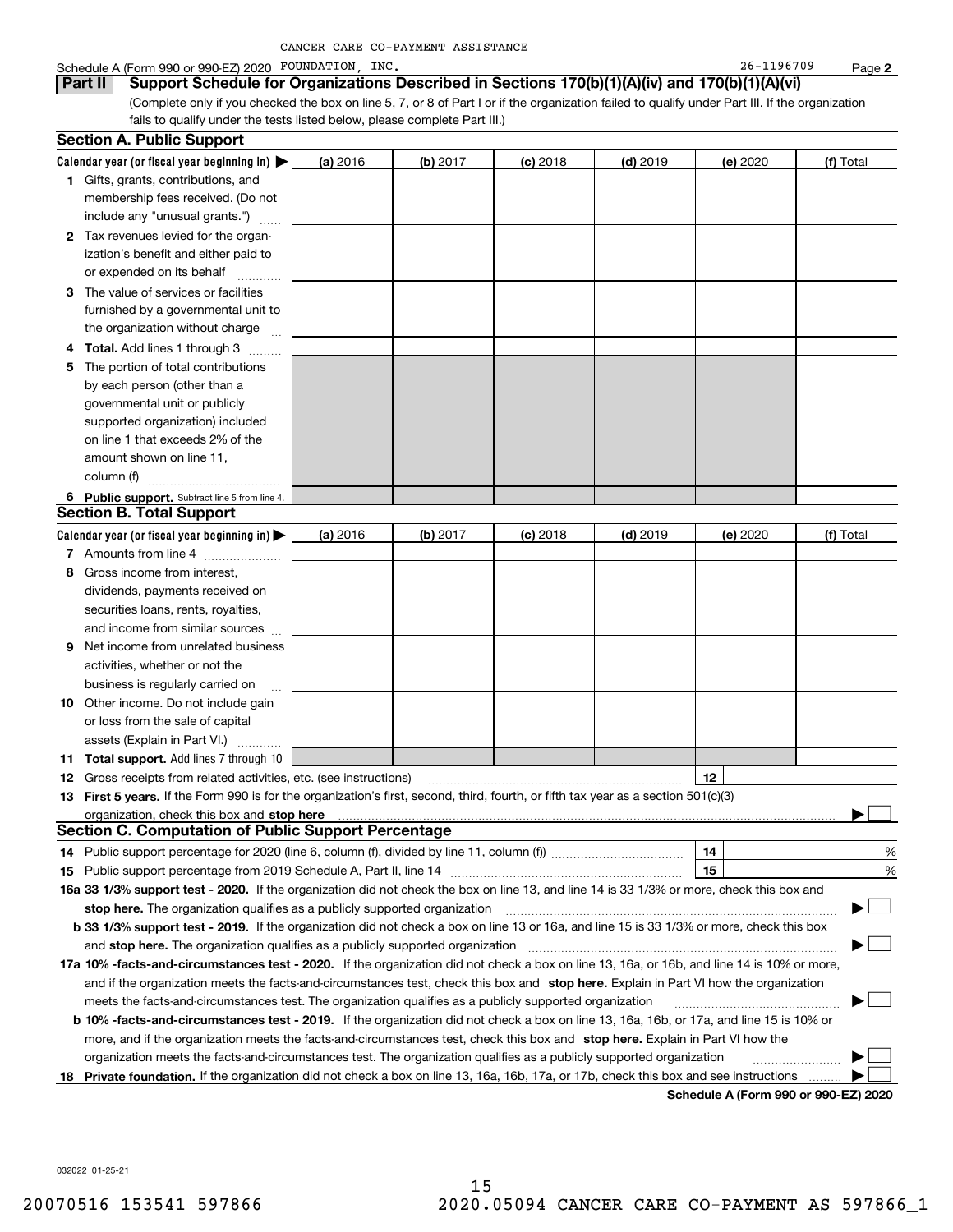#### Schedule A (Form 990 or 990-EZ) 2020 POUNDATION,INC. 26-1196709 Page

**3**

(Complete only if you checked the box on line 10 of Part I or if the organization failed to qualify under Part II. If the organization fails to qualify under the tests listed below, please complete Part II.)

|    | <b>Section A. Public Support</b>                                                                                                                                                                |          |          |            |            |          |                                      |
|----|-------------------------------------------------------------------------------------------------------------------------------------------------------------------------------------------------|----------|----------|------------|------------|----------|--------------------------------------|
|    | Calendar year (or fiscal year beginning in) $\blacktriangleright$                                                                                                                               | (a) 2016 | (b) 2017 | $(c)$ 2018 | $(d)$ 2019 | (e) 2020 | (f) Total                            |
|    | 1 Gifts, grants, contributions, and                                                                                                                                                             |          |          |            |            |          |                                      |
|    | membership fees received. (Do not                                                                                                                                                               |          |          |            |            |          |                                      |
|    | include any "unusual grants.")                                                                                                                                                                  |          |          |            |            |          |                                      |
|    | <b>2</b> Gross receipts from admissions,<br>merchandise sold or services per-<br>formed, or facilities furnished in<br>any activity that is related to the<br>organization's tax-exempt purpose |          |          |            |            |          |                                      |
|    | 3 Gross receipts from activities that<br>are not an unrelated trade or bus-<br>iness under section 513                                                                                          |          |          |            |            |          |                                      |
|    | 4 Tax revenues levied for the organ-<br>ization's benefit and either paid to<br>or expended on its behalf<br>.                                                                                  |          |          |            |            |          |                                      |
|    | 5 The value of services or facilities<br>furnished by a governmental unit to<br>the organization without charge                                                                                 |          |          |            |            |          |                                      |
|    | <b>6 Total.</b> Add lines 1 through 5                                                                                                                                                           |          |          |            |            |          |                                      |
|    | 7a Amounts included on lines 1, 2, and<br>3 received from disqualified persons                                                                                                                  |          |          |            |            |          |                                      |
|    | <b>b</b> Amounts included on lines 2 and 3 received<br>from other than disqualified persons that<br>exceed the greater of \$5,000 or 1% of the                                                  |          |          |            |            |          |                                      |
|    | amount on line 13 for the year                                                                                                                                                                  |          |          |            |            |          |                                      |
|    | c Add lines 7a and 7b                                                                                                                                                                           |          |          |            |            |          |                                      |
|    | 8 Public support. (Subtract line 7c from line 6.)                                                                                                                                               |          |          |            |            |          |                                      |
|    | <b>Section B. Total Support</b>                                                                                                                                                                 |          |          |            |            |          |                                      |
|    | Calendar year (or fiscal year beginning in) $\blacktriangleright$                                                                                                                               | (a) 2016 | (b) 2017 | $(c)$ 2018 | $(d)$ 2019 | (e) 2020 | (f) Total                            |
|    | 9 Amounts from line 6                                                                                                                                                                           |          |          |            |            |          |                                      |
|    | <b>10a</b> Gross income from interest,<br>dividends, payments received on<br>securities loans, rents, royalties,<br>and income from similar sources                                             |          |          |            |            |          |                                      |
|    | <b>b</b> Unrelated business taxable income                                                                                                                                                      |          |          |            |            |          |                                      |
|    | (less section 511 taxes) from businesses<br>acquired after June 30, 1975                                                                                                                        |          |          |            |            |          |                                      |
|    | c Add lines 10a and 10b<br>11 Net income from unrelated business<br>activities not included in line 10b,<br>whether or not the business is<br>regularly carried on                              |          |          |            |            |          |                                      |
|    | 12 Other income. Do not include gain<br>or loss from the sale of capital<br>assets (Explain in Part VI.)                                                                                        |          |          |            |            |          |                                      |
|    | 13 Total support. (Add lines 9, 10c, 11, and 12.)                                                                                                                                               |          |          |            |            |          |                                      |
|    | 14 First 5 years. If the Form 990 is for the organization's first, second, third, fourth, or fifth tax year as a section 501(c)(3) organization,                                                |          |          |            |            |          |                                      |
|    | check this box and stop here <i>macuum macuum macuum macuum macuum macuum macuum macuum macuum</i>                                                                                              |          |          |            |            |          |                                      |
|    | <b>Section C. Computation of Public Support Percentage</b>                                                                                                                                      |          |          |            |            |          |                                      |
|    |                                                                                                                                                                                                 |          |          |            |            | 15       | %                                    |
| 16 | Public support percentage from 2019 Schedule A, Part III, line 15                                                                                                                               |          |          |            |            | 16       | %                                    |
|    | Section D. Computation of Investment Income Percentage                                                                                                                                          |          |          |            |            |          |                                      |
|    |                                                                                                                                                                                                 |          |          |            |            | 17       | %                                    |
|    | 18 Investment income percentage from 2019 Schedule A, Part III, line 17                                                                                                                         |          |          |            |            | 18       | %                                    |
|    | 19a 33 1/3% support tests - 2020. If the organization did not check the box on line 14, and line 15 is more than 33 1/3%, and line 17 is not                                                    |          |          |            |            |          |                                      |
|    | more than 33 1/3%, check this box and stop here. The organization qualifies as a publicly supported organization                                                                                |          |          |            |            |          | $\sim$<br>▶                          |
|    | b 33 1/3% support tests - 2019. If the organization did not check a box on line 14 or line 19a, and line 16 is more than 33 1/3%, and                                                           |          |          |            |            |          |                                      |
|    | line 18 is not more than 33 1/3%, check this box and stop here. The organization qualifies as a publicly supported organization                                                                 |          |          |            |            |          |                                      |
| 20 | Private foundation. If the organization did not check a box on line 14, 19a, or 19b, check this box and see instructions                                                                        |          |          |            |            |          |                                      |
|    | 032023 01-25-21                                                                                                                                                                                 |          |          |            |            |          | Schedule A (Form 990 or 990-EZ) 2020 |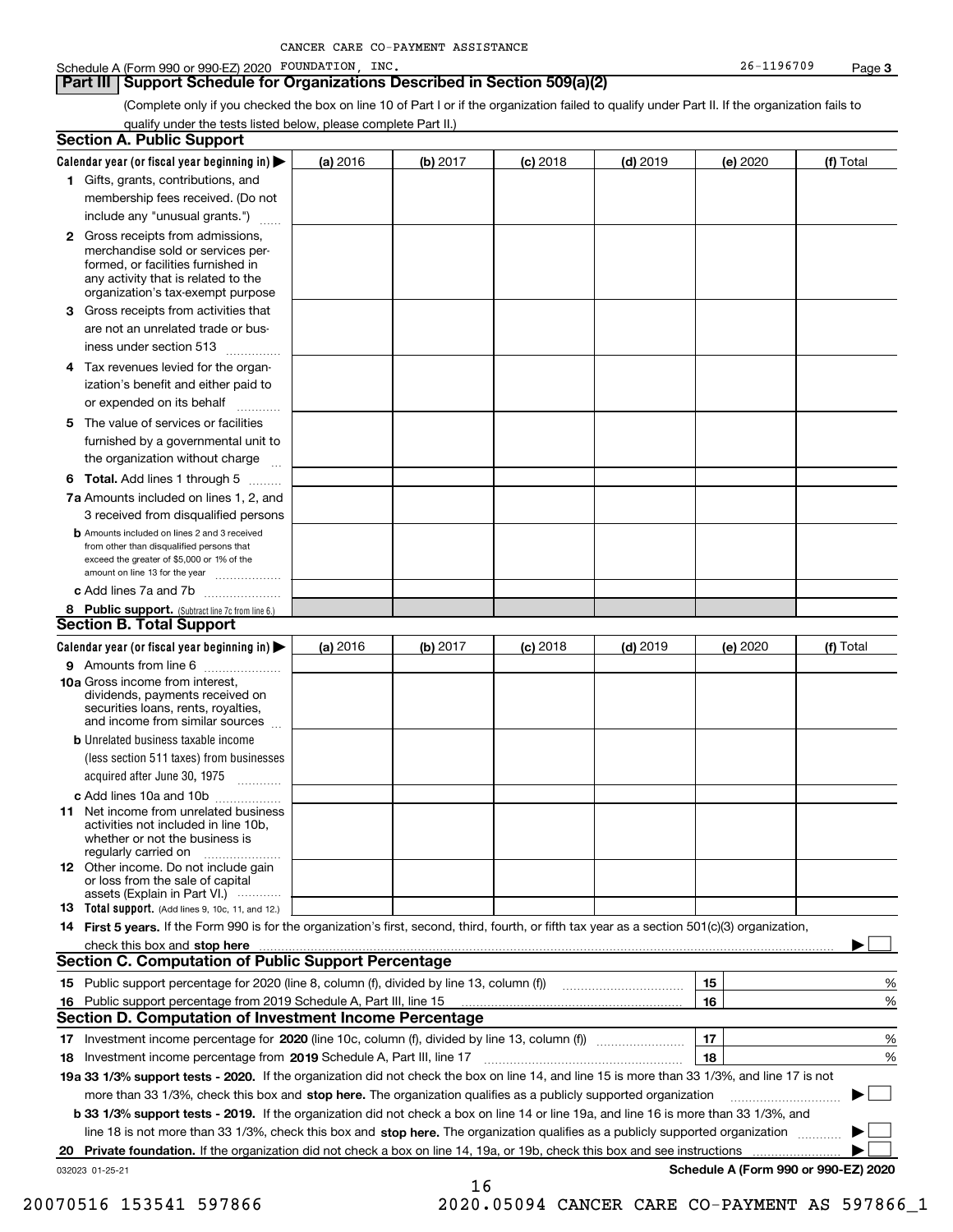#### Schedule A (Form 990 or 990-EZ) 2020 POUNDATION,INC. 26-1196709 Page

(Complete only if you checked a box in line 12 on Part I. If you checked box 12a, Part I, complete Sections A and B. If you checked box 12b, Part I, complete Sections A and C. If you checked box 12c, Part I, complete Sections A, D, and E. If you checked box 12d, Part I, complete Sections A and D, and complete Part V.)

### **Section A. All Supporting Organizations**

- **1** Are all of the organization's supported organizations listed by name in the organization's governing documents? If "No," describe in **Part VI** how the supported organizations are designated. If designated by *class or purpose, describe the designation. If historic and continuing relationship, explain.*
- **2** Did the organization have any supported organization that does not have an IRS determination of status under section 509(a)(1) or (2)? If "Yes," explain in Part VI how the organization determined that the supported *organization was described in section 509(a)(1) or (2).*
- **3a** Did the organization have a supported organization described in section 501(c)(4), (5), or (6)? If "Yes," answer *lines 3b and 3c below.*
- **b** Did the organization confirm that each supported organization qualified under section 501(c)(4), (5), or (6) and satisfied the public support tests under section 509(a)(2)? If "Yes," describe in **Part VI** when and how the *organization made the determination.*
- **c**Did the organization ensure that all support to such organizations was used exclusively for section 170(c)(2)(B) purposes? If "Yes," explain in **Part VI** what controls the organization put in place to ensure such use.
- **4a***If* Was any supported organization not organized in the United States ("foreign supported organization")? *"Yes," and if you checked box 12a or 12b in Part I, answer lines 4b and 4c below.*
- **b** Did the organization have ultimate control and discretion in deciding whether to make grants to the foreign supported organization? If "Yes," describe in **Part VI** how the organization had such control and discretion *despite being controlled or supervised by or in connection with its supported organizations.*
- **c** Did the organization support any foreign supported organization that does not have an IRS determination under sections 501(c)(3) and 509(a)(1) or (2)? If "Yes," explain in **Part VI** what controls the organization used *to ensure that all support to the foreign supported organization was used exclusively for section 170(c)(2)(B) purposes.*
- **5a** Did the organization add, substitute, or remove any supported organizations during the tax year? If "Yes," answer lines 5b and 5c below (if applicable). Also, provide detail in **Part VI,** including (i) the names and EIN *numbers of the supported organizations added, substituted, or removed; (ii) the reasons for each such action; (iii) the authority under the organization's organizing document authorizing such action; and (iv) how the action was accomplished (such as by amendment to the organizing document).*
- **b** Type I or Type II only. Was any added or substituted supported organization part of a class already designated in the organization's organizing document?
- **cSubstitutions only.**  Was the substitution the result of an event beyond the organization's control?
- **6** Did the organization provide support (whether in the form of grants or the provision of services or facilities) to **Part VI.** *If "Yes," provide detail in* support or benefit one or more of the filing organization's supported organizations? anyone other than (i) its supported organizations, (ii) individuals that are part of the charitable class benefited by one or more of its supported organizations, or (iii) other supporting organizations that also
- **7**Did the organization provide a grant, loan, compensation, or other similar payment to a substantial contributor *If "Yes," complete Part I of Schedule L (Form 990 or 990-EZ).* regard to a substantial contributor? (as defined in section 4958(c)(3)(C)), a family member of a substantial contributor, or a 35% controlled entity with
- **8** Did the organization make a loan to a disqualified person (as defined in section 4958) not described in line 7? *If "Yes," complete Part I of Schedule L (Form 990 or 990-EZ).*
- **9a** Was the organization controlled directly or indirectly at any time during the tax year by one or more in section 509(a)(1) or (2))? If "Yes," *provide detail in* <code>Part VI.</code> disqualified persons, as defined in section 4946 (other than foundation managers and organizations described
- **b**the supporting organization had an interest? If "Yes," provide detail in P**art VI**. Did one or more disqualified persons (as defined in line 9a) hold a controlling interest in any entity in which
- **c**Did a disqualified person (as defined in line 9a) have an ownership interest in, or derive any personal benefit from, assets in which the supporting organization also had an interest? If "Yes," provide detail in P**art VI.**
- **10a** Was the organization subject to the excess business holdings rules of section 4943 because of section supporting organizations)? If "Yes," answer line 10b below. 4943(f) (regarding certain Type II supporting organizations, and all Type III non-functionally integrated
- **b** Did the organization have any excess business holdings in the tax year? (Use Schedule C, Form 4720, to *determine whether the organization had excess business holdings.)*

17

032024 01-25-21

**5b5c6789a 9b9c10a10b**XXXXXXX

**1**

**2**

**3a**

**3b**

**3c**

**4a**

**4b**

**4c**

**5a**

**YesNo**

X

X

X

X

X

**Schedule A (Form 990 or 990-EZ) 2020**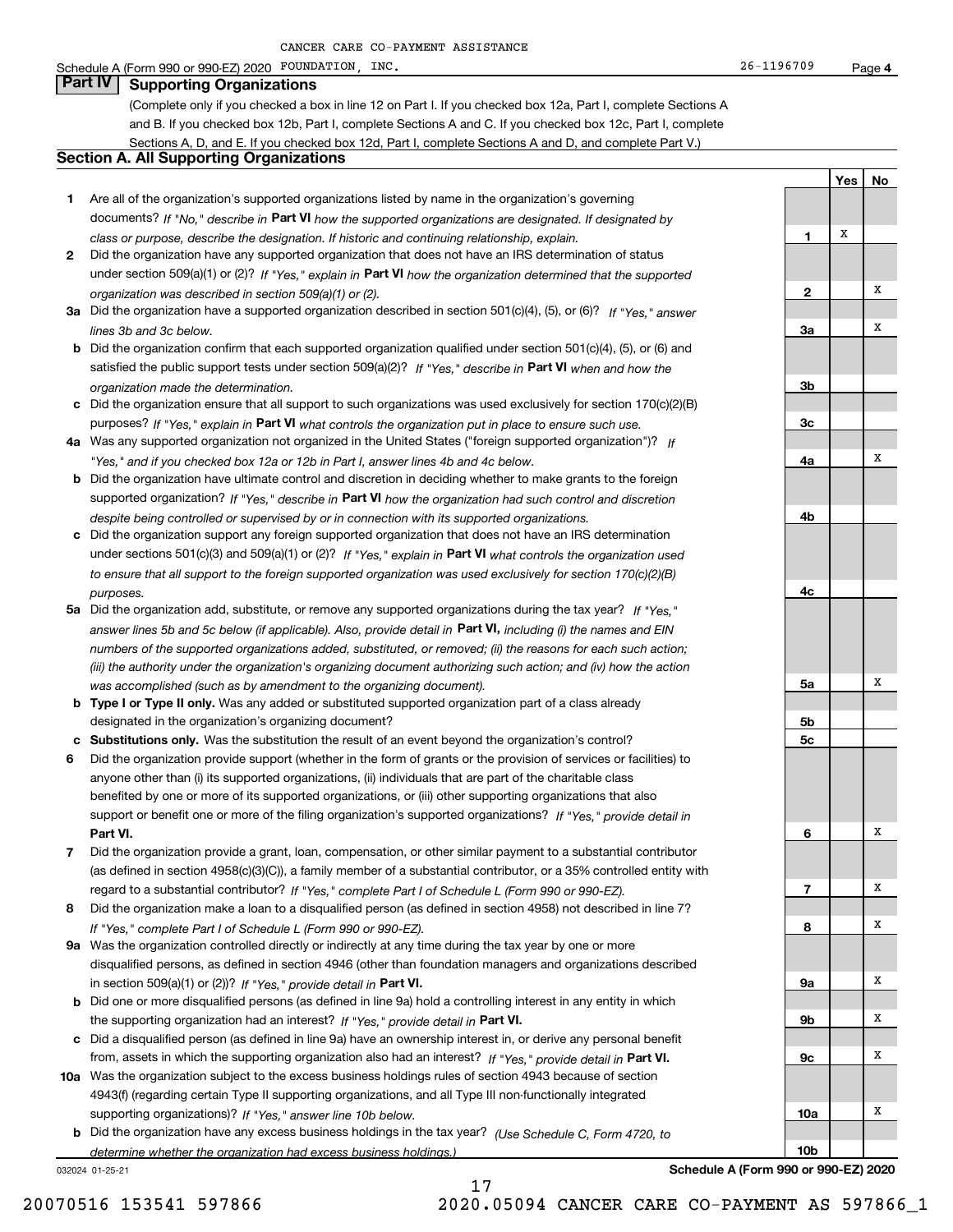**5Yes No 11** Has the organization accepted a gift or contribution from any of the following persons? **a**A person who directly or indirectly controls, either alone or together with persons described in lines 11b and **b** A family member of a person described in line 11a above? **c** A 35% controlled entity of a person described in line 11a or 11b above? If "Yes" to line 11a, 11b, or 11c, provide **11a11bPart VI. 11c Yes No 12** Did the organization operate for the benefit of any supported organization other than the supported directors, or trustees at all times during the tax year? If "No," describe in **Part VI** how the supported organization(s) **12Part VI**  *how providing such benefit carried out the purposes of the supported organization(s) that operated,* **Yes No 1** Were a majority of the organization's directors or trustees during the tax year also a majority of the directors or trustees of each of the organization's supported organization(s)? If "No," describe in **Part VI** how control **1Yes No 1** Did the organization provide to each of its supported organizations, by the last day of the fifth month of the **2** Were any of the organization's officers, directors, or trustees either (i) appointed or elected by the supported **3123**organization(s) or (ii) serving on the governing body of a supported organization? If "No," explain in **Part VI** how income or assets at all times during the tax year? If "Yes," describe in **Part VI** the role the organization's **1**Check the box next to the method that the organization used to satisfy the Integral Part Test during the year (see instructions). *detail in effectively operated, supervised, or controlled the organization's activities. If the organization had more than one supported organization, describe how the powers to appoint and/or remove officers, directors, or trustees were allocated among the supported organizations and what conditions or restrictions, if any, applied to such powers during the tax year. If "Yes," explain in* organization(s) that operated, supervised, or controlled the supporting organization? *supervised, or controlled the supporting organization. or management of the supporting organization was vested in the same persons that controlled or managed the supported organization(s). the organization maintained a close and continuous working relationship with the supported organization(s). supported organizations played in this regard.* Schedule A (Form 990 or 990-EZ) 2020 POUNDATION,INC. 26-1196709 Page 11c below, the governing body of a supported organization? Did the governing body, members of the governing body, officers acting in their official capacity, or membership of one or more supported organizations have the power to regularly appoint or elect at least a majority of the organization's officers, organization's tax year, (i) a written notice describing the type and amount of support provided during the prior tax year, (ii) a copy of the Form 990 that was most recently filed as of the date of notification, and (iii) copies of the organization's governing documents in effect on the date of notification, to the extent not previously provided? By reason of the relationship described in line 2, above, did the organization's supported organizations have a significant voice in the organization's investment policies and in directing the use of the organization's **Part IV Supporting Organizations** *(continued)* **Section B. Type I Supporting Organizations Section C. Type II Supporting Organizations Section D. All Type III Supporting Organizations Section E. Type III Functionally Integrated Supporting Organizations** XXXXX

- **a**The organization satisfied the Activities Test. *Complete* line 2 below.  $\mathcal{L}^{\text{max}}$
- **b**The organization is the parent of each of its supported organizations. *Complete* line 3 *below.*  $\mathcal{L}^{\text{max}}$

|  | The organization supported a governmental entity. Describe in Part VI how you supported a governmental entity (see instructions). |  |
|--|-----------------------------------------------------------------------------------------------------------------------------------|--|
|  |                                                                                                                                   |  |

18

- **2Answer lines 2a and 2b below. Yes No** Activities Test.
- **a** Did substantially all of the organization's activities during the tax year directly further the exempt purposes of **b** Did the activities described in line 2a, above, constitute activities that, but for the organization's involvement, the supported organization(s) to which the organization was responsive? If "Yes," then in **Part VI identify those supported organizations and explain**  *how these activities directly furthered their exempt purposes, how the organization was responsive to those supported organizations, and how the organization determined that these activities constituted substantially all of its activities.*
- **Part VI**  *the reasons for the organization's position that its supported organization(s) would have engaged in* one or more of the organization's supported organization(s) would have been engaged in? If "Yes," e*xplain in these activities but for the organization's involvement.*
- **3** Parent of Supported Organizations. Answer lines 3a and 3b below.

**a** Did the organization have the power to regularly appoint or elect a majority of the officers, directors, or trustees of each of the supported organizations? If "Yes" or "No" provide details in **Part VI.** 

032025 01-25-21 **b** Did the organization exercise a substantial degree of direction over the policies, programs, and activities of each of its supported organizations? If "Yes," describe in Part VI the role played by the organization in this regard.

**Schedule A (Form 990 or 990-EZ) 2020**

**2a**

**2b**

**3a**

**3b**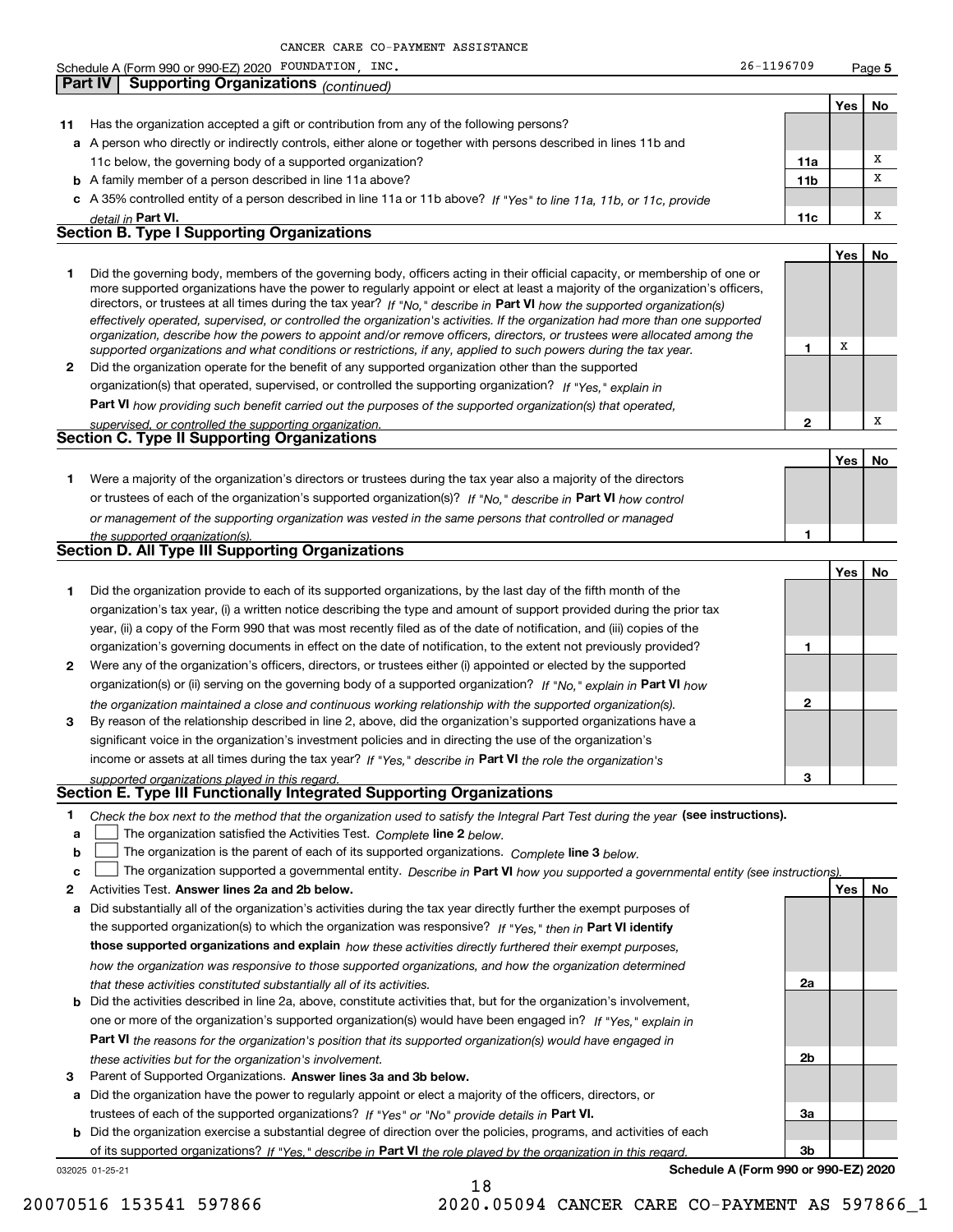| CANCER CARE CO-PAYMENT ASSISTANCE |  |
|-----------------------------------|--|
|-----------------------------------|--|

#### **1Part VI** Check here if the organization satisfied the Integral Part Test as a qualifying trust on Nov. 20, 1970 ( *explain in* Part **VI**). See instructions. **Section A - Adjusted Net Income 12** Recoveries of prior-year distributions **3** Other gross income (see instructions) **4**Add lines 1 through 3. **56** Portion of operating expenses paid or incurred for production or **7** Other expenses (see instructions) **8** Adjusted Net Income (subtract lines 5, 6, and 7 from line 4) **8 8 1234567Section B - Minimum Asset Amount 1**Aggregate fair market value of all non-exempt-use assets (see **2**Acquisition indebtedness applicable to non-exempt-use assets **3** Subtract line 2 from line 1d. **4**Cash deemed held for exempt use. Enter 0.015 of line 3 (for greater amount, **5** Net value of non-exempt-use assets (subtract line 4 from line 3) **678a** Average monthly value of securities **b** Average monthly cash balances **c**Fair market value of other non-exempt-use assets **dTotal**  (add lines 1a, 1b, and 1c) **eDiscount** claimed for blockage or other factors **1a1b1c1d2345678**(explain in detail in Part VI): **Minimum Asset Amount**  (add line 7 to line 6) **Section C - Distributable Amount 12**Enter 0.85 of line 1. **3456123456Distributable Amount.** Subtract line 5 from line 4, unless subject to All other Type III non-functionally integrated supporting organizations must complete Sections A through E. (B) Current Year (optional)(A) Prior Year Net short-term capital gain Depreciation and depletion collection of gross income or for management, conservation, or maintenance of property held for production of income (see instructions) (B) Current Year (optional)(A) Prior Year instructions for short tax year or assets held for part of year): see instructions). Multiply line 5 by 0.035. Recoveries of prior-year distributions Current Year Adjusted net income for prior year (from Section A, line 8, column A) Minimum asset amount for prior year (from Section B, line 8, column A) Enter greater of line 2 or line 3. Income tax imposed in prior year emergency temporary reduction (see instructions). **Part V Type III Non-Functionally Integrated 509(a)(3) Supporting Organizations**   $\mathcal{L}^{\text{max}}$

**7**Check here if the current year is the organization's first as a non-functionally integrated Type III supporting organization (see instructions). $\mathcal{L}^{\text{max}}$ 

**Schedule A (Form 990 or 990-EZ) 2020**

032026 01-25-21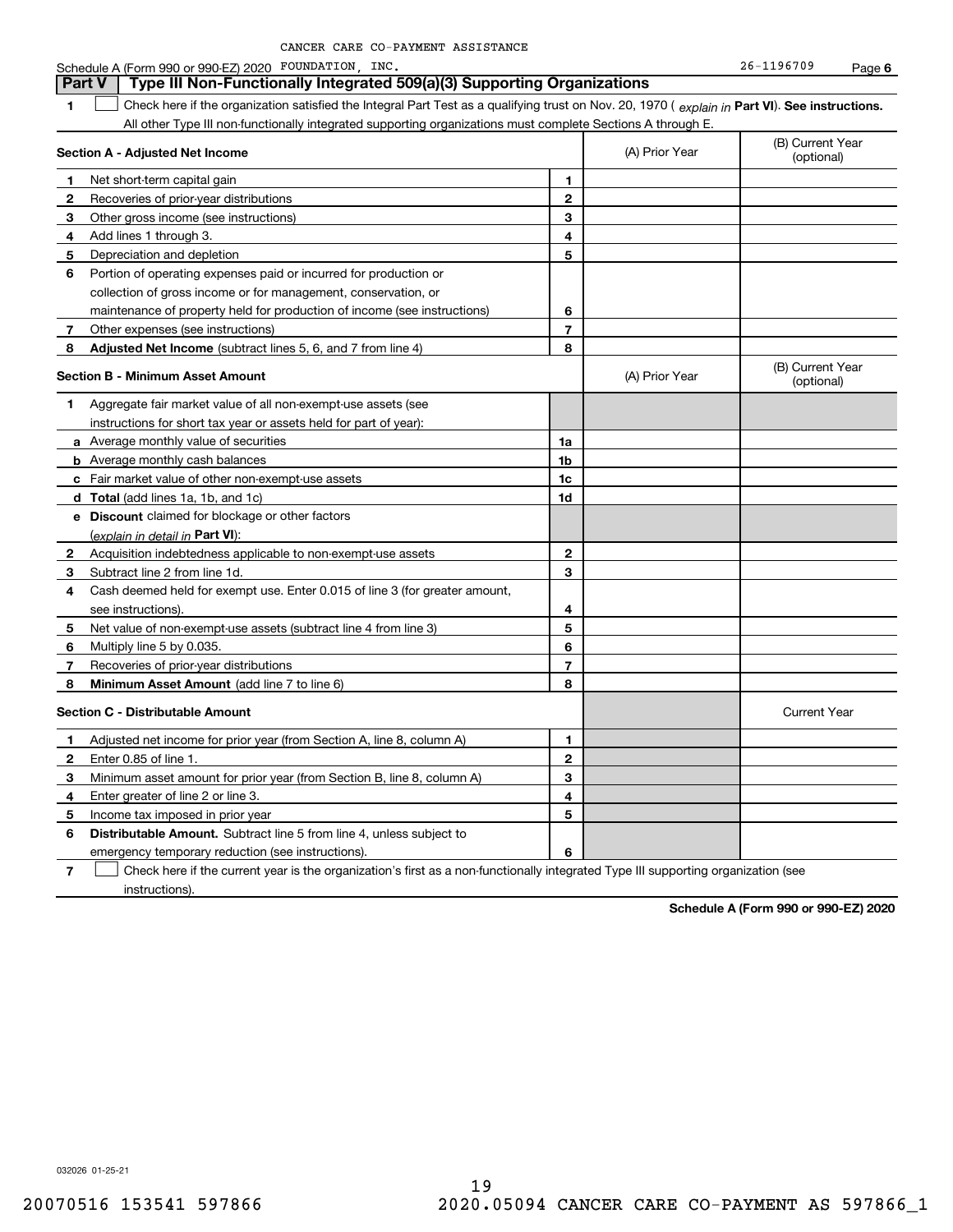Schedule A (Form 990 or 990-EZ) 2020 POUNDATION,INC. 26-1196709 Page

|              | Type III Non-Functionally Integrated 509(a)(3) Supporting Organizations<br><b>Part V</b>   |                             | (continued)                           |    |                                         |
|--------------|--------------------------------------------------------------------------------------------|-----------------------------|---------------------------------------|----|-----------------------------------------|
|              | Section D - Distributions                                                                  |                             |                                       |    | <b>Current Year</b>                     |
| 1            | Amounts paid to supported organizations to accomplish exempt purposes                      |                             |                                       | 1  |                                         |
| 2            | Amounts paid to perform activity that directly furthers exempt purposes of supported       |                             |                                       |    |                                         |
|              | organizations, in excess of income from activity                                           |                             |                                       | 2  |                                         |
| 3            | Administrative expenses paid to accomplish exempt purposes of supported organizations      |                             |                                       | 3  |                                         |
| 4            | Amounts paid to acquire exempt-use assets                                                  |                             |                                       | 4  |                                         |
| 5            | Qualified set aside amounts (prior IRS approval required - provide details in Part VI)     |                             |                                       | 5  |                                         |
| 6            | Other distributions ( <i>describe in</i> Part VI). See instructions.                       |                             |                                       | 6  |                                         |
| 7            | Total annual distributions. Add lines 1 through 6.                                         |                             |                                       | 7  |                                         |
| 8            | Distributions to attentive supported organizations to which the organization is responsive |                             |                                       |    |                                         |
|              | (provide details in Part VI). See instructions.                                            |                             |                                       | 8  |                                         |
| 9            | Distributable amount for 2020 from Section C, line 6                                       |                             |                                       | 9  |                                         |
| 10           | Line 8 amount divided by line 9 amount                                                     |                             |                                       | 10 |                                         |
|              |                                                                                            | (i)                         | (ii)                                  |    | (iii)                                   |
|              | <b>Section E - Distribution Allocations</b> (see instructions)                             | <b>Excess Distributions</b> | <b>Underdistributions</b><br>Pre-2020 |    | <b>Distributable</b><br>Amount for 2020 |
| 1            | Distributable amount for 2020 from Section C, line 6                                       |                             |                                       |    |                                         |
| $\mathbf{2}$ | Underdistributions, if any, for years prior to 2020 (reason-                               |                             |                                       |    |                                         |
|              | able cause required - explain in Part VI). See instructions.                               |                             |                                       |    |                                         |
| 3            | Excess distributions carryover, if any, to 2020                                            |                             |                                       |    |                                         |
|              | a From 2015                                                                                |                             |                                       |    |                                         |
|              | $b$ From 2016                                                                              |                             |                                       |    |                                         |
|              | c From 2017                                                                                |                             |                                       |    |                                         |
|              | d From 2018                                                                                |                             |                                       |    |                                         |
|              | e From 2019                                                                                |                             |                                       |    |                                         |
|              | f Total of lines 3a through 3e                                                             |                             |                                       |    |                                         |
|              | g Applied to underdistributions of prior years                                             |                             |                                       |    |                                         |
|              | h Applied to 2020 distributable amount                                                     |                             |                                       |    |                                         |
|              | Carryover from 2015 not applied (see instructions)                                         |                             |                                       |    |                                         |
|              | Remainder. Subtract lines 3g, 3h, and 3i from line 3f.                                     |                             |                                       |    |                                         |
| 4            | Distributions for 2020 from Section D,                                                     |                             |                                       |    |                                         |
|              | line $7:$                                                                                  |                             |                                       |    |                                         |
|              | a Applied to underdistributions of prior years                                             |                             |                                       |    |                                         |
|              | <b>b</b> Applied to 2020 distributable amount                                              |                             |                                       |    |                                         |
|              | c Remainder. Subtract lines 4a and 4b from line 4.                                         |                             |                                       |    |                                         |
| 5            | Remaining underdistributions for years prior to 2020, if                                   |                             |                                       |    |                                         |
|              | any. Subtract lines 3g and 4a from line 2. For result greater                              |                             |                                       |    |                                         |
|              | than zero, explain in Part VI. See instructions.                                           |                             |                                       |    |                                         |
| 6            | Remaining underdistributions for 2020. Subtract lines 3h                                   |                             |                                       |    |                                         |
|              | and 4b from line 1. For result greater than zero, explain in                               |                             |                                       |    |                                         |
|              | Part VI. See instructions.                                                                 |                             |                                       |    |                                         |
| 7            | Excess distributions carryover to 2021. Add lines 3j                                       |                             |                                       |    |                                         |
|              | and 4c.                                                                                    |                             |                                       |    |                                         |
| 8            | Breakdown of line 7:                                                                       |                             |                                       |    |                                         |
|              | a Excess from 2016                                                                         |                             |                                       |    |                                         |
|              | <b>b</b> Excess from 2017                                                                  |                             |                                       |    |                                         |
|              | c Excess from 2018                                                                         |                             |                                       |    |                                         |
|              | d Excess from 2019                                                                         |                             |                                       |    |                                         |
|              | e Excess from 2020                                                                         |                             |                                       |    |                                         |
|              |                                                                                            |                             |                                       |    |                                         |

**Schedule A (Form 990 or 990-EZ) 2020**

**7**

032027 01-25-21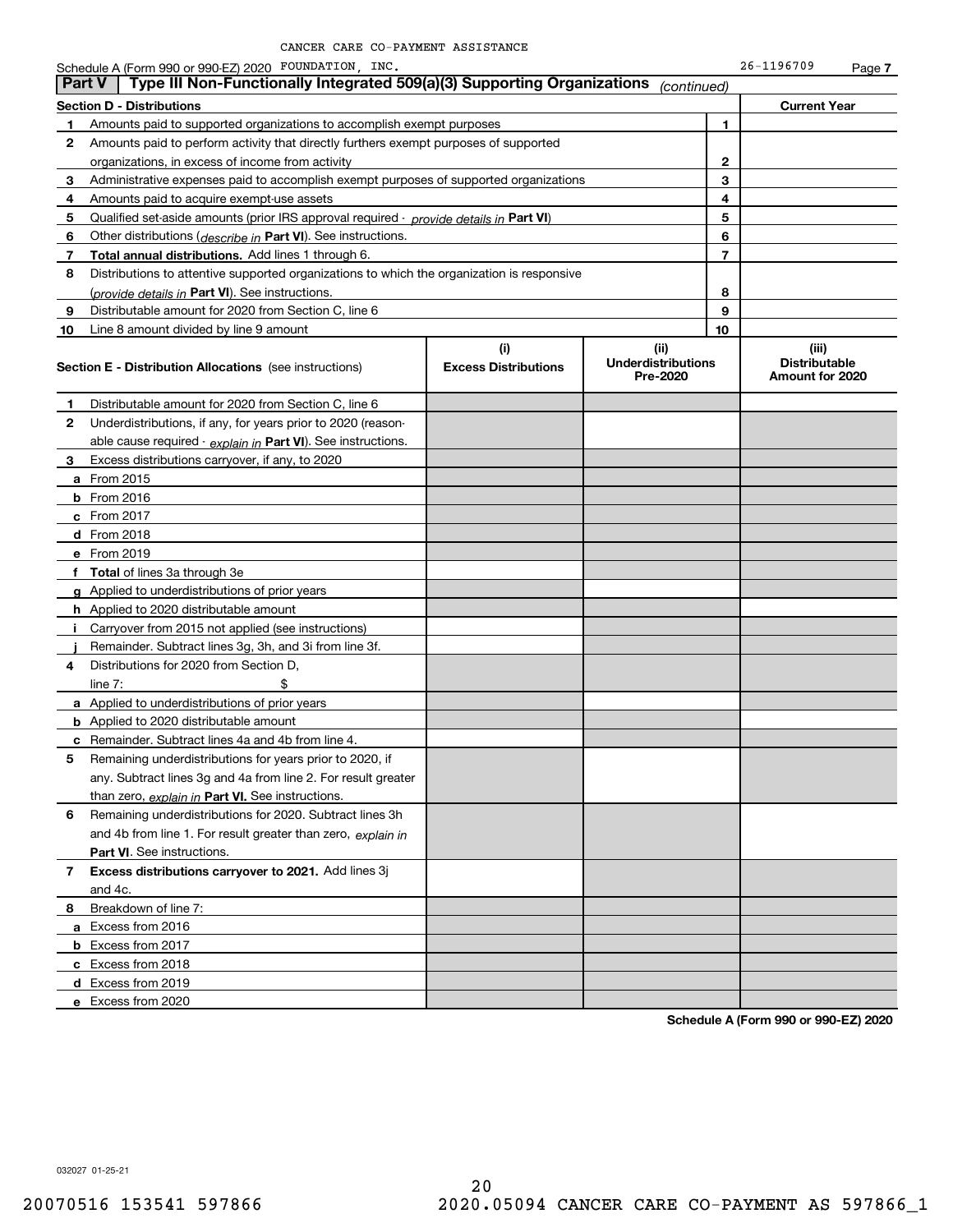|                |                                                        | CANCER CARE CO-PAYMENT ASSISTANCE |                                                                                                                                                                                                                                                                                                                                                                                                                                                                                                                                                                      |                |        |
|----------------|--------------------------------------------------------|-----------------------------------|----------------------------------------------------------------------------------------------------------------------------------------------------------------------------------------------------------------------------------------------------------------------------------------------------------------------------------------------------------------------------------------------------------------------------------------------------------------------------------------------------------------------------------------------------------------------|----------------|--------|
|                | Schedule A (Form 990 or 990-EZ) 2020 FOUNDATION , INC. |                                   |                                                                                                                                                                                                                                                                                                                                                                                                                                                                                                                                                                      | $26 - 1196709$ | Page 8 |
| <b>Part VI</b> | (See instructions.)                                    |                                   | Supplemental Information. Provide the explanations required by Part II, line 10; Part II, line 17a or 17b; Part III, line 12;<br>Part IV, Section A, lines 1, 2, 3b, 3c, 4b, 4c, 5a, 6, 9a, 9b, 9c, 11a, 11b, and 11c; Part IV, Section B, lines 1 and 2; Part IV, Section C,<br>line 1; Part IV, Section D, lines 2 and 3; Part IV, Section E, lines 1c, 2a, 2b, 3a, and 3b; Part V, line 1; Part V, Section B, line 1e; Part V,<br>Section D, lines 5, 6, and 8; and Part V, Section E, lines 2, 5, and 6. Also complete this part for any additional information. |                |        |
|                |                                                        |                                   |                                                                                                                                                                                                                                                                                                                                                                                                                                                                                                                                                                      |                |        |
|                |                                                        |                                   |                                                                                                                                                                                                                                                                                                                                                                                                                                                                                                                                                                      |                |        |
|                |                                                        |                                   |                                                                                                                                                                                                                                                                                                                                                                                                                                                                                                                                                                      |                |        |
|                |                                                        |                                   |                                                                                                                                                                                                                                                                                                                                                                                                                                                                                                                                                                      |                |        |
|                |                                                        |                                   |                                                                                                                                                                                                                                                                                                                                                                                                                                                                                                                                                                      |                |        |
|                |                                                        |                                   |                                                                                                                                                                                                                                                                                                                                                                                                                                                                                                                                                                      |                |        |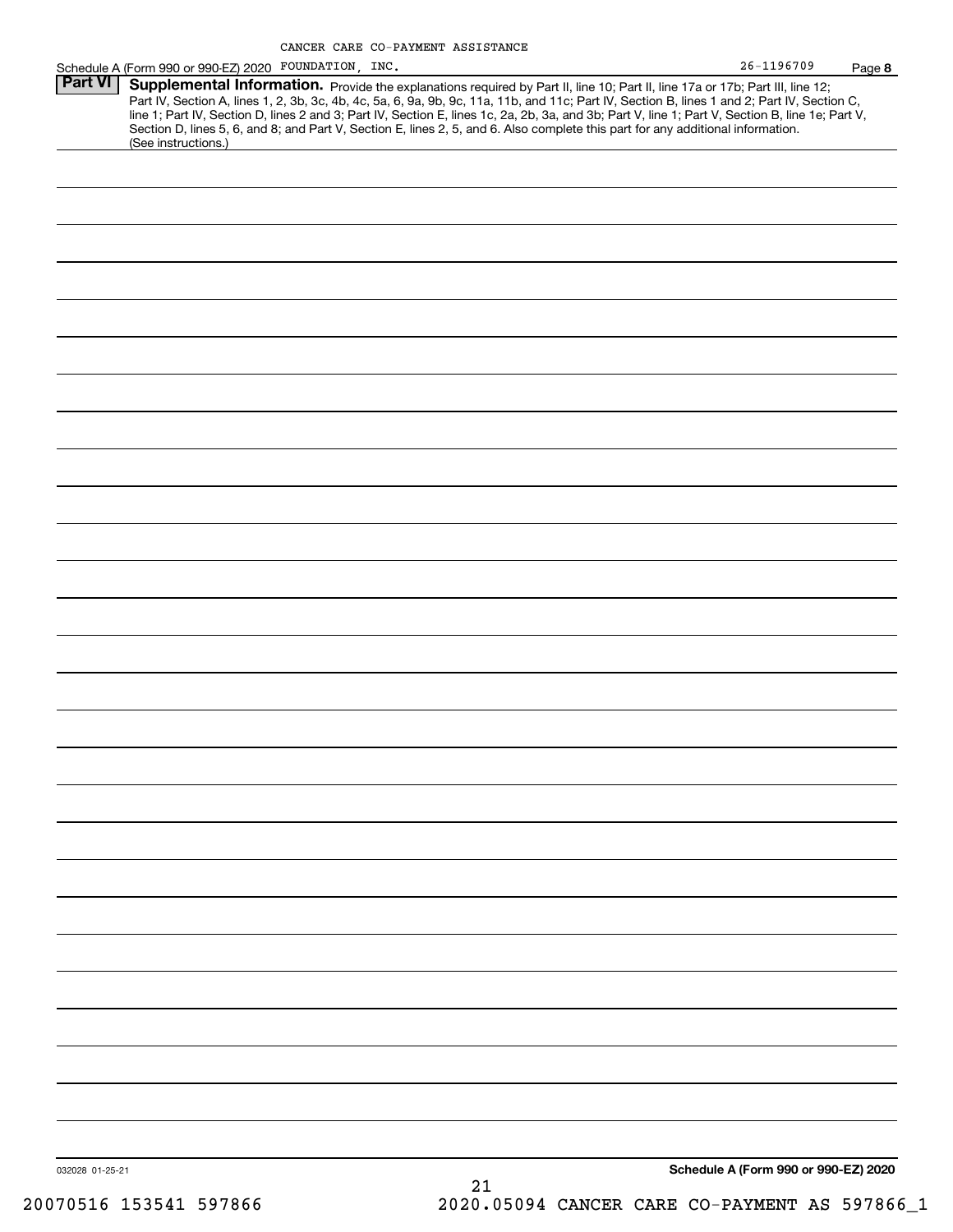Department of the Treasury **(Form 990, 990-EZ, or 990-PF)**

Internal Revenue Service Name of the organization \*\* PUBLIC DISCLOSURE COPY \*\*

# **Schedule B Schedule of Contributors**

**| Attach to Form 990, Form 990-EZ, or Form 990-PF. | Go to www.irs.gov/Form990 for the latest information.** OMB No. 1545-0047

**2020**

**Employer identification number**

| . .<br>CANCER CARE CO-PAYMENT ASSISTANCE |            |
|------------------------------------------|------------|
| INC.<br>FOUNDATION                       | 26-1196709 |
| <b>Organization type (check one):</b>    |            |

| Filers of:         | Section:                                                                           |
|--------------------|------------------------------------------------------------------------------------|
| Form 990 or 990-EZ | $X$ 501(c)( $3$ ) (enter number) organization                                      |
|                    | $4947(a)(1)$ nonexempt charitable trust <b>not</b> treated as a private foundation |
|                    | 527 political organization                                                         |
| Form 990-PF        | 501(c)(3) exempt private foundation                                                |
|                    | 4947(a)(1) nonexempt charitable trust treated as a private foundation              |
|                    | 501(c)(3) taxable private foundation                                               |

Check if your organization is covered by the **General Rule** or a **Special Rule. Note:**  Only a section 501(c)(7), (8), or (10) organization can check boxes for both the General Rule and a Special Rule. See instructions.

#### **General Rule**

 $\overline{X}$  For an organization filing Form 990, 990-EZ, or 990-PF that received, during the year, contributions totaling \$5,000 or more (in money or property) from any one contributor. Complete Parts I and II. See instructions for determining a contributor's total contributions.

#### **Special Rules**

| For an organization described in section 501(c)(3) filing Form 990 or 990-EZ that met the 33 1/3% support test of the regulations under               |
|-------------------------------------------------------------------------------------------------------------------------------------------------------|
| sections 509(a)(1) and 170(b)(1)(A)(vi), that checked Schedule A (Form 990 or 990-EZ), Part II, line 13, 16a, or 16b, and that received from          |
| any one contributor, during the year, total contributions of the greater of (1) \$5,000; or (2) 2% of the amount on (i) Form 990, Part VIII, line 1h; |
| or (ii) Form 990-EZ, line 1. Complete Parts I and II.                                                                                                 |

For an organization described in section 501(c)(7), (8), or (10) filing Form 990 or 990-EZ that received from any one contributor, during the year, total contributions of more than \$1,000 exclusively for religious, charitable, scientific, literary, or educational purposes, or for the prevention of cruelty to children or animals. Complete Parts I (entering "N/A" in column (b) instead of the contributor name and address), II, and III.  $\mathcal{L}^{\text{max}}$ 

purpose. Don't complete any of the parts unless the **General Rule** applies to this organization because it received *nonexclusively* year, contributions <sub>exclusively</sub> for religious, charitable, etc., purposes, but no such contributions totaled more than \$1,000. If this box is checked, enter here the total contributions that were received during the year for an  $\;$ exclusively religious, charitable, etc., For an organization described in section 501(c)(7), (8), or (10) filing Form 990 or 990-EZ that received from any one contributor, during the religious, charitable, etc., contributions totaling \$5,000 or more during the year  $\Box$ — $\Box$   $\Box$  $\mathcal{L}^{\text{max}}$ 

**Caution:**  An organization that isn't covered by the General Rule and/or the Special Rules doesn't file Schedule B (Form 990, 990-EZ, or 990-PF),  **must** but it answer "No" on Part IV, line 2, of its Form 990; or check the box on line H of its Form 990-EZ or on its Form 990-PF, Part I, line 2, to certify that it doesn't meet the filing requirements of Schedule B (Form 990, 990-EZ, or 990-PF).

**For Paperwork Reduction Act Notice, see the instructions for Form 990, 990-EZ, or 990-PF. Schedule B (Form 990, 990-EZ, or 990-PF) (2020)** LHA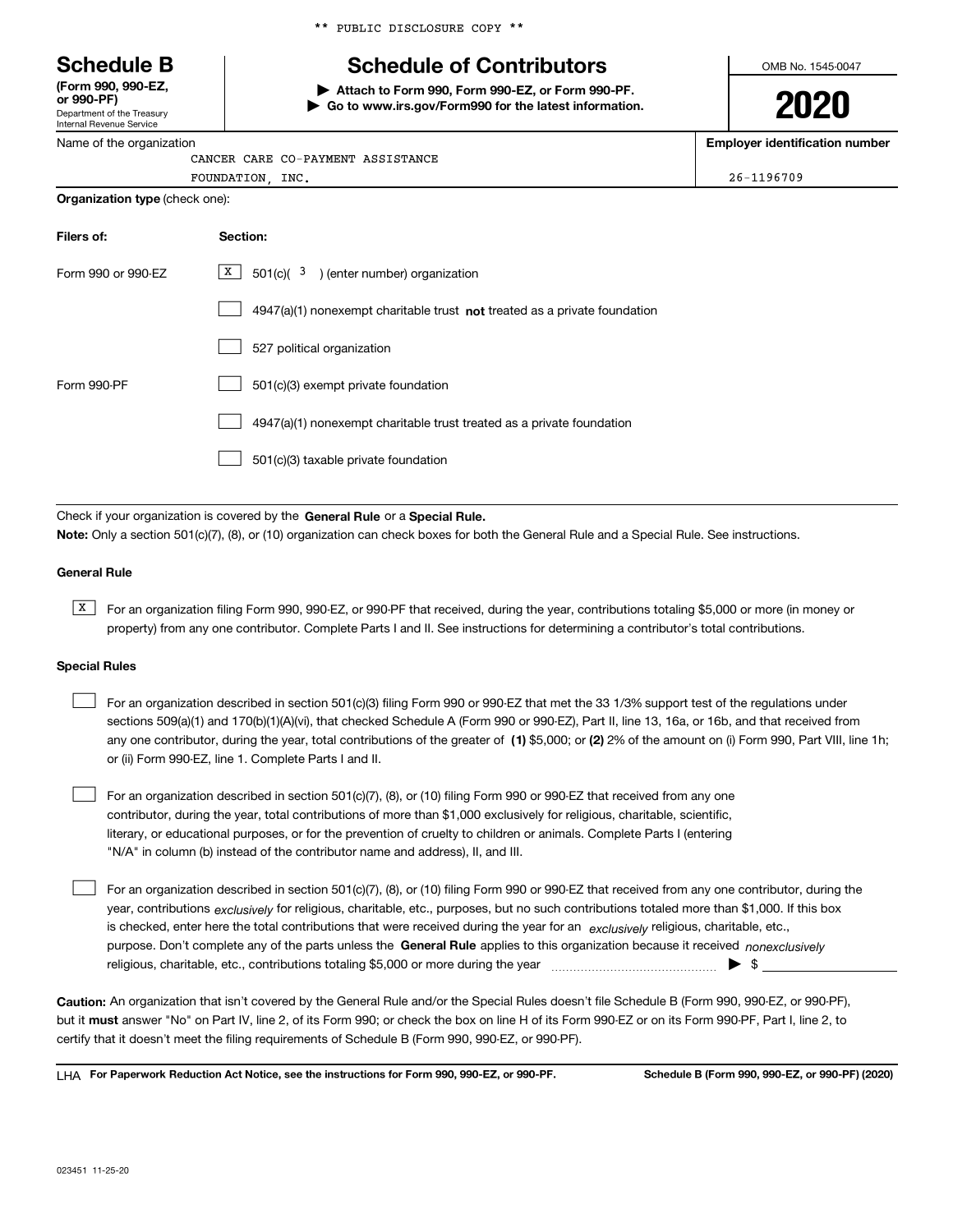|                 | Schedule B (Form 990, 990-EZ, or 990-PF) (2020)                                                |                                   | Page 2                                                                                |
|-----------------|------------------------------------------------------------------------------------------------|-----------------------------------|---------------------------------------------------------------------------------------|
|                 | Name of organization                                                                           |                                   | <b>Employer identification number</b>                                                 |
|                 | CANCER CARE CO-PAYMENT ASSISTANCE<br>FOUNDATION, INC.                                          |                                   | 26-1196709                                                                            |
| Part I          | Contributors (see instructions). Use duplicate copies of Part I if additional space is needed. |                                   |                                                                                       |
| (a)<br>No.      | (b)<br>Name, address, and ZIP + 4                                                              | (c)<br><b>Total contributions</b> | (d)<br>Type of contribution                                                           |
| 1               |                                                                                                | 23,000,000.<br>\$                 | x<br>Person<br>Payroll<br>Noncash<br>(Complete Part II for<br>noncash contributions.) |
| (a)<br>No.      | (b)<br>Name, address, and ZIP + 4                                                              | (c)<br><b>Total contributions</b> | (d)<br>Type of contribution                                                           |
| 2               |                                                                                                | 17,400,000.<br>\$                 | x<br>Person<br>Payroll<br>Noncash<br>(Complete Part II for<br>noncash contributions.) |
| (a)<br>No.      | (b)<br>Name, address, and ZIP + 4                                                              | (c)<br><b>Total contributions</b> | (d)<br>Type of contribution                                                           |
| 3               |                                                                                                | 15,620,440.<br>\$                 | x<br>Person<br>Payroll<br>Noncash<br>(Complete Part II for<br>noncash contributions.) |
| (a)<br>No.      | (b)<br>Name, address, and ZIP + 4                                                              | (c)<br><b>Total contributions</b> | (d)<br>Type of contribution                                                           |
| 4               |                                                                                                | 6,500,000.<br>\$                  | X<br>Person<br>Payroll<br>Noncash<br>(Complete Part II for<br>noncash contributions.) |
| (a)<br>No.      | (b)<br>Name, address, and ZIP + 4                                                              | (c)<br><b>Total contributions</b> | (d)<br>Type of contribution                                                           |
| 5               |                                                                                                | 4,000,000.<br>\$                  | X<br>Person<br>Payroll<br>Noncash<br>(Complete Part II for<br>noncash contributions.) |
| (a)<br>No.      | (b)<br>Name, address, and ZIP + 4                                                              | (c)<br><b>Total contributions</b> | (d)<br>Type of contribution                                                           |
| 6               |                                                                                                | 3,000,000.<br>\$                  | x<br>Person<br>Payroll<br>Noncash<br>(Complete Part II for<br>noncash contributions.) |
| 023452 11-25-20 |                                                                                                |                                   | Schedule B (Form 990, 990-EZ, or 990-PF) (2020)                                       |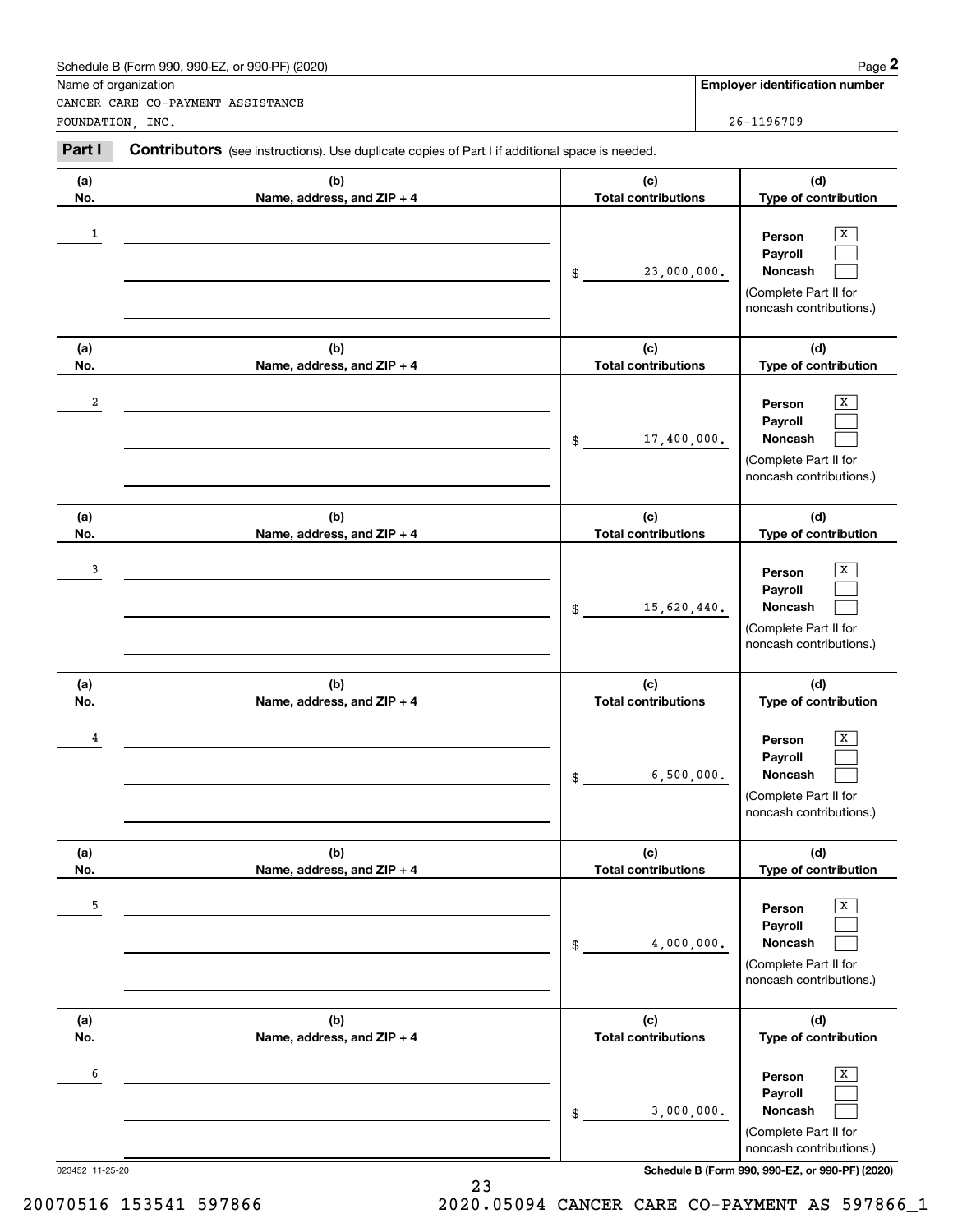|                 | Schedule B (Form 990, 990-EZ, or 990-PF) (2020)                                                |                                   | Page 2                                                                                |
|-----------------|------------------------------------------------------------------------------------------------|-----------------------------------|---------------------------------------------------------------------------------------|
|                 | Name of organization<br>CANCER CARE CO-PAYMENT ASSISTANCE                                      |                                   | <b>Employer identification number</b>                                                 |
|                 | FOUNDATION, INC.                                                                               |                                   | 26-1196709                                                                            |
| Part I          | Contributors (see instructions). Use duplicate copies of Part I if additional space is needed. |                                   |                                                                                       |
| (a)<br>No.      | (b)<br>Name, address, and ZIP + 4                                                              | (c)<br><b>Total contributions</b> | (d)<br>Type of contribution                                                           |
| 7               |                                                                                                | 2,500,000.<br>\$                  | X<br>Person<br>Payroll<br>Noncash<br>(Complete Part II for<br>noncash contributions.) |
| (a)<br>No.      | (b)<br>Name, address, and ZIP + 4                                                              | (c)<br><b>Total contributions</b> | (d)<br>Type of contribution                                                           |
| 8               |                                                                                                | 2,366,500.<br>\$                  | х<br>Person<br>Payroll<br>Noncash<br>(Complete Part II for<br>noncash contributions.) |
| (a)<br>No.      | (b)<br>Name, address, and ZIP + 4                                                              | (c)<br><b>Total contributions</b> | (d)<br>Type of contribution                                                           |
| 9               |                                                                                                | 200,000.<br>\$                    | x<br>Person<br>Payroll<br>Noncash<br>(Complete Part II for<br>noncash contributions.) |
| (a)<br>No.      | (b)<br>Name, address, and ZIP + 4                                                              | (c)<br><b>Total contributions</b> | (d)<br>Type of contribution                                                           |
|                 |                                                                                                | \$                                | Person<br>Payroll<br>Noncash<br>(Complete Part II for<br>noncash contributions.)      |
| (a)<br>No.      | (b)<br>Name, address, and ZIP + 4                                                              | (c)<br><b>Total contributions</b> | (d)<br>Type of contribution                                                           |
|                 |                                                                                                | \$                                | Person<br>Payroll<br>Noncash<br>(Complete Part II for<br>noncash contributions.)      |
| (a)<br>No.      | (b)<br>Name, address, and ZIP + 4                                                              | (c)<br><b>Total contributions</b> | (d)<br>Type of contribution                                                           |
|                 |                                                                                                | \$                                | Person<br>Payroll<br>Noncash<br>(Complete Part II for<br>noncash contributions.)      |
| 023452 11-25-20 |                                                                                                |                                   | Schedule B (Form 990, 990-EZ, or 990-PF) (2020)                                       |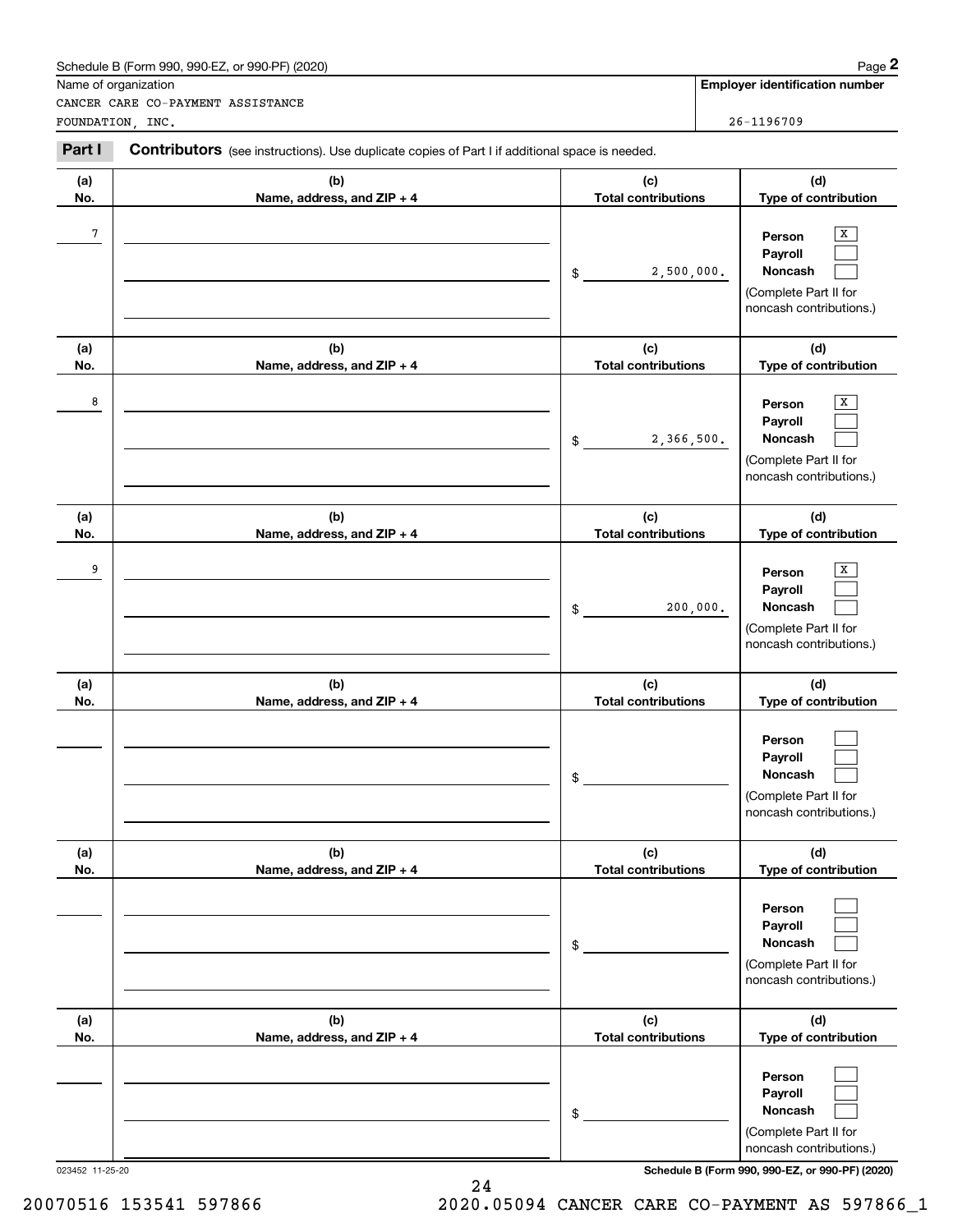| Name of organization         | Schedule B (Form 990, 990-EZ, or 990-PF) (2020)                                                     |                                                 | Page 3<br><b>Employer identification number</b> |
|------------------------------|-----------------------------------------------------------------------------------------------------|-------------------------------------------------|-------------------------------------------------|
| FOUNDATION, INC.             | CANCER CARE CO-PAYMENT ASSISTANCE                                                                   |                                                 | 26-1196709                                      |
| Part II                      | Noncash Property (see instructions). Use duplicate copies of Part II if additional space is needed. |                                                 |                                                 |
| (a)<br>No.<br>from<br>Part I | (b)<br>Description of noncash property given                                                        | (c)<br>FMV (or estimate)<br>(See instructions.) | (d)<br>Date received                            |
|                              |                                                                                                     | \$                                              |                                                 |
| (a)<br>No.<br>from<br>Part I | (b)<br>Description of noncash property given                                                        | (c)<br>FMV (or estimate)<br>(See instructions.) | (d)<br>Date received                            |
|                              |                                                                                                     | \$                                              |                                                 |
| (a)<br>No.<br>from<br>Part I | (b)<br>Description of noncash property given                                                        | (c)<br>FMV (or estimate)<br>(See instructions.) | (d)<br>Date received                            |
|                              |                                                                                                     | \$                                              |                                                 |
| (a)<br>No.<br>from<br>Part I | (b)<br>Description of noncash property given                                                        | (c)<br>FMV (or estimate)<br>(See instructions.) | (d)<br>Date received                            |
|                              |                                                                                                     | \$                                              |                                                 |
| (a)<br>No.<br>from<br>Part I | (b)<br>Description of noncash property given                                                        | (c)<br>FMV (or estimate)<br>(See instructions.) | (d)<br>Date received                            |
|                              |                                                                                                     | \$                                              |                                                 |
| (a)<br>No.<br>from<br>Part I | (b)<br>Description of noncash property given                                                        | (c)<br>FMV (or estimate)<br>(See instructions.) | (d)<br>Date received                            |
|                              |                                                                                                     | \$                                              |                                                 |
| 023453 11-25-20              |                                                                                                     |                                                 | Schedule B (Form 990, 990-EZ, or 990-PF) (2020) |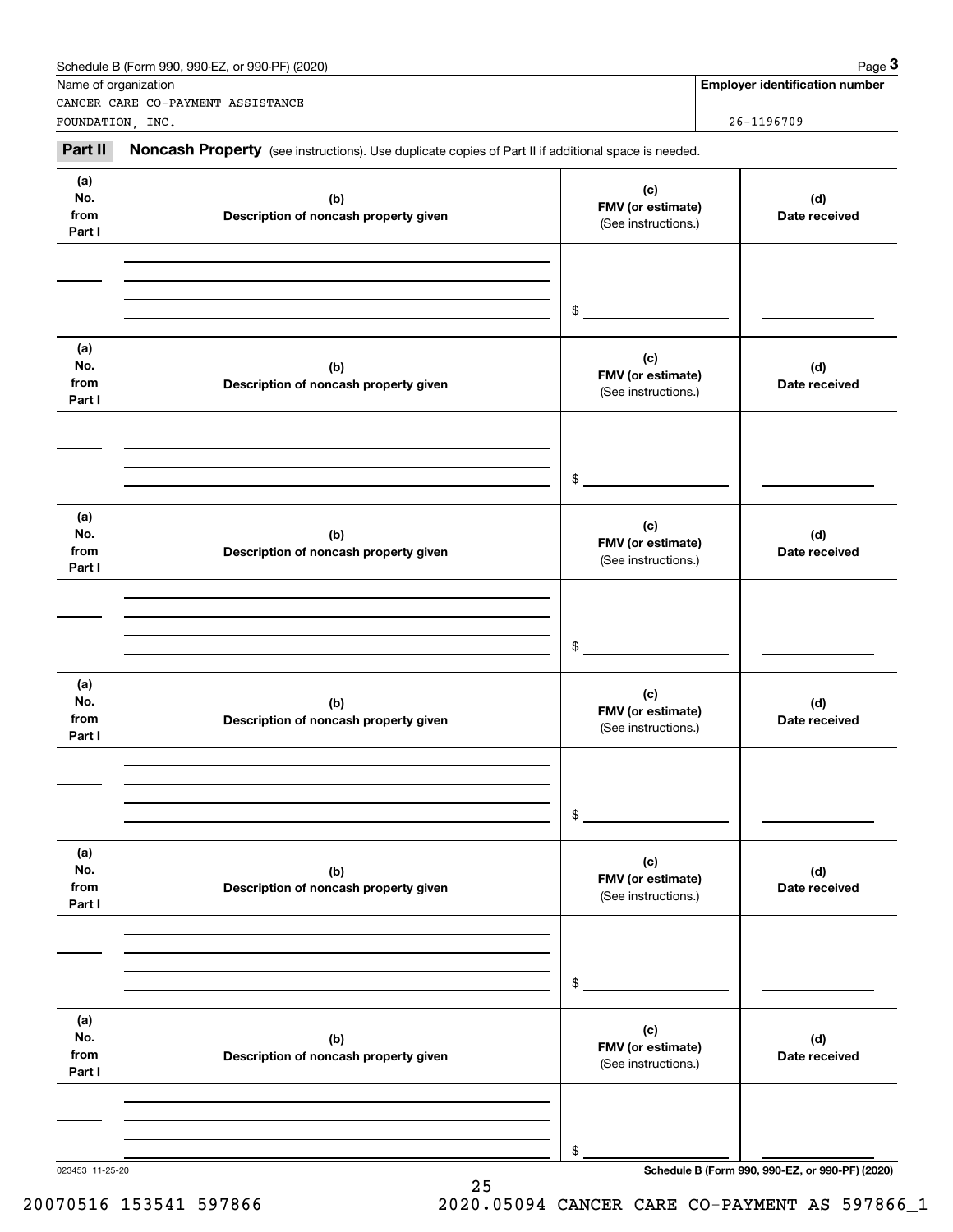|                                               | Schedule B (Form 990, 990-EZ, or 990-PF) (2020)                                                                                                                                                                                                                              |                 |                                          |  | Page 4                                          |  |
|-----------------------------------------------|------------------------------------------------------------------------------------------------------------------------------------------------------------------------------------------------------------------------------------------------------------------------------|-----------------|------------------------------------------|--|-------------------------------------------------|--|
| Name of organization                          |                                                                                                                                                                                                                                                                              |                 |                                          |  | <b>Employer identification number</b>           |  |
|                                               | CANCER CARE CO-PAYMENT ASSISTANCE                                                                                                                                                                                                                                            |                 |                                          |  |                                                 |  |
| FOUNDATION, INC.                              |                                                                                                                                                                                                                                                                              |                 |                                          |  | 26-1196709                                      |  |
| Part III                                      | Exclusively religious, charitable, etc., contributions to organizations described in section 501(c)(7), (8), or (10) that total more than \$1,000 for the year<br>from any one contributor. Complete columns (a) through (e) and the following line entry. For organizations |                 |                                          |  |                                                 |  |
|                                               | completing Part III, enter the total of exclusively religious, charitable, etc., contributions of \$1,000 or less for the year. (Enter this info. once.) \\$                                                                                                                 |                 |                                          |  |                                                 |  |
|                                               | Use duplicate copies of Part III if additional space is needed.                                                                                                                                                                                                              |                 |                                          |  |                                                 |  |
| (a) $\overline{\text{No.}}$<br>from<br>Part I | (b) Purpose of gift                                                                                                                                                                                                                                                          | (c) Use of gift |                                          |  | (d) Description of how gift is held             |  |
|                                               |                                                                                                                                                                                                                                                                              |                 |                                          |  |                                                 |  |
|                                               |                                                                                                                                                                                                                                                                              |                 |                                          |  |                                                 |  |
|                                               |                                                                                                                                                                                                                                                                              |                 | (e) Transfer of gift                     |  |                                                 |  |
|                                               | Transferee's name, address, and $ZIP + 4$                                                                                                                                                                                                                                    |                 |                                          |  | Relationship of transferor to transferee        |  |
|                                               |                                                                                                                                                                                                                                                                              |                 |                                          |  |                                                 |  |
|                                               |                                                                                                                                                                                                                                                                              |                 |                                          |  |                                                 |  |
| $(a)$ No.<br>from                             | (b) Purpose of gift                                                                                                                                                                                                                                                          | (c) Use of gift |                                          |  | (d) Description of how gift is held             |  |
| Part I                                        |                                                                                                                                                                                                                                                                              |                 |                                          |  |                                                 |  |
|                                               |                                                                                                                                                                                                                                                                              |                 |                                          |  |                                                 |  |
|                                               |                                                                                                                                                                                                                                                                              |                 | (e) Transfer of gift                     |  |                                                 |  |
|                                               |                                                                                                                                                                                                                                                                              |                 | Relationship of transferor to transferee |  |                                                 |  |
|                                               | Transferee's name, address, and $ZIP + 4$                                                                                                                                                                                                                                    |                 |                                          |  |                                                 |  |
|                                               |                                                                                                                                                                                                                                                                              |                 |                                          |  |                                                 |  |
| $(a)$ No.<br>from<br>Part I                   | (b) Purpose of gift                                                                                                                                                                                                                                                          | (c) Use of gift |                                          |  | (d) Description of how gift is held             |  |
|                                               |                                                                                                                                                                                                                                                                              |                 |                                          |  |                                                 |  |
|                                               |                                                                                                                                                                                                                                                                              |                 | (e) Transfer of gift                     |  |                                                 |  |
|                                               | Transferee's name, address, and $ZIP + 4$                                                                                                                                                                                                                                    |                 |                                          |  | Relationship of transferor to transferee        |  |
|                                               |                                                                                                                                                                                                                                                                              |                 |                                          |  |                                                 |  |
|                                               |                                                                                                                                                                                                                                                                              |                 |                                          |  |                                                 |  |
| (a) No.<br>from<br>Part I                     | (b) Purpose of gift                                                                                                                                                                                                                                                          | (c) Use of gift |                                          |  | (d) Description of how gift is held             |  |
|                                               |                                                                                                                                                                                                                                                                              |                 |                                          |  |                                                 |  |
|                                               |                                                                                                                                                                                                                                                                              |                 |                                          |  |                                                 |  |
|                                               |                                                                                                                                                                                                                                                                              |                 | (e) Transfer of gift                     |  |                                                 |  |
|                                               | Transferee's name, address, and $ZIP + 4$                                                                                                                                                                                                                                    |                 | Relationship of transferor to transferee |  |                                                 |  |
|                                               |                                                                                                                                                                                                                                                                              |                 |                                          |  |                                                 |  |
|                                               |                                                                                                                                                                                                                                                                              |                 |                                          |  |                                                 |  |
| 023454 11-25-20                               |                                                                                                                                                                                                                                                                              |                 |                                          |  | Schedule B (Form 990, 990-EZ, or 990-PF) (2020) |  |

**Schedule B (Form 990, 990-EZ, or 990-PF) (2020)**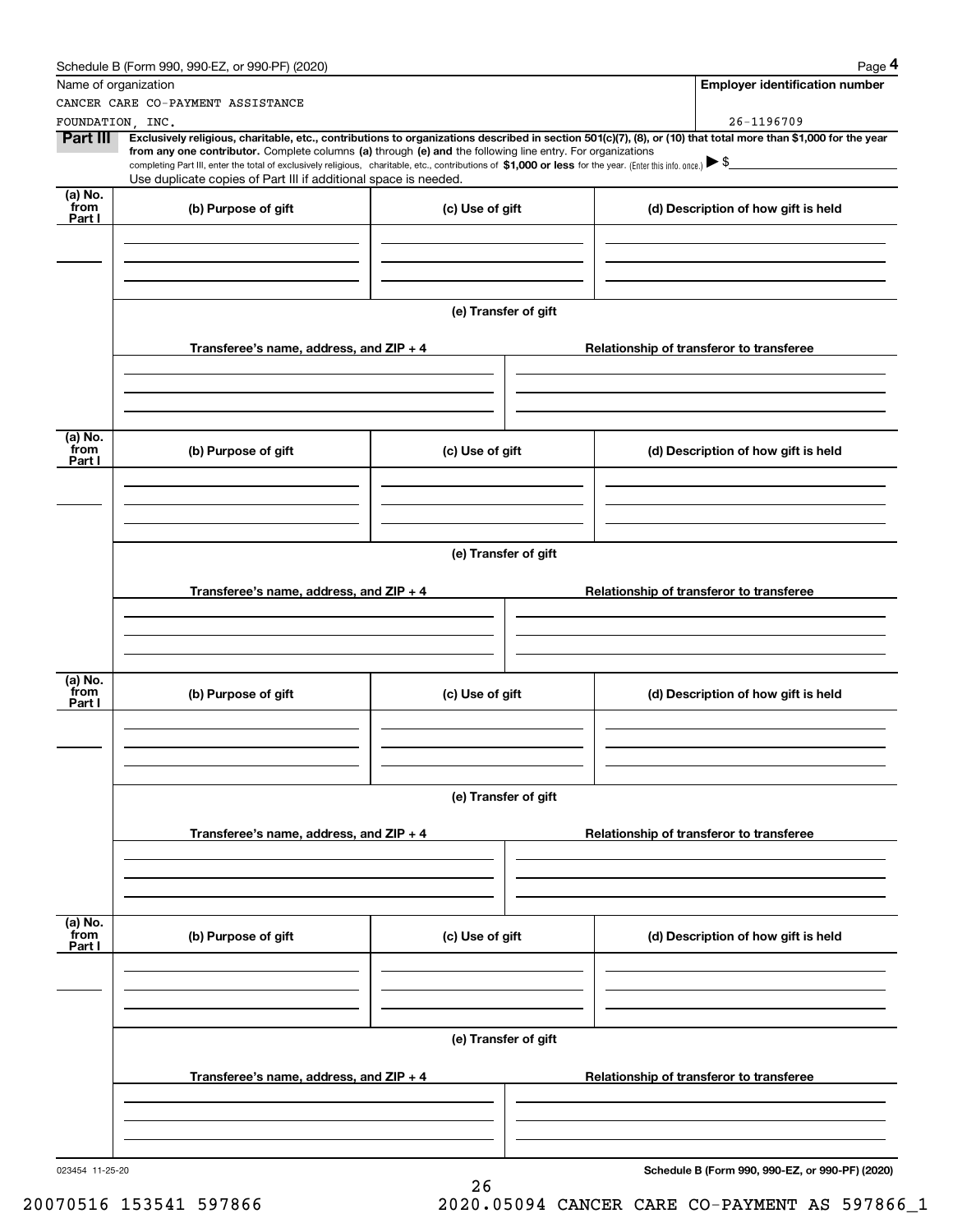|         |                                                                                                                        |                                                                                                                                                                                                                                                                                                                                            |    | OMB No. 1545-0047                                   |  |  |  |  |
|---------|------------------------------------------------------------------------------------------------------------------------|--------------------------------------------------------------------------------------------------------------------------------------------------------------------------------------------------------------------------------------------------------------------------------------------------------------------------------------------|----|-----------------------------------------------------|--|--|--|--|
|         | <b>SCHEDULE D</b>                                                                                                      | <b>Supplemental Financial Statements</b>                                                                                                                                                                                                                                                                                                   |    |                                                     |  |  |  |  |
|         | (Form 990)                                                                                                             | Complete if the organization answered "Yes" on Form 990,<br>Part IV, line 6, 7, 8, 9, 10, 11a, 11b, 11c, 11d, 11e, 11f, 12a, or 12b.                                                                                                                                                                                                       |    |                                                     |  |  |  |  |
|         | Department of the Treasury                                                                                             | Attach to Form 990.                                                                                                                                                                                                                                                                                                                        |    | <b>Open to Public</b><br>Inspection                 |  |  |  |  |
|         | Internal Revenue Service                                                                                               | Go to www.irs.gov/Form990 for instructions and the latest information.<br>CANCER CARE CO-PAYMENT ASSISTANCE                                                                                                                                                                                                                                |    |                                                     |  |  |  |  |
|         | Name of the organization                                                                                               | FOUNDATION, INC.                                                                                                                                                                                                                                                                                                                           |    | <b>Employer identification number</b><br>26-1196709 |  |  |  |  |
| Part I  |                                                                                                                        | Organizations Maintaining Donor Advised Funds or Other Similar Funds or Accounts. Complete if the                                                                                                                                                                                                                                          |    |                                                     |  |  |  |  |
|         |                                                                                                                        | organization answered "Yes" on Form 990, Part IV, line 6.                                                                                                                                                                                                                                                                                  |    |                                                     |  |  |  |  |
|         |                                                                                                                        | (a) Donor advised funds                                                                                                                                                                                                                                                                                                                    |    | (b) Funds and other accounts                        |  |  |  |  |
| 1       |                                                                                                                        |                                                                                                                                                                                                                                                                                                                                            |    |                                                     |  |  |  |  |
| 2       |                                                                                                                        | Aggregate value of contributions to (during year)  [                                                                                                                                                                                                                                                                                       |    |                                                     |  |  |  |  |
| 3       |                                                                                                                        |                                                                                                                                                                                                                                                                                                                                            |    |                                                     |  |  |  |  |
| 4       |                                                                                                                        |                                                                                                                                                                                                                                                                                                                                            |    |                                                     |  |  |  |  |
| 5       |                                                                                                                        | Did the organization inform all donors and donor advisors in writing that the assets held in donor advised funds                                                                                                                                                                                                                           |    |                                                     |  |  |  |  |
|         |                                                                                                                        | are the organization's property, subject to the organization's exclusive legal control? <i>manual control</i> and the organization's property,                                                                                                                                                                                             |    | Yes<br><b>No</b>                                    |  |  |  |  |
| 6       |                                                                                                                        | Did the organization inform all grantees, donors, and donor advisors in writing that grant funds can be used only                                                                                                                                                                                                                          |    |                                                     |  |  |  |  |
|         | for charitable purposes and not for the benefit of the donor or donor advisor, or for any other purpose conferring     |                                                                                                                                                                                                                                                                                                                                            |    |                                                     |  |  |  |  |
| Part II | impermissible private benefit?                                                                                         | Conservation Easements. Complete if the organization answered "Yes" on Form 990, Part IV, line 7.                                                                                                                                                                                                                                          |    | Yes<br>No                                           |  |  |  |  |
|         |                                                                                                                        | Purpose(s) of conservation easements held by the organization (check all that apply).                                                                                                                                                                                                                                                      |    |                                                     |  |  |  |  |
| 1       |                                                                                                                        | Preservation of a historically important land area                                                                                                                                                                                                                                                                                         |    |                                                     |  |  |  |  |
|         |                                                                                                                        | Preservation of land for public use (for example, recreation or education)<br>Protection of natural habitat<br>Preservation of a certified historic structure                                                                                                                                                                              |    |                                                     |  |  |  |  |
|         |                                                                                                                        | Preservation of open space                                                                                                                                                                                                                                                                                                                 |    |                                                     |  |  |  |  |
| 2       |                                                                                                                        | Complete lines 2a through 2d if the organization held a qualified conservation contribution in the form of a conservation easement on the last                                                                                                                                                                                             |    |                                                     |  |  |  |  |
|         | day of the tax year.                                                                                                   |                                                                                                                                                                                                                                                                                                                                            |    | Held at the End of the Tax Year                     |  |  |  |  |
| а       |                                                                                                                        | Total number of conservation easements                                                                                                                                                                                                                                                                                                     | 2a |                                                     |  |  |  |  |
| b       | Total acreage restricted by conservation easements                                                                     | 2b                                                                                                                                                                                                                                                                                                                                         |    |                                                     |  |  |  |  |
|         | Number of conservation easements on a certified historic structure included in (a) manufacture included in (a)         | 2c                                                                                                                                                                                                                                                                                                                                         |    |                                                     |  |  |  |  |
| d       |                                                                                                                        |                                                                                                                                                                                                                                                                                                                                            |    |                                                     |  |  |  |  |
|         |                                                                                                                        | Number of conservation easements included in (c) acquired after 7/25/06, and not on a historic structure<br>listed in the National Register [1,1,2000] [1,2000] [1,2000] [1,2000] [1,2000] [1,2000] [1,2000] [1,2000] [1,2000] [1,2000] [1,2000] [1,2000] [1,2000] [1,2000] [1,2000] [1,2000] [1,2000] [1,2000] [1,2000] [1,2000] [1,2000] | 2d |                                                     |  |  |  |  |
| 3       |                                                                                                                        | Number of conservation easements modified, transferred, released, extinguished, or terminated by the organization during the tax                                                                                                                                                                                                           |    |                                                     |  |  |  |  |
|         | $year \blacktriangleright$                                                                                             |                                                                                                                                                                                                                                                                                                                                            |    |                                                     |  |  |  |  |
| 4       |                                                                                                                        | Number of states where property subject to conservation easement is located $\blacktriangleright$                                                                                                                                                                                                                                          |    |                                                     |  |  |  |  |
| 5       |                                                                                                                        | Does the organization have a written policy regarding the periodic monitoring, inspection, handling of                                                                                                                                                                                                                                     |    |                                                     |  |  |  |  |
|         |                                                                                                                        | violations, and enforcement of the conservation easements it holds?                                                                                                                                                                                                                                                                        |    | Yes<br><b>No</b>                                    |  |  |  |  |
| 6       |                                                                                                                        | Staff and volunteer hours devoted to monitoring, inspecting, handling of violations, and enforcing conservation easements during the year                                                                                                                                                                                                  |    |                                                     |  |  |  |  |
|         |                                                                                                                        |                                                                                                                                                                                                                                                                                                                                            |    |                                                     |  |  |  |  |
| 7       |                                                                                                                        | Amount of expenses incurred in monitoring, inspecting, handling of violations, and enforcing conservation easements during the year                                                                                                                                                                                                        |    |                                                     |  |  |  |  |
|         | $\blacktriangleright$ \$                                                                                               |                                                                                                                                                                                                                                                                                                                                            |    |                                                     |  |  |  |  |
| 8       |                                                                                                                        | Does each conservation easement reported on line $2(d)$ above satisfy the requirements of section 170(h)(4)(B)(i)                                                                                                                                                                                                                          |    |                                                     |  |  |  |  |
|         |                                                                                                                        |                                                                                                                                                                                                                                                                                                                                            |    | Yes<br>No                                           |  |  |  |  |
| 9       |                                                                                                                        | In Part XIII, describe how the organization reports conservation easements in its revenue and expense statement and                                                                                                                                                                                                                        |    |                                                     |  |  |  |  |
|         |                                                                                                                        | balance sheet, and include, if applicable, the text of the footnote to the organization's financial statements that describes the                                                                                                                                                                                                          |    |                                                     |  |  |  |  |
|         |                                                                                                                        | organization's accounting for conservation easements.                                                                                                                                                                                                                                                                                      |    |                                                     |  |  |  |  |
|         | Part III                                                                                                               | Organizations Maintaining Collections of Art, Historical Treasures, or Other Similar Assets.                                                                                                                                                                                                                                               |    |                                                     |  |  |  |  |
|         |                                                                                                                        | Complete if the organization answered "Yes" on Form 990, Part IV, line 8.                                                                                                                                                                                                                                                                  |    |                                                     |  |  |  |  |
|         |                                                                                                                        | 1a If the organization elected, as permitted under FASB ASC 958, not to report in its revenue statement and balance sheet works                                                                                                                                                                                                            |    |                                                     |  |  |  |  |
|         |                                                                                                                        | of art, historical treasures, or other similar assets held for public exhibition, education, or research in furtherance of public                                                                                                                                                                                                          |    |                                                     |  |  |  |  |
|         |                                                                                                                        | service, provide in Part XIII the text of the footnote to its financial statements that describes these items.                                                                                                                                                                                                                             |    |                                                     |  |  |  |  |
| b       |                                                                                                                        | If the organization elected, as permitted under FASB ASC 958, to report in its revenue statement and balance sheet works of                                                                                                                                                                                                                |    |                                                     |  |  |  |  |
|         |                                                                                                                        | art, historical treasures, or other similar assets held for public exhibition, education, or research in furtherance of public service,                                                                                                                                                                                                    |    |                                                     |  |  |  |  |
|         | provide the following amounts relating to these items:                                                                 |                                                                                                                                                                                                                                                                                                                                            |    |                                                     |  |  |  |  |
|         | (i) Revenue included on Form 990, Part VIII, line 1 [2000] [2010] Contract the included on Form 990, Part VIII, line 1 |                                                                                                                                                                                                                                                                                                                                            |    |                                                     |  |  |  |  |
|         | (ii) Assets included in Form 990, Part X                                                                               |                                                                                                                                                                                                                                                                                                                                            |    |                                                     |  |  |  |  |
| 2       |                                                                                                                        | If the organization received or held works of art, historical treasures, or other similar assets for financial gain, provide                                                                                                                                                                                                               |    |                                                     |  |  |  |  |
|         |                                                                                                                        | the following amounts required to be reported under FASB ASC 958 relating to these items:                                                                                                                                                                                                                                                  |    |                                                     |  |  |  |  |
| а       |                                                                                                                        | Revenue included on Form 990, Part VIII, line 1 [2000] [2000] [2000] [2000] [3000] [3000] [3000] [3000] [3000                                                                                                                                                                                                                              |    | - \$                                                |  |  |  |  |
| b       |                                                                                                                        | Assets included in Form 990, Part X <i>maching and accountant content in the set</i> sincluded in Form 990, Part X                                                                                                                                                                                                                         |    |                                                     |  |  |  |  |
|         |                                                                                                                        | LHA For Paperwork Reduction Act Notice, see the Instructions for Form 990.                                                                                                                                                                                                                                                                 |    | Schedule D (Form 990) 2020                          |  |  |  |  |
|         | 032051 12-01-20                                                                                                        |                                                                                                                                                                                                                                                                                                                                            |    |                                                     |  |  |  |  |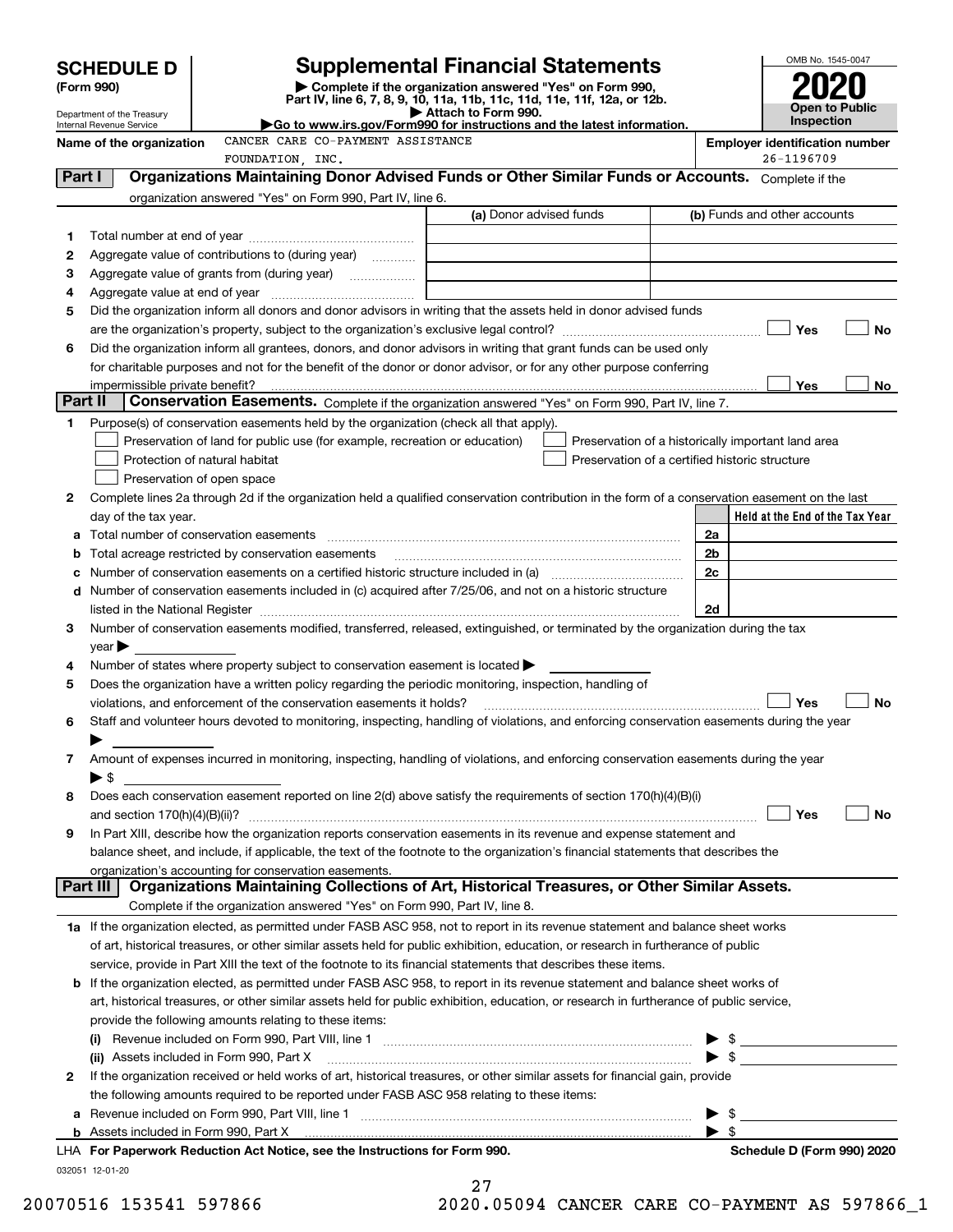|  | CANCER CARE CO-PAYMENT ASSISTANCE |
|--|-----------------------------------|
|--|-----------------------------------|

|               | FOUNDATION, INC.<br>Schedule D (Form 990) 2020                                                                                                                                                                                 |                    |   |                                    |                    |                      | 26-1196709 |                | Page 2              |
|---------------|--------------------------------------------------------------------------------------------------------------------------------------------------------------------------------------------------------------------------------|--------------------|---|------------------------------------|--------------------|----------------------|------------|----------------|---------------------|
|               | Organizations Maintaining Collections of Art, Historical Treasures, or Other Similar Assets<br>Part III                                                                                                                        |                    |   |                                    |                    |                      |            | (continued)    |                     |
| 3             | Using the organization's acquisition, accession, and other records, check any of the following that make significant use of its                                                                                                |                    |   |                                    |                    |                      |            |                |                     |
|               | collection items (check all that apply):                                                                                                                                                                                       |                    |   |                                    |                    |                      |            |                |                     |
| a             | Public exhibition                                                                                                                                                                                                              | d                  |   | Loan or exchange program           |                    |                      |            |                |                     |
| b             | Scholarly research                                                                                                                                                                                                             | е                  |   | Other                              |                    |                      |            |                |                     |
| c             | Preservation for future generations                                                                                                                                                                                            |                    |   |                                    |                    |                      |            |                |                     |
| 4             | Provide a description of the organization's collections and explain how they further the organization's exempt purpose in Part XIII.                                                                                           |                    |   |                                    |                    |                      |            |                |                     |
| 5             | During the year, did the organization solicit or receive donations of art, historical treasures, or other similar assets                                                                                                       |                    |   |                                    |                    |                      |            |                |                     |
|               |                                                                                                                                                                                                                                |                    |   |                                    |                    |                      | Yes        |                | No.                 |
|               | <b>Part IV</b><br>Escrow and Custodial Arrangements. Complete if the organization answered "Yes" on Form 990, Part IV, line 9, or                                                                                              |                    |   |                                    |                    |                      |            |                |                     |
|               | reported an amount on Form 990, Part X, line 21.                                                                                                                                                                               |                    |   |                                    |                    |                      |            |                |                     |
|               | 1a Is the organization an agent, trustee, custodian or other intermediary for contributions or other assets not included                                                                                                       |                    |   |                                    |                    |                      |            |                |                     |
|               |                                                                                                                                                                                                                                |                    |   |                                    |                    |                      | Yes        |                | No                  |
|               | b If "Yes," explain the arrangement in Part XIII and complete the following table:                                                                                                                                             |                    |   |                                    |                    |                      |            |                |                     |
|               |                                                                                                                                                                                                                                |                    |   |                                    |                    |                      | Amount     |                |                     |
| c             | Beginning balance material continuum contracts and all the contracts of the contracts of the contracts of the contracts of the contracts of the contracts of the contracts of the contracts of the contracts of the contracts  |                    |   |                                    |                    | 1c                   |            |                |                     |
|               | d Additions during the year measurement contains and a container container and a container container and a container container and a container and a container container and a container container and a container container a |                    |   |                                    |                    | 1d                   |            |                |                     |
|               | Distributions during the year manufactured and continuum and continuum and continuum and continuum and continuum                                                                                                               |                    |   |                                    |                    | 1e                   |            |                |                     |
| f             | Ending balance <i>www.communicality.communicality.communicality.communicality.communicality.communicality.communicality.com</i>                                                                                                |                    |   |                                    |                    | 1f                   |            |                |                     |
|               | 2a Did the organization include an amount on Form 990, Part X, line 21, for escrow or custodial account liability?                                                                                                             |                    |   |                                    |                    |                      | Yes        |                | No                  |
|               | <b>b</b> If "Yes," explain the arrangement in Part XIII. Check here if the explanation has been provided on Part XIII                                                                                                          |                    |   |                                    |                    |                      |            |                |                     |
| <b>Part V</b> | Endowment Funds. Complete if the organization answered "Yes" on Form 990, Part IV, line 10.                                                                                                                                    |                    |   |                                    |                    |                      |            |                |                     |
|               |                                                                                                                                                                                                                                | (a) Current year   |   | (b) Prior year                     | (c) Two years back | (d) Three years back |            |                | (e) Four years back |
|               | 1a Beginning of year balance                                                                                                                                                                                                   |                    |   |                                    |                    |                      |            |                |                     |
| b             |                                                                                                                                                                                                                                |                    |   |                                    |                    |                      |            |                |                     |
|               | Net investment earnings, gains, and losses                                                                                                                                                                                     |                    |   |                                    |                    |                      |            |                |                     |
| d             |                                                                                                                                                                                                                                |                    |   |                                    |                    |                      |            |                |                     |
|               | Other expenditures for facilities                                                                                                                                                                                              |                    |   |                                    |                    |                      |            |                |                     |
|               | and programs                                                                                                                                                                                                                   |                    |   |                                    |                    |                      |            |                |                     |
| Ť.            | Administrative expenses                                                                                                                                                                                                        |                    |   |                                    |                    |                      |            |                |                     |
| g             | End of year balance                                                                                                                                                                                                            |                    |   |                                    |                    |                      |            |                |                     |
| 2             | Provide the estimated percentage of the current year end balance (line 1g, column (a)) held as:                                                                                                                                |                    |   |                                    |                    |                      |            |                |                     |
| а             | Board designated or quasi-endowment                                                                                                                                                                                            |                    | % |                                    |                    |                      |            |                |                     |
| b             | Permanent endowment >                                                                                                                                                                                                          | %                  |   |                                    |                    |                      |            |                |                     |
|               | Term endowment $\blacktriangleright$                                                                                                                                                                                           | %                  |   |                                    |                    |                      |            |                |                     |
|               | The percentages on lines 2a, 2b, and 2c should equal 100%.                                                                                                                                                                     |                    |   |                                    |                    |                      |            |                |                     |
|               | 3a Are there endowment funds not in the possession of the organization that are held and administered for the organization                                                                                                     |                    |   |                                    |                    |                      |            |                |                     |
|               | by:                                                                                                                                                                                                                            |                    |   |                                    |                    |                      |            |                | Yes<br>No           |
|               |                                                                                                                                                                                                                                |                    |   |                                    |                    |                      | 3a(i)      |                |                     |
|               |                                                                                                                                                                                                                                |                    |   |                                    |                    |                      | 3a(ii)     |                |                     |
|               |                                                                                                                                                                                                                                |                    |   |                                    |                    |                      |            | 3b             |                     |
| 4             | Describe in Part XIII the intended uses of the organization's endowment funds.                                                                                                                                                 |                    |   |                                    |                    |                      |            |                |                     |
|               | Land, Buildings, and Equipment.<br><b>Part VI</b>                                                                                                                                                                              |                    |   |                                    |                    |                      |            |                |                     |
|               | Complete if the organization answered "Yes" on Form 990, Part IV, line 11a. See Form 990, Part X, line 10.                                                                                                                     |                    |   |                                    |                    |                      |            |                |                     |
|               | Description of property                                                                                                                                                                                                        | (a) Cost or other  |   | (b) Cost or other<br>basis (other) |                    | (c) Accumulated      |            | (d) Book value |                     |
|               |                                                                                                                                                                                                                                | basis (investment) |   |                                    |                    | depreciation         |            |                |                     |
|               |                                                                                                                                                                                                                                |                    |   |                                    |                    |                      |            |                |                     |
|               |                                                                                                                                                                                                                                |                    |   |                                    |                    |                      |            |                |                     |
|               |                                                                                                                                                                                                                                |                    |   |                                    |                    |                      |            |                |                     |
|               |                                                                                                                                                                                                                                |                    |   |                                    | 18,247.            | 3,910.               |            |                | 14,337.             |
|               |                                                                                                                                                                                                                                |                    |   |                                    |                    | ▶                    |            |                | 14,337.             |
|               |                                                                                                                                                                                                                                |                    |   |                                    |                    |                      |            |                |                     |

**Schedule D (Form 990) 2020**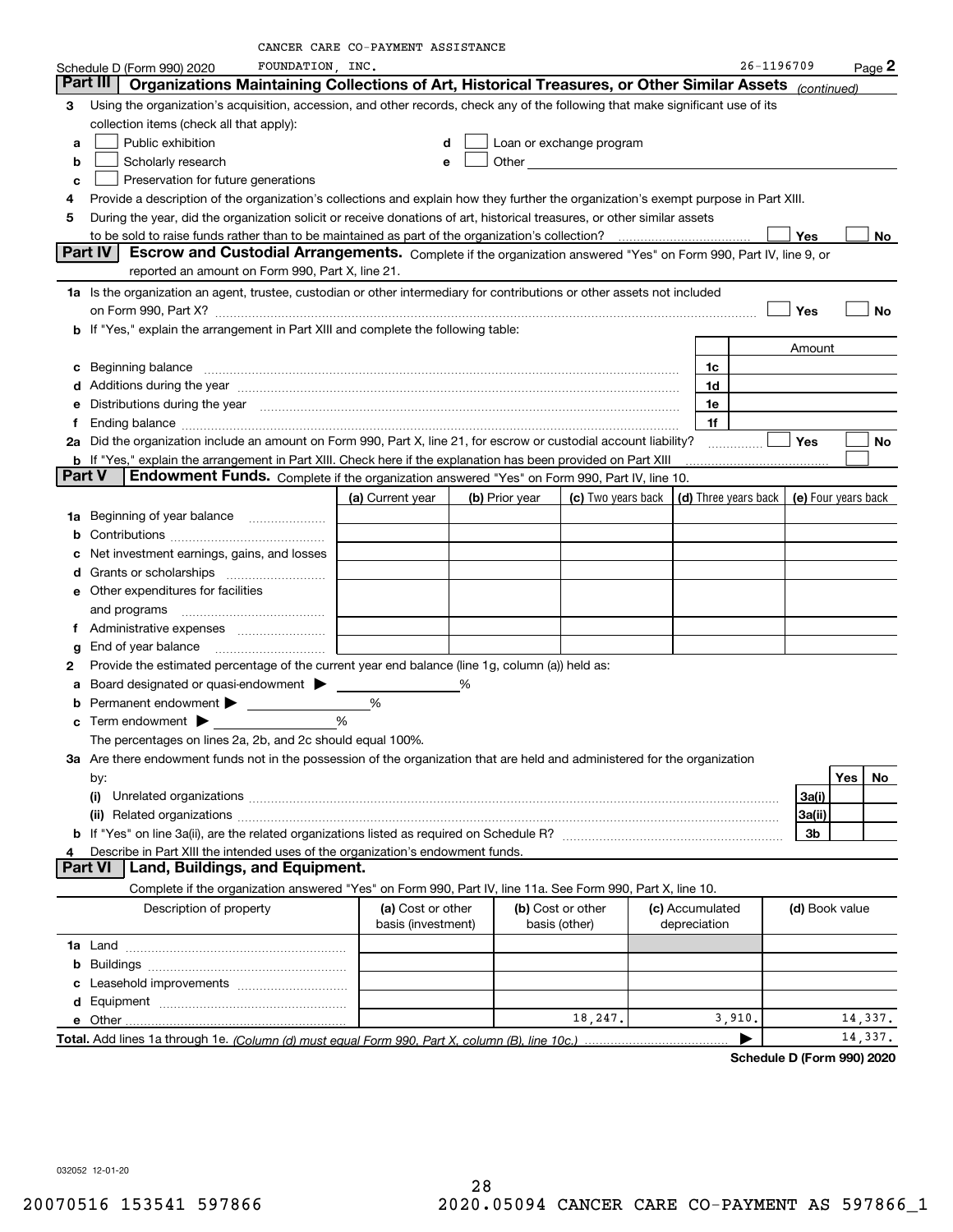|                 | Schedule D (Form 990) 2020 | INC<br>FOUNDATION               | 26-1196709 | $P$ age $\ddot{\bullet}$ |
|-----------------|----------------------------|---------------------------------|------------|--------------------------|
| <b>Part VII</b> |                            | Investments - Other Securities. |            |                          |

Complete if the organization answered "Yes" on Form 990, Part IV, line 11b. See Form 990, Part X, line 12.

| (a) Description of security or category (including name of security)                          | (b) Book value | (c) Method of valuation: Cost or end-of-year market value |
|-----------------------------------------------------------------------------------------------|----------------|-----------------------------------------------------------|
| (1) Financial derivatives                                                                     |                |                                                           |
| (2) Closely held equity interests                                                             |                |                                                           |
| (3) Other                                                                                     |                |                                                           |
| (A)                                                                                           |                |                                                           |
| (B)                                                                                           |                |                                                           |
| (C)                                                                                           |                |                                                           |
| (D)                                                                                           |                |                                                           |
| (E)                                                                                           |                |                                                           |
| (F)                                                                                           |                |                                                           |
| (G)                                                                                           |                |                                                           |
| (H)                                                                                           |                |                                                           |
| <b>Total.</b> (Col. (b) must equal Form 990, Part X, col. (B) line 12.) $\blacktriangleright$ |                |                                                           |

#### **Part VIII Investments - Program Related.**

Complete if the organization answered "Yes" on Form 990, Part IV, line 11c. See Form 990, Part X, line 13.

| (a) Description of investment                                    | (b) Book value | (c) Method of valuation: Cost or end-of-year market value |
|------------------------------------------------------------------|----------------|-----------------------------------------------------------|
| (1)                                                              |                |                                                           |
| (2)                                                              |                |                                                           |
| $\frac{1}{2}$                                                    |                |                                                           |
| (4)                                                              |                |                                                           |
| $\frac{1}{2}$                                                    |                |                                                           |
| (6)                                                              |                |                                                           |
| (7)                                                              |                |                                                           |
| (8)                                                              |                |                                                           |
| (9)                                                              |                |                                                           |
| Total. (Col. (b) must equal Form 990, Part X, col. (B) line 13.) |                |                                                           |

### **Part IX Other Assets.**

Complete if the organization answered "Yes" on Form 990, Part IV, line 11d. See Form 990, Part X, line 15.

| (a) Description                                                                                                                       | (b) Book value |
|---------------------------------------------------------------------------------------------------------------------------------------|----------------|
| (1)                                                                                                                                   |                |
| (2)                                                                                                                                   |                |
| (3)                                                                                                                                   |                |
| (4)                                                                                                                                   |                |
| (5)                                                                                                                                   |                |
| (6)                                                                                                                                   |                |
|                                                                                                                                       |                |
| (8)                                                                                                                                   |                |
| (9)                                                                                                                                   |                |
|                                                                                                                                       |                |
| Total. (Column (b) must equal Form 990, Part X, col. (B) line 15.) ………………………………………………………………………………………<br>  Part X   Other Liabilities. |                |

**1.(a)** Description of liability **Book value** Book value Book value Book value Book value **Total.**  *(Column (b) must equal Form 990, Part X, col. (B) line 25.)* Complete if the organization answered "Yes" on Form 990, Part IV, line 11e or 11f. See Form 990, Part X, line 25. (1)(2)(3)(4)(5)(6)(7)(8)(9)Federal income taxes  $\blacktriangleright$ INTERCO PAYABLE TO CANCER CARE 128,497. 128,497.

**2.**Liability for uncertain tax positions. In Part XIII, provide the text of the footnote to the organization's financial statements that reports the

organization's liability for uncertain tax positions under FASB ASC 740. Check here if the text of the footnote has been provided in Part XIII  $\boxed{\mathbf{X}}$ 

**Schedule D (Form 990) 2020**

032053 12-01-20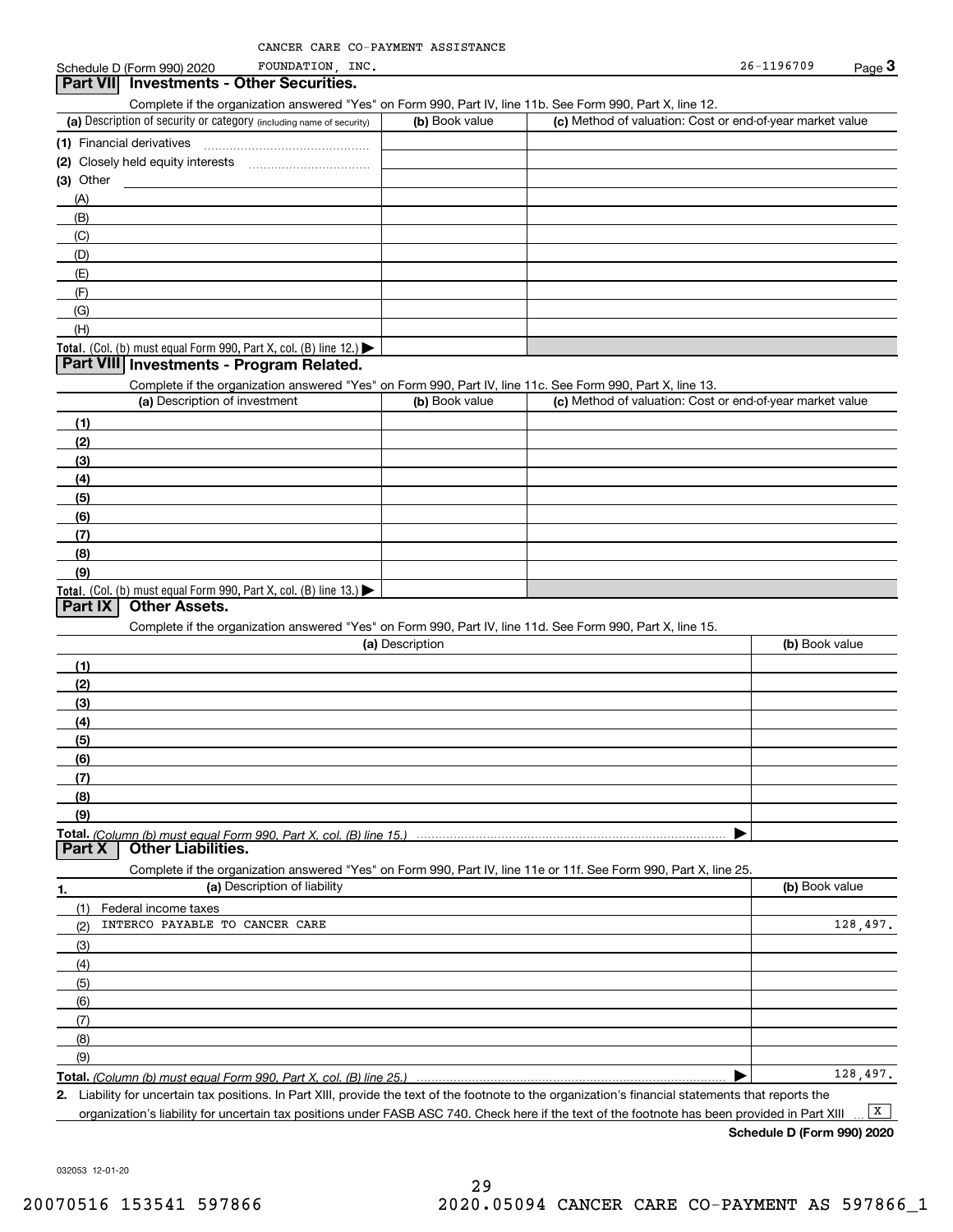|    | CANCER CARE CO-PAYMENT ASSISTANCE                                                                                                                                                                                              |                |               |                |                    |
|----|--------------------------------------------------------------------------------------------------------------------------------------------------------------------------------------------------------------------------------|----------------|---------------|----------------|--------------------|
|    | FOUNDATION, INC.<br>Schedule D (Form 990) 2020                                                                                                                                                                                 |                |               | 26-1196709     | $_{\text{Page}}$ 4 |
|    | Reconciliation of Revenue per Audited Financial Statements With Revenue per Return.<br>Part XI                                                                                                                                 |                |               |                |                    |
|    | Complete if the organization answered "Yes" on Form 990, Part IV, line 12a.                                                                                                                                                    |                |               |                |                    |
| 1  | Total revenue, gains, and other support per audited financial statements                                                                                                                                                       |                |               | 1.             | 93,299,041.        |
| 2  | Amounts included on line 1 but not on Form 990, Part VIII, line 12:                                                                                                                                                            |                |               |                |                    |
| a  | Net unrealized gains (losses) on investments [100011] [100011] Net unrealized gains (losses) on investments [100011] [100011] [100011] [100011] [100011] [100011] [100011] [100011] [100011] [100011] [100011] [100011] [10001 | 2a             |               |                |                    |
| b  |                                                                                                                                                                                                                                | 2 <sub>b</sub> |               |                |                    |
| c  |                                                                                                                                                                                                                                | 2 <sub>c</sub> |               |                |                    |
| d  |                                                                                                                                                                                                                                | 2d             | 18,492,382.   |                |                    |
| е  | Add lines 2a through 2d                                                                                                                                                                                                        |                |               | 2е             | 18,492,382.        |
| 3  |                                                                                                                                                                                                                                |                |               | $\overline{3}$ | 74,806,659.        |
| 4  | Amounts included on Form 990, Part VIII, line 12, but not on line 1:                                                                                                                                                           |                |               |                |                    |
| a  |                                                                                                                                                                                                                                | 4a             |               |                |                    |
| b  | Other (Describe in Part XIII.) [100] [100] [100] [100] [100] [100] [100] [100] [100] [100] [100] [100] [100] [                                                                                                                 | 4 <sub>b</sub> |               |                |                    |
|    | c Add lines 4a and 4b                                                                                                                                                                                                          |                |               | 4c             | 0.                 |
| 5. |                                                                                                                                                                                                                                | 5              | 74,806,659.   |                |                    |
|    | Part XII   Reconciliation of Expenses per Audited Financial Statements With Expenses per Return.                                                                                                                               |                |               |                |                    |
|    | Complete if the organization answered "Yes" on Form 990, Part IV, line 12a.                                                                                                                                                    |                |               |                |                    |
| 1  | Total expenses and losses per audited financial statements [11,11] [11] Total expenses and losses per audited financial statements [11] [11] Total expenses and losses per audited financial statements                        |                |               | $\mathbf{1}$   | 97,049,759.        |
| 2  | Amounts included on line 1 but not on Form 990, Part IX, line 25:                                                                                                                                                              |                |               |                |                    |
| a  |                                                                                                                                                                                                                                | 2a             |               |                |                    |
| b  |                                                                                                                                                                                                                                | 2 <sub>b</sub> |               |                |                    |
| c  |                                                                                                                                                                                                                                | 2c             |               |                |                    |
| d  |                                                                                                                                                                                                                                | 2d             | 20, 328, 932. |                |                    |
| е  | Add lines 2a through 2d                                                                                                                                                                                                        |                |               | 2е             | 20, 328, 932.      |
| 3  | Subtract line 2e from line 1 <b>Manual Community and Community</b> Subtract line 2e from line 1                                                                                                                                |                |               | 3              | 76,720,827.        |
| 4  | Amounts included on Form 990, Part IX, line 25, but not on line 1:                                                                                                                                                             |                |               |                |                    |
| a  | Investment expenses not included on Form 990, Part VIII, line 7b                                                                                                                                                               | 4a             |               |                |                    |
| b  |                                                                                                                                                                                                                                | 4 <sub>b</sub> | 2,500,000.    |                |                    |
| c. | Add lines 4a and 4b                                                                                                                                                                                                            |                |               | 4с             | 2,500,000.         |
| 5. |                                                                                                                                                                                                                                |                |               | 5              | 79,220,827.        |
|    | Part XIII Supplemental Information.                                                                                                                                                                                            |                |               |                |                    |
|    | Provide the descriptions required for Part II, lines 3, 5, and Q: Part III, lines 10, and 4: Part IV, lines 1b, and 2b: Part V, line 4: Part Y, line 2: Part YI                                                                |                |               |                |                    |

de the descriptions required for Part II, lines 3, 5, and 9; Part III, lines 1a and 4; Part IV, lines 1b and 2b; Part V, line 4; Part X, line 2; Part XI, lines 2d and 4b; and Part XII, lines 2d and 4b. Also complete this part to provide any additional information.

30

PART X, LINE 2:

THE FOUNDATION IS A SECTION 501(C)(3) ORGANIZATION EXEMPT FROM FEDERAL

INCOME TAXES UNDER SECTION 501(A) OF THE INTERNAL REVENUE CODE (THE CODE)

AND HAS BEEN CLASSIFIED AS A TYPE I SUPPORTING ORGANIZATION TO CANCER

CARE. IN ADDITION, THE FOUNDATION HAS BEEN CLASSIFIED AS NONPROFIT IN

CHARACTER FOR STATE AND LOCAL INCOME TAX PURPOSES. ACCORDINGLY, THE

FOUNDATION IS NOT SUBJECT TO INCOME TAXES EXCEPT TO THE EXTENT IT HAS

TAXABLE INCOME FROM ACTIVITIES THAT ARE NOT RELATED TO ITS EXEMPT PURPOSE.

THE FOUNDATION RECOGNIZES THE EFFECTS OF INCOME TAX POSITIONS ONLY IF

THOSE POSITIONS ARE MORE LIKELY THAN NOT OF BEING SUSTAINED. NO PROVISION

FOR INCOME TAXES WAS REQUIRED FOR FISCAL 2021 OR 2020.

032054 12-01-20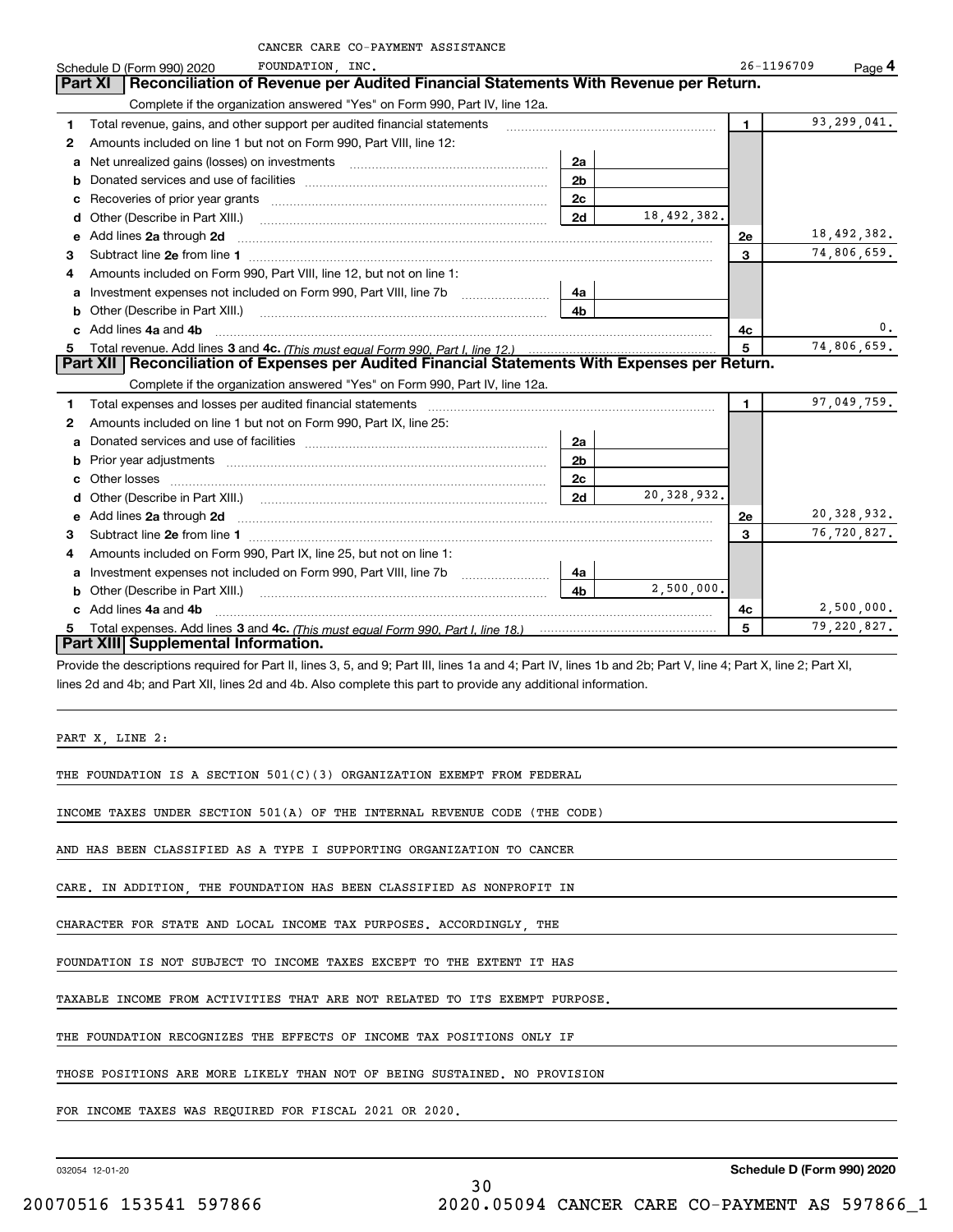|                                                       |                  | CANCER CARE CO-PAYMENT ASSISTANCE |                                                                 |                            |        |
|-------------------------------------------------------|------------------|-----------------------------------|-----------------------------------------------------------------|----------------------------|--------|
| Schedule D (Form 990) 2020                            | FOUNDATION, INC. |                                   | <u> 1980 - Johann Barn, mars an t-Amerikaansk kommunister (</u> | 26-1196709                 | Page 5 |
| <b>Part XIII Supplemental Information</b> (continued) |                  |                                   | <u> 1989 - Johann Stoff, Amerikaansk politiker (</u>            |                            |        |
| PART XI, LINE 2D - OTHER ADJUSTMENTS:                 |                  |                                   |                                                                 |                            |        |
| CANCER CARE REVENUE                                   |                  |                                   |                                                                 |                            |        |
|                                                       |                  |                                   |                                                                 | 18,492,382.                |        |
|                                                       |                  |                                   |                                                                 |                            |        |
| PART XII, LINE 2D - OTHER ADJUSTMENTS:                |                  |                                   |                                                                 |                            |        |
|                                                       |                  |                                   |                                                                 |                            |        |
| CANCER CARE EXPENSES                                  |                  |                                   |                                                                 | 20,328,932.                |        |
|                                                       |                  |                                   |                                                                 |                            |        |
| PART XII, LINE 4B - OTHER ADJUSTMENTS:                |                  |                                   |                                                                 |                            |        |
|                                                       |                  |                                   |                                                                 |                            |        |
| INTERCOMPANY SUPPORT                                  |                  |                                   |                                                                 | 2,500,000.                 |        |
|                                                       |                  |                                   |                                                                 |                            |        |
|                                                       |                  |                                   |                                                                 |                            |        |
|                                                       |                  |                                   |                                                                 |                            |        |
|                                                       |                  |                                   |                                                                 |                            |        |
|                                                       |                  |                                   |                                                                 |                            |        |
|                                                       |                  |                                   |                                                                 |                            |        |
|                                                       |                  |                                   |                                                                 |                            |        |
|                                                       |                  |                                   |                                                                 |                            |        |
|                                                       |                  |                                   |                                                                 |                            |        |
|                                                       |                  |                                   |                                                                 |                            |        |
|                                                       |                  |                                   |                                                                 |                            |        |
|                                                       |                  |                                   |                                                                 |                            |        |
|                                                       |                  |                                   |                                                                 |                            |        |
|                                                       |                  |                                   |                                                                 |                            |        |
|                                                       |                  |                                   |                                                                 |                            |        |
|                                                       |                  |                                   |                                                                 |                            |        |
|                                                       |                  |                                   |                                                                 |                            |        |
|                                                       |                  |                                   |                                                                 |                            |        |
|                                                       |                  |                                   |                                                                 |                            |        |
|                                                       |                  |                                   |                                                                 |                            |        |
|                                                       |                  |                                   |                                                                 |                            |        |
|                                                       |                  |                                   |                                                                 |                            |        |
|                                                       |                  |                                   |                                                                 |                            |        |
|                                                       |                  |                                   |                                                                 |                            |        |
|                                                       |                  |                                   |                                                                 |                            |        |
|                                                       |                  |                                   |                                                                 |                            |        |
|                                                       |                  |                                   |                                                                 |                            |        |
|                                                       |                  |                                   |                                                                 |                            |        |
|                                                       |                  |                                   |                                                                 |                            |        |
|                                                       |                  |                                   |                                                                 |                            |        |
|                                                       |                  |                                   |                                                                 |                            |        |
|                                                       |                  |                                   |                                                                 |                            |        |
|                                                       |                  |                                   |                                                                 | Schedule D (Form 990) 2020 |        |

032055 12-01-20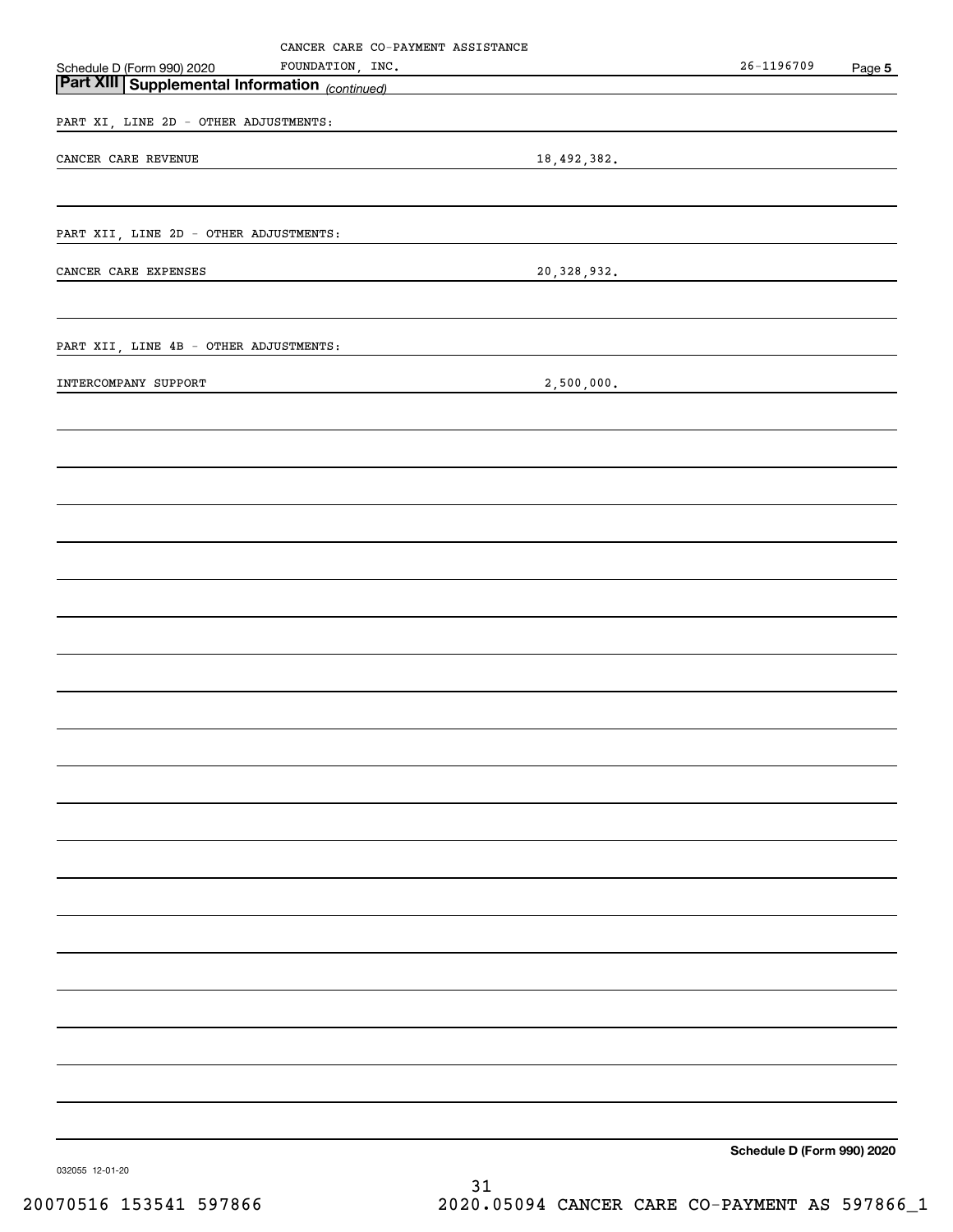| <b>SCHEDULE I</b><br>(Form 990)                                                                                                                                                                                                                                                                                                                                                                                                                                                                 | <b>Grants and Other Assistance to Organizations,</b><br>Governments, and Individuals in the United States<br>Complete if the organization answered "Yes" on Form 990, Part IV, line 21 or 22. |                                    |                                                                              |                                         |                                                                |                                          |                                                     |  |  |
|-------------------------------------------------------------------------------------------------------------------------------------------------------------------------------------------------------------------------------------------------------------------------------------------------------------------------------------------------------------------------------------------------------------------------------------------------------------------------------------------------|-----------------------------------------------------------------------------------------------------------------------------------------------------------------------------------------------|------------------------------------|------------------------------------------------------------------------------|-----------------------------------------|----------------------------------------------------------------|------------------------------------------|-----------------------------------------------------|--|--|
| Department of the Treasury<br>Internal Revenue Service                                                                                                                                                                                                                                                                                                                                                                                                                                          |                                                                                                                                                                                               |                                    | Attach to Form 990.<br>Go to www.irs.gov/Form990 for the latest information. |                                         |                                                                |                                          | <b>Open to Public</b><br>Inspection                 |  |  |
| CANCER CARE CO-PAYMENT ASSISTANCE<br>Name of the organization<br>FOUNDATION, INC.                                                                                                                                                                                                                                                                                                                                                                                                               |                                                                                                                                                                                               |                                    |                                                                              |                                         |                                                                |                                          | <b>Employer identification number</b><br>26-1196709 |  |  |
| Part I<br><b>General Information on Grants and Assistance</b>                                                                                                                                                                                                                                                                                                                                                                                                                                   |                                                                                                                                                                                               |                                    |                                                                              |                                         |                                                                |                                          |                                                     |  |  |
| Does the organization maintain records to substantiate the amount of the grants or assistance, the grantees' eligibility for the grants or assistance, and the selection<br>1<br>Describe in Part IV the organization's procedures for monitoring the use of grant funds in the United States.<br>$\mathbf{2}$<br>Part II<br>Grants and Other Assistance to Domestic Organizations and Domestic Governments. Complete if the organization answered "Yes" on Form 990, Part IV, line 21, for any |                                                                                                                                                                                               |                                    |                                                                              |                                         |                                                                |                                          | $\boxed{\text{X}}$ Yes<br>  No                      |  |  |
| recipient that received more than \$5,000. Part II can be duplicated if additional space is needed.<br><b>1 (a)</b> Name and address of organization<br>or government                                                                                                                                                                                                                                                                                                                           | $(b)$ EIN                                                                                                                                                                                     | (c) IRC section<br>(if applicable) | (d) Amount of<br>cash grant                                                  | (e) Amount of<br>non-cash<br>assistance | (f) Method of<br>valuation (book,<br>FMV, appraisal,<br>other) | (g) Description of<br>noncash assistance | (h) Purpose of grant<br>or assistance               |  |  |
| CANCER CARE<br>275 SEVENTH AVENUE<br>NEW YORK, NY 10001                                                                                                                                                                                                                                                                                                                                                                                                                                         | $13 - 1825919$ $501(C)(3)$                                                                                                                                                                    |                                    | 2,500,000.                                                                   | $\mathbf 0$                             |                                                                |                                          | TREATMENT SUPPORT                                   |  |  |
|                                                                                                                                                                                                                                                                                                                                                                                                                                                                                                 |                                                                                                                                                                                               |                                    |                                                                              |                                         |                                                                |                                          |                                                     |  |  |
|                                                                                                                                                                                                                                                                                                                                                                                                                                                                                                 |                                                                                                                                                                                               |                                    |                                                                              |                                         |                                                                |                                          |                                                     |  |  |
|                                                                                                                                                                                                                                                                                                                                                                                                                                                                                                 |                                                                                                                                                                                               |                                    |                                                                              |                                         |                                                                |                                          |                                                     |  |  |
|                                                                                                                                                                                                                                                                                                                                                                                                                                                                                                 |                                                                                                                                                                                               |                                    |                                                                              |                                         |                                                                |                                          |                                                     |  |  |
| Enter total number of section 501(c)(3) and government organizations listed in the line 1 table<br>$\mathbf{2}$<br>Enter total number of other organizations listed in the line 1 table<br>3<br>LHA For Paperwork Reduction Act Notice, see the Instructions for Form 990.                                                                                                                                                                                                                      |                                                                                                                                                                                               |                                    |                                                                              |                                         |                                                                |                                          | 1.<br><b>Schedule I (Form 990) 2020</b>             |  |  |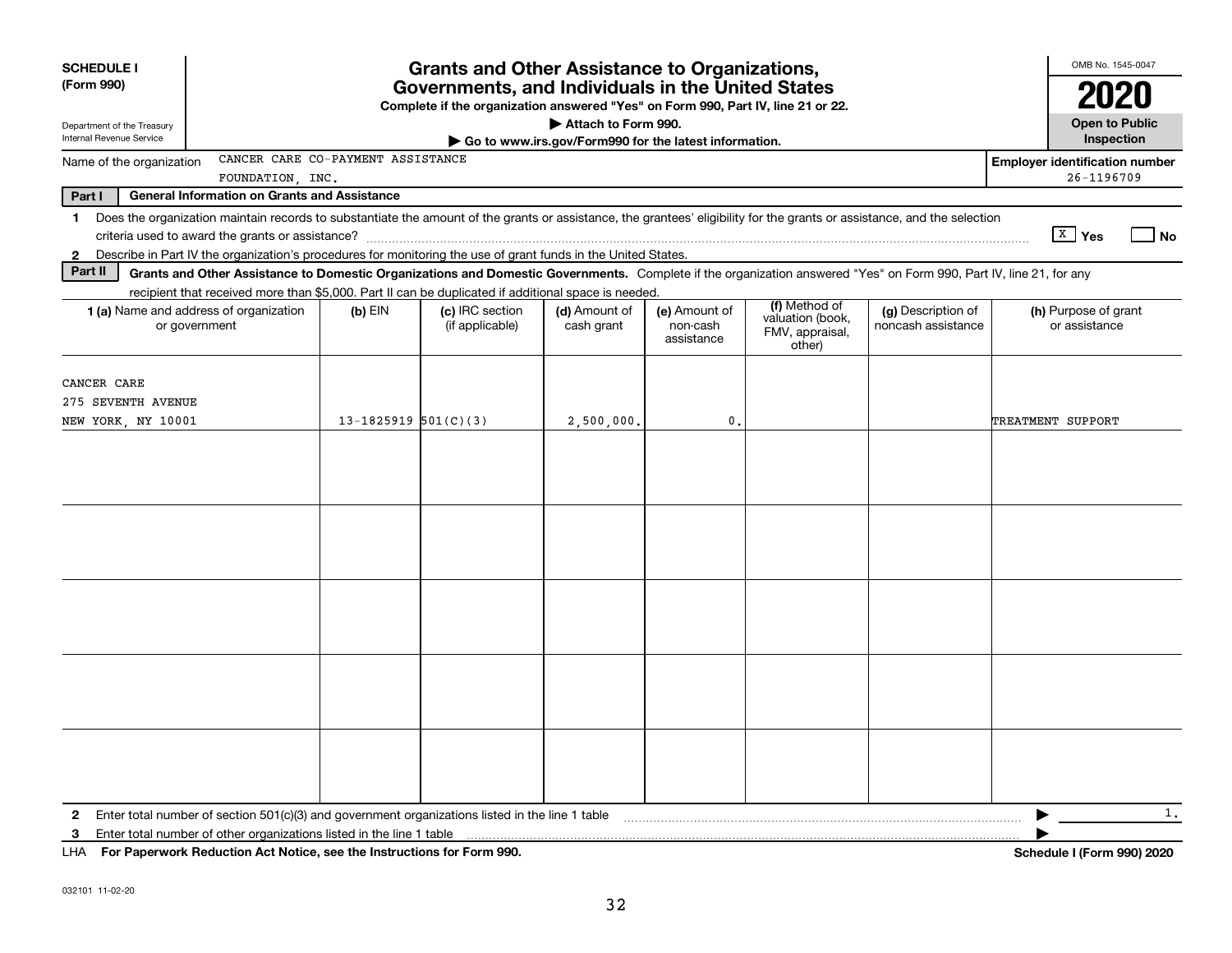Schedule I (Form 990) 2020 POUNDATION, INC. POSSESSED ASSESSED A REPORT OF A SERVICE 26-1196709

FOUNDATION, INC.

**2**

**Part III | Grants and Other Assistance to Domestic Individuals. Complete if the organization answered "Yes" on Form 990, Part IV, line 22.** Part III can be duplicated if additional space is needed.

| (a) Type of grant or assistance | (b) Number of<br>recipients | (c) Amount of<br>cash grant | (d) Amount of non-<br>cash assistance | (e) Method of valuation<br>(book, FMV, appraisal, other) | (f) Description of noncash assistance |
|---------------------------------|-----------------------------|-----------------------------|---------------------------------------|----------------------------------------------------------|---------------------------------------|
|                                 |                             |                             |                                       |                                                          |                                       |
| CO-PAYMENT ASSISTANCE           | 23410                       | 73,391,872.                 | $0$ .                                 |                                                          |                                       |
|                                 |                             |                             |                                       |                                                          |                                       |
|                                 |                             |                             |                                       |                                                          |                                       |
|                                 |                             |                             |                                       |                                                          |                                       |
|                                 |                             |                             |                                       |                                                          |                                       |
|                                 |                             |                             |                                       |                                                          |                                       |
|                                 |                             |                             |                                       |                                                          |                                       |
|                                 |                             |                             |                                       |                                                          |                                       |
|                                 |                             |                             |                                       |                                                          |                                       |

Part IV | Supplemental Information. Provide the information required in Part I, line 2; Part III, column (b); and any other additional information.

PART I, LINE 2:

MONITORING THE USE OF GRANT FUNDS

THE FOUNDATION PROVIDES FINANCIAL ASSISTANCE TO INDIVIDUALS WITH CANCER IN

THE FORM OF CO-PAYMENT ASSISTANCE FOR BOTH PRESCRIBED TREATMENT AND

SUPPORTING MEDICATIONS, PREMIUM ASSISTANCE OR OTHER DIRECT FINANCIAL

ASSISTANCE IN ORDER TO ENSURE ACCESS TO CARE, TREATMENT AND PRESCRIBED

MEDICATIONS. THE FOUNDATION HAS ESTABLISHED OBJECTIVE CRITERIA FOR

DETERMINING ELIGIBILITY FOR ASSISTANCE, WHICH WILL BE BASED UPON AN

APPLICANT'S MEDICAL CONDITION AND FINANCIAL NEED. THE FINANCIAL NEED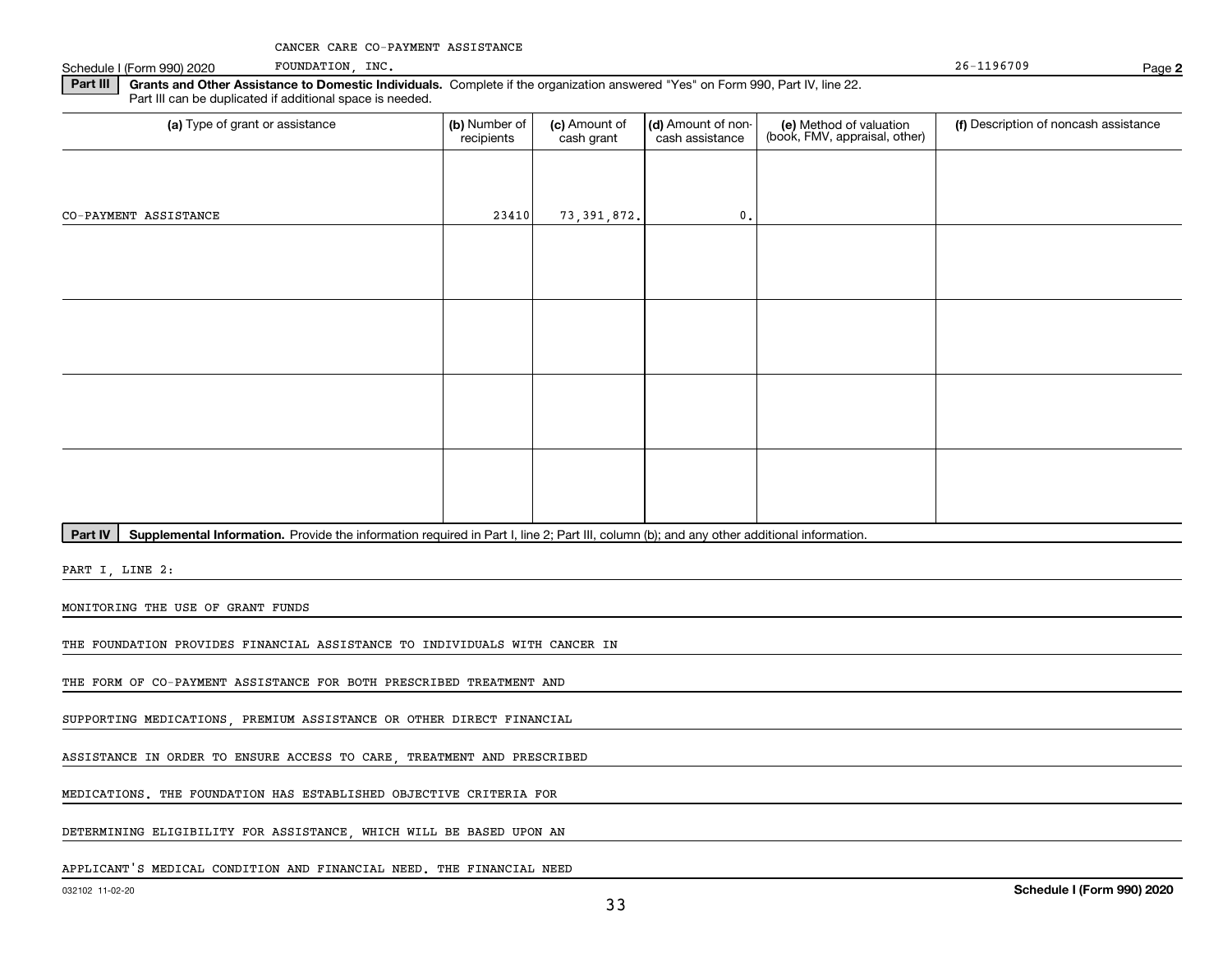Schedule I (Form 990) POUNDATION, INC. **Part IV Supplemental Information**

CRITERIA IS BASED ON CERTAIN NATIONAL STANDARDS OF INDIGENCE. THE

FOUNDATION PROVIDES ASSISTANCE FOR UP TO ONE YEAR, AFTER WHICH TIME A

FOUNDATION, INC.

RECIPIENT MAY REAPPLY. APPLICANTS MUST HAVE INSURANCE EITHER IN THE FORM OF

PRIVATE OR AN EMPLOYER-SPONSORED HEALTH PLAN, MEDICARE PART B, MEDICARE

PART D, MEDICARE SUPPLEMENTARY HEALTH INSURANCE OR MEDICARE

ADVANTAGE PLAN. APPLICANTS MUST BE DIAGNOSED WITH ONE OF THE CANCER TYPES

THAT THE FOUNDATION COVERS, SUCH DIAGNOSIS MUST BE VERIFIED BY A HEALTH

CARE PROFESSIONAL AND THE PATIENT MUST BE IN ACTIVE TREATMENT IN THE UNITED

STATES. PAYMENTS GENERALLY ARE SENT DIRECTLY TO AN INSURER, PHARMACY OR

OTHER HEALTH CARE PROVIDER UPON RECEIPT OF BILLS OR OTHER DOCUMENTATION.

THE FOUNDATION DOES NOT RESTRICT THE MEDICAL PROVIDER, PHARMACY SELECTED,

OR MEDICAL TREATMENT CHOICE OF THE PATIENT. THE PATIENT MAY CHANGE

PROVIDERS AT ANY TIME DURING THE AWARD PERIOD.

SCHEDULE I, CONFIRMATION OF PATIENT ELIGIBILITY

THE FOUNDATION PERFORMS A THIRD-PARTY VERIFICATION OF INCOME, HOWEVER,

IN CASES IN WHICH INCOME CANNOT BE VERIFIED THROUGH A THIRD PARTY, THE

FOUNDATION REQUESTS A TAX RETURN OR OTHER DOCUMENTATION TO INSURE THAT

PATIENTS MEET THE THEN STATED INCOME THRESHOLD.

**Schedule I (Form 990)**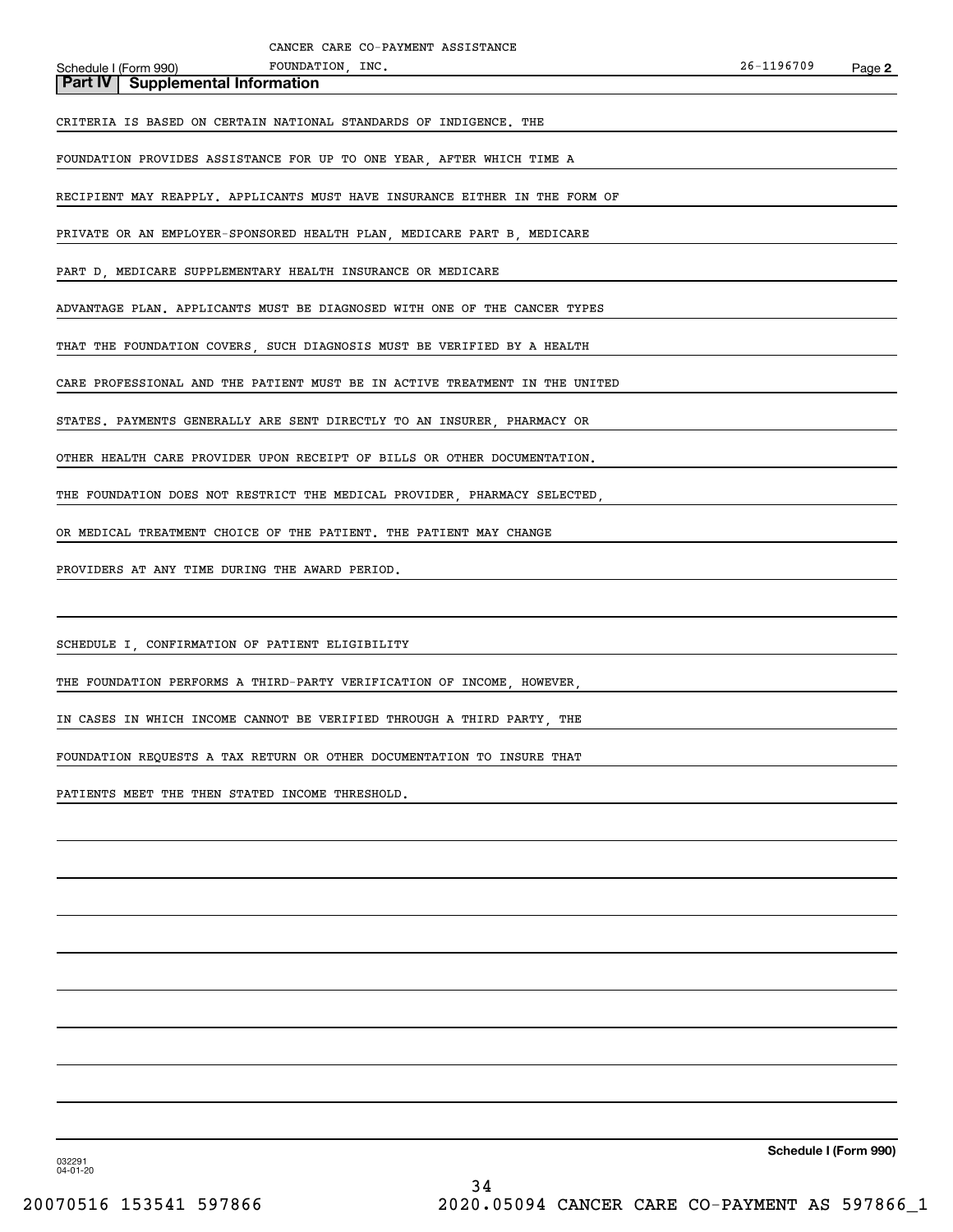|   | <b>Compensation Information</b><br><b>SCHEDULE J</b> |                                                                                                                        |  |                                       |     | OMB No. 1545-0047 |
|---|------------------------------------------------------|------------------------------------------------------------------------------------------------------------------------|--|---------------------------------------|-----|-------------------|
|   | (Form 990)                                           | For certain Officers, Directors, Trustees, Key Employees, and Highest                                                  |  |                                       |     |                   |
|   |                                                      | <b>Compensated Employees</b>                                                                                           |  | 2020                                  |     |                   |
|   | Department of the Treasury                           | Complete if the organization answered "Yes" on Form 990, Part IV, line 23.<br>Attach to Form 990.                      |  | <b>Open to Public</b>                 |     |                   |
|   | Internal Revenue Service                             | $\blacktriangleright$ Go to www.irs.gov/Form990 for instructions and the latest information.                           |  | Inspection                            |     |                   |
|   | Name of the organization                             | CANCER CARE CO-PAYMENT ASSISTANCE                                                                                      |  | <b>Employer identification number</b> |     |                   |
|   |                                                      | FOUNDATION, INC.                                                                                                       |  | 26-1196709                            |     |                   |
|   | Part I                                               | <b>Questions Regarding Compensation</b>                                                                                |  |                                       |     |                   |
|   |                                                      |                                                                                                                        |  |                                       | Yes | No                |
|   |                                                      | Check the appropriate box(es) if the organization provided any of the following to or for a person listed on Form 990, |  |                                       |     |                   |
|   |                                                      | Part VII, Section A, line 1a. Complete Part III to provide any relevant information regarding these items.             |  |                                       |     |                   |
|   | First-class or charter travel                        | Housing allowance or residence for personal use                                                                        |  |                                       |     |                   |
|   | Travel for companions                                | Payments for business use of personal residence                                                                        |  |                                       |     |                   |
|   |                                                      | Health or social club dues or initiation fees<br>Tax indemnification and gross-up payments                             |  |                                       |     |                   |
|   |                                                      | Discretionary spending account<br>Personal services (such as maid, chauffeur, chef)                                    |  |                                       |     |                   |
|   |                                                      |                                                                                                                        |  |                                       |     |                   |
|   |                                                      | <b>b</b> If any of the boxes on line 1a are checked, did the organization follow a written policy regarding payment or |  |                                       |     |                   |
|   |                                                      |                                                                                                                        |  | 1b                                    |     |                   |
| 2 |                                                      | Did the organization require substantiation prior to reimbursing or allowing expenses incurred by all directors,       |  | $\mathbf{2}$                          |     |                   |
|   |                                                      |                                                                                                                        |  |                                       |     |                   |
| З |                                                      | Indicate which, if any, of the following the organization used to establish the compensation of the organization's     |  |                                       |     |                   |
|   |                                                      | CEO/Executive Director. Check all that apply. Do not check any boxes for methods used by a related organization to     |  |                                       |     |                   |
|   |                                                      | establish compensation of the CEO/Executive Director, but explain in Part III.                                         |  |                                       |     |                   |
|   | X  <br>Compensation committee                        | Written employment contract                                                                                            |  |                                       |     |                   |
|   |                                                      | X  <br>Compensation survey or study<br>Independent compensation consultant                                             |  |                                       |     |                   |
|   | X                                                    | $\Box$ Form 990 of other organizations<br>Approval by the board or compensation committee                              |  |                                       |     |                   |
|   |                                                      |                                                                                                                        |  |                                       |     |                   |
| 4 |                                                      | During the year, did any person listed on Form 990, Part VII, Section A, line 1a, with respect to the filing           |  |                                       |     |                   |
|   | organization or a related organization:              |                                                                                                                        |  |                                       |     |                   |
| а |                                                      | Receive a severance payment or change-of-control payment?                                                              |  | 4a                                    |     | Х                 |
| b |                                                      | Participate in or receive payment from a supplemental nonqualified retirement plan?                                    |  | 4b                                    |     | х                 |
| с |                                                      | Participate in or receive payment from an equity-based compensation arrangement?                                       |  | 4c                                    |     | х                 |
|   |                                                      | If "Yes" to any of lines 4a-c, list the persons and provide the applicable amounts for each item in Part III.          |  |                                       |     |                   |
|   |                                                      |                                                                                                                        |  |                                       |     |                   |
|   |                                                      | Only section 501(c)(3), 501(c)(4), and 501(c)(29) organizations must complete lines 5-9.                               |  |                                       |     |                   |
|   |                                                      | For persons listed on Form 990, Part VII, Section A, line 1a, did the organization pay or accrue any compensation      |  |                                       |     |                   |
|   | contingent on the revenues of:                       |                                                                                                                        |  |                                       |     |                   |
| a |                                                      |                                                                                                                        |  | 5a                                    |     | х                 |
|   |                                                      |                                                                                                                        |  | 5b                                    |     | х                 |
|   |                                                      | If "Yes" on line 5a or 5b, describe in Part III.                                                                       |  |                                       |     |                   |
| 6 |                                                      | For persons listed on Form 990, Part VII, Section A, line 1a, did the organization pay or accrue any compensation      |  |                                       |     |                   |
|   | contingent on the net earnings of:                   |                                                                                                                        |  |                                       |     |                   |
|   |                                                      |                                                                                                                        |  | 6а                                    |     | х                 |
|   |                                                      |                                                                                                                        |  | 6b                                    |     | X                 |
|   |                                                      | If "Yes" on line 6a or 6b, describe in Part III.                                                                       |  |                                       |     |                   |
|   |                                                      | 7 For persons listed on Form 990, Part VII, Section A, line 1a, did the organization provide any nonfixed payments     |  |                                       |     |                   |
|   |                                                      |                                                                                                                        |  | 7                                     |     | х                 |
| 8 |                                                      | Were any amounts reported on Form 990, Part VII, paid or accrued pursuant to a contract that was subject to the        |  |                                       |     |                   |
|   |                                                      | initial contract exception described in Regulations section 53.4958-4(a)(3)? If "Yes," describe in Part III            |  | 8                                     |     | х                 |
| 9 |                                                      | If "Yes" on line 8, did the organization also follow the rebuttable presumption procedure described in                 |  |                                       |     |                   |
|   |                                                      |                                                                                                                        |  | 9                                     |     |                   |
|   |                                                      | LHA For Paperwork Reduction Act Notice, see the Instructions for Form 990.                                             |  | Schedule J (Form 990) 2020            |     |                   |

032111 12-07-20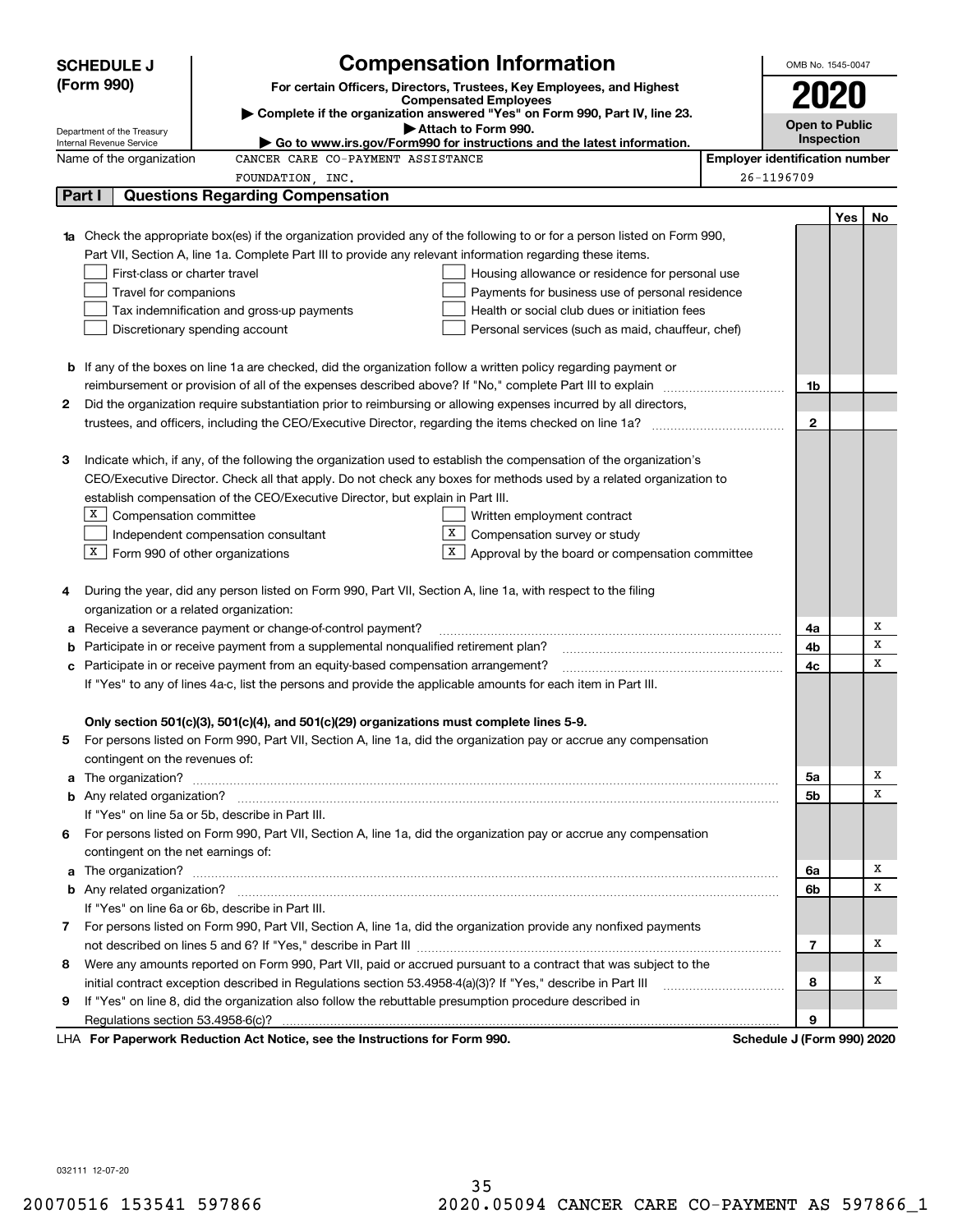FOUNDATION, INC.

26-1196709

**2**

# **Part II Officers, Directors, Trustees, Key Employees, and Highest Compensated Employees.**  Schedule J (Form 990) 2020 Page Use duplicate copies if additional space is needed.

For each individual whose compensation must be reported on Schedule J, report compensation from the organization on row (i) and from related organizations, described in the instructions, on row (ii). Do not list any individuals that aren't listed on Form 990, Part VII.

**Note:**  The sum of columns (B)(i)-(iii) for each listed individual must equal the total amount of Form 990, Part VII, Section A, line 1a, applicable column (D) and (E) amounts for that individual.

| (A) Name and Title                  |      |                          | (B) Breakdown of W-2 and/or 1099-MISC compensation |                                           | (C) Retirement and             | (D) Nontaxable | (E) Total of columns | (F) Compensation<br>in column (B)         |  |  |
|-------------------------------------|------|--------------------------|----------------------------------------------------|-------------------------------------------|--------------------------------|----------------|----------------------|-------------------------------------------|--|--|
|                                     |      | (i) Base<br>compensation | (ii) Bonus &<br>incentive<br>compensation          | (iii) Other<br>reportable<br>compensation | other deferred<br>compensation | benefits       | $(B)(i)-(D)$         | reported as deferred<br>on prior Form 990 |  |  |
| (1) PATRICIA GOLDSMITH              | (i)  | 0.                       | $\mathbf{0}$ .                                     | 0.                                        | $\mathbf 0$ .                  | $\mathbf{0}$ . | $\mathbf{0}$ .       | $\mathbf 0$ .                             |  |  |
| CHIEF EXECUTIVE OFFICER             | (ii) | 315,613.                 | 65,000.                                            | 2,056.                                    | 31,701                         | 44,052.        | 458,422.             | $\mathbf 0$ .                             |  |  |
| (2) CHRISTINE VERINI                | (i)  | $\mathbf{0}$ .           | $\mathbf{0}$ .                                     | 0.                                        | $\mathbf{0}$ .                 | 0.             | 0.                   | $\mathfrak o$ .                           |  |  |
| CHIEF OPERATING OFFICER             | (ii) | 301,499.                 | 40,250,                                            | 717.                                      | 28, 137,                       | 26, 117.       | 396,720.             | $\mathbf 0$ .                             |  |  |
| (3) JOHN RUTIGLIANO                 | (i)  | $\mathbf{0}$ .           | $\mathbf{0}$ .                                     | $\mathbf{0}$ .                            | $\mathbf{0}$ .                 | 0.             | 0.                   | $\mathfrak o$ .                           |  |  |
| CHIEF FINANCIAL AND COMPLIANCE OFCR | (ii) | 260,525.                 | 20,000,                                            | 1,340                                     | 23,538.                        | 42,825.        | 348,228.             | $\mathfrak o$ .                           |  |  |
| (4) FERNANDO MORALEDA               | (i)  | $\mathbf{0}$ .           | $\mathbf{0}$ .                                     | $\mathbf{0}$ .                            | $\mathbf{0}$ .                 | 0.             | 0.                   | $\mathfrak o$ .                           |  |  |
| CHIEF INFORMATION OFFICER           | (ii) | 212,867.                 | 5,250.                                             | 717.                                      | 11,022.                        | 3,771.         | 233,627.             | $\mathfrak o$ .                           |  |  |
| (5) MICHELE MCCOURT                 | (i)  | 164,881.                 | 2,500.                                             | 717.                                      | 9,100.                         | 47,873.        | 225,071.             | $\mathfrak o$ .                           |  |  |
| CO-PAY DIRECTOR                     | (ii) | $\mathbf{0}$ .           | $\mathbf{0}$ .                                     | 0.                                        | $\mathbf{0}$ .                 | $\mathbf{0}$ . | $\mathbf{0}$ .       | $\mathbf{0}$ .                            |  |  |
|                                     | (i)  |                          |                                                    |                                           |                                |                |                      |                                           |  |  |
|                                     | (i)  |                          |                                                    |                                           |                                |                |                      |                                           |  |  |
|                                     | (i)  |                          |                                                    |                                           |                                |                |                      |                                           |  |  |
|                                     | (i)  |                          |                                                    |                                           |                                |                |                      |                                           |  |  |
|                                     | (i)  |                          |                                                    |                                           |                                |                |                      |                                           |  |  |
|                                     | (i)  |                          |                                                    |                                           |                                |                |                      |                                           |  |  |
|                                     | (i)  |                          |                                                    |                                           |                                |                |                      |                                           |  |  |
|                                     | (ii) |                          |                                                    |                                           |                                |                |                      |                                           |  |  |
|                                     | (i)  |                          |                                                    |                                           |                                |                |                      |                                           |  |  |
|                                     | (ii) |                          |                                                    |                                           |                                |                |                      |                                           |  |  |
|                                     | (i)  |                          |                                                    |                                           |                                |                |                      |                                           |  |  |
|                                     | (ii) |                          |                                                    |                                           |                                |                |                      |                                           |  |  |
|                                     | (i)  |                          |                                                    |                                           |                                |                |                      |                                           |  |  |
|                                     | (i)  |                          |                                                    |                                           |                                |                |                      |                                           |  |  |
|                                     | (i)  |                          |                                                    |                                           |                                |                |                      |                                           |  |  |
|                                     | (ii) |                          |                                                    |                                           |                                |                |                      |                                           |  |  |
|                                     | (i)  |                          |                                                    |                                           |                                |                |                      |                                           |  |  |
|                                     | (ii) |                          |                                                    |                                           |                                |                |                      |                                           |  |  |
|                                     | (i)  |                          |                                                    |                                           |                                |                |                      |                                           |  |  |
|                                     | (ii) |                          |                                                    |                                           |                                |                |                      |                                           |  |  |
|                                     | (i)  |                          |                                                    |                                           |                                |                |                      |                                           |  |  |
|                                     | (ii) |                          |                                                    |                                           |                                |                |                      |                                           |  |  |

**Schedule J (Form 990) 2020**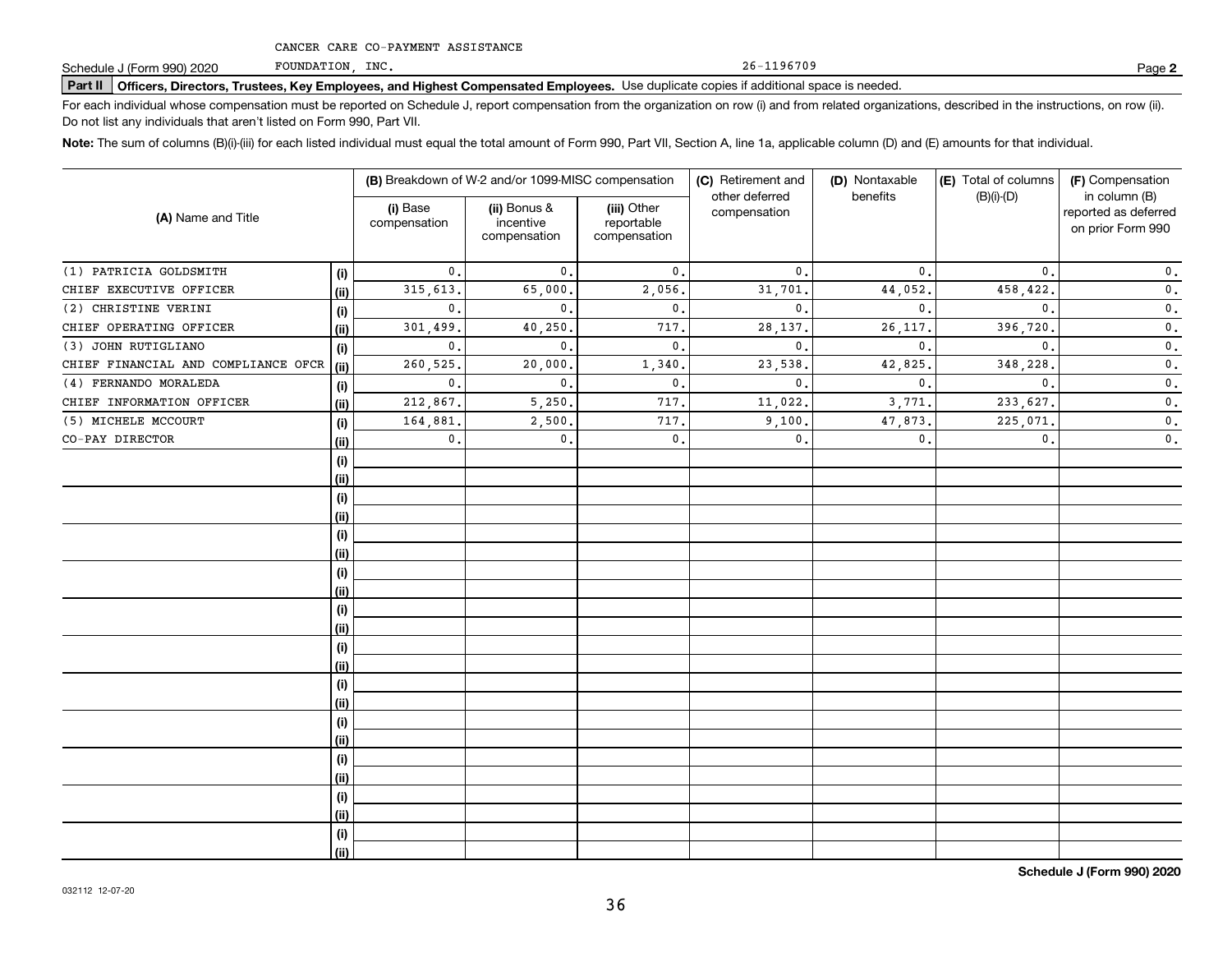Page 3

### **Part III Supplemental Information**

Schedule J (Form 990) 2020 FOUNDATION, INC.<br>Part III Supplemental Information<br>Provide the information, explanation, or descriptions required for Part I, lines 1a, 1b, 3, 4a, 4b, 4c, 5a, 5b, 6a, 6b, 7, and 8, and for Part I

PART I, LINE 3:

THE COMPENSATION OF THE CEO IS DETERMINED BY CANCER CARE'S EXECUTIVE

FOUNDATION, INC.

COMMITTEE UTILIZING COMPARABLE 990 INFORMATION OF OTHER ORGANIZATIONS

AND/OR COMPENSATION SURVEYS OR STUDIES.

**Schedule J (Form 990) 2020**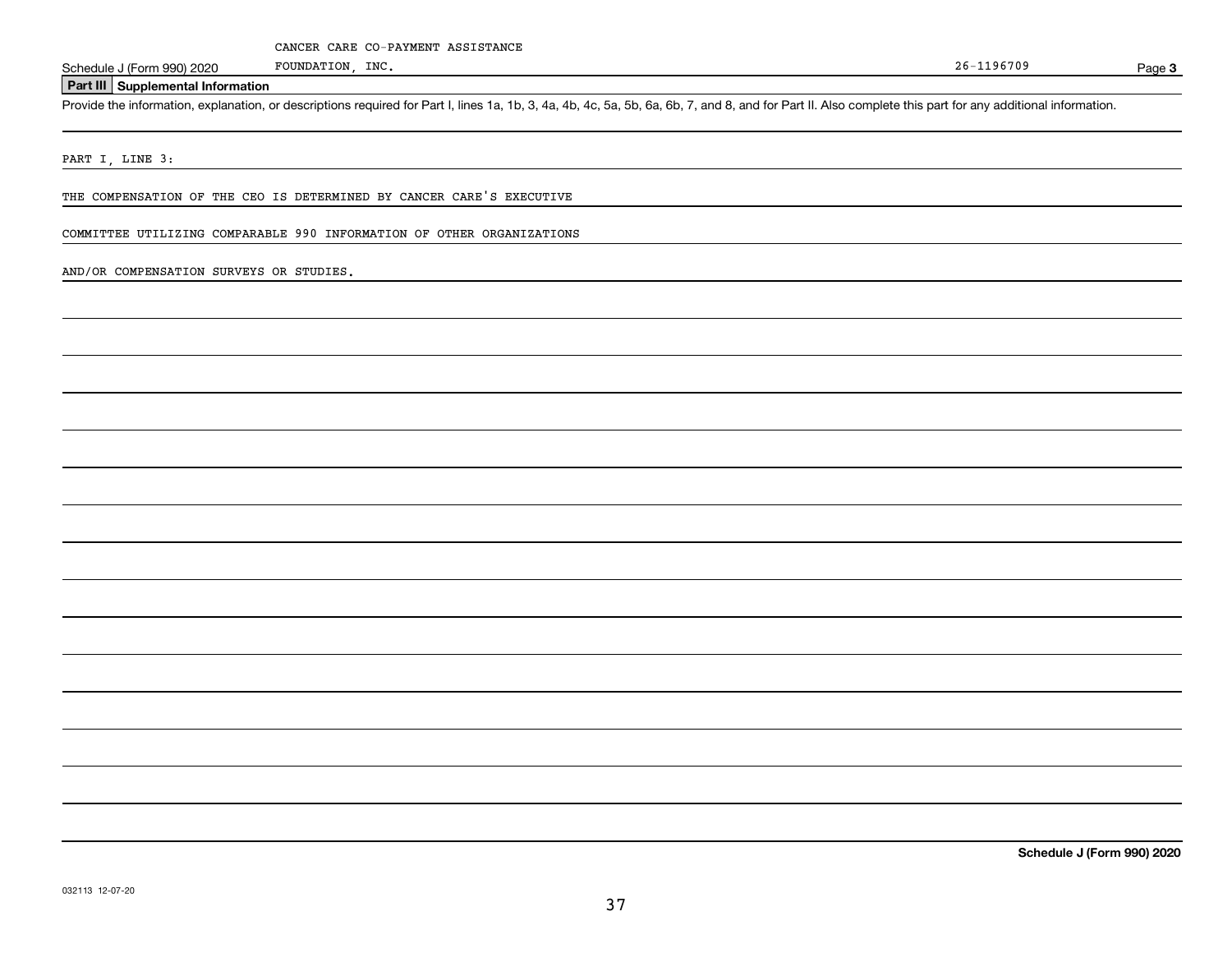**(Form 990 or 990-EZ)**

Department of the Treasury Internal Revenue Service Name of the organization

### **SCHEDULE O Supplemental Information to Form 990 or 990-EZ**

**Complete to provide information for responses to specific questions on Form 990 or 990-EZ or to provide any additional information. | Attach to Form 990 or 990-EZ. | Go to www.irs.gov/Form990 for the latest information.**



**Employer identification number** FOUNDATION, INC. 26-1196709

FORM 990, PART I, LINE 1

THE FOUNDATION'S PRIMARY ACTIVITY IS TO PROVIDE FINANCIAL ASSISTANCE TO

CANCER CARE CO-PAYMENT ASSISTANCE

INDIVIDUALS WITH CANCER IN THE FORM OF INSURANCE CO-PAYMENT ASSISTANCE

FOR BOTH PRESCRIBED TREATMENT AND SUPPORTIVE MEDICATIONS.

FORM 990, PART III, LINE 1

THE CANCER CARE CO-PAY FOUNDATION'S ("THE FOUNDATION") PRIMARY ACTIVITY

IS TO PROVIDE FINANCIAL ASSISTANCE TO INDIVIDUALS WITH CANCER IN THE

FORM OF INSURANCE CO-PAYMENT ASSISTANCE FOR BOTH PRESCRIBED TREATMENT

AND SUPPORTIVE MEDICATIONS. THROUGH THIS PROGRAM, THE FOUNDATION WILL

OFFER FINANCIAL HELP WITH OUT-OF-POCKET COSTS TO FINANCIALLY ELIGIBLE

CANCER PATIENTS, INCLUDING MEDICARE BENEFICIARIES, THOSE WITH PRIVATE

INSURANCE AND CERTAIN MEDICAID BENEFICIARIES. IT MAY ALSO PROVIDE

INSURANCE PREMIUM ASSISTANCE OR OTHER DIRECT FINANCIAL ASSISTANCE IN

ORDER TO INSURE ACCESS TO CARE, TREATMENT AND PRESCRIBED MEDICATIONS.

FORM 990, PART V, LINE 2

ORGANIZATION'S EMPLOYEES

PATRICIA GOLDSMITH, CHRISTINE VERINI AND JOHN RUTIGLIANO ARE EMPLOYED

AND PAID BY CANCER CARE. THE W-2 FORMS FOR THESE INDIVIDUALS ARE ISSUED

BY CANCER CARE. THE PORTION OF THEIR SALARIES ALLOCATED TO TIME WORKED

FOR THE FOUNDATION HAS BEEN PROPERLY REPORTED AS THE FOUNDATION'S

SALARY EXPENSE.

FORM 990, PART VI, SECTION A, LINE 3:

PATRICIA GOLDSMITH, CHRISTINE VERINI AND JOHN RUTIGLIANO ARE FULL-TIME

032211 11-20-20 LHA For Paperwork Reduction Act Notice, see the Instructions for Form 990 or 990-EZ. Schedule O (Form 990 or 990-EZ) 2020

38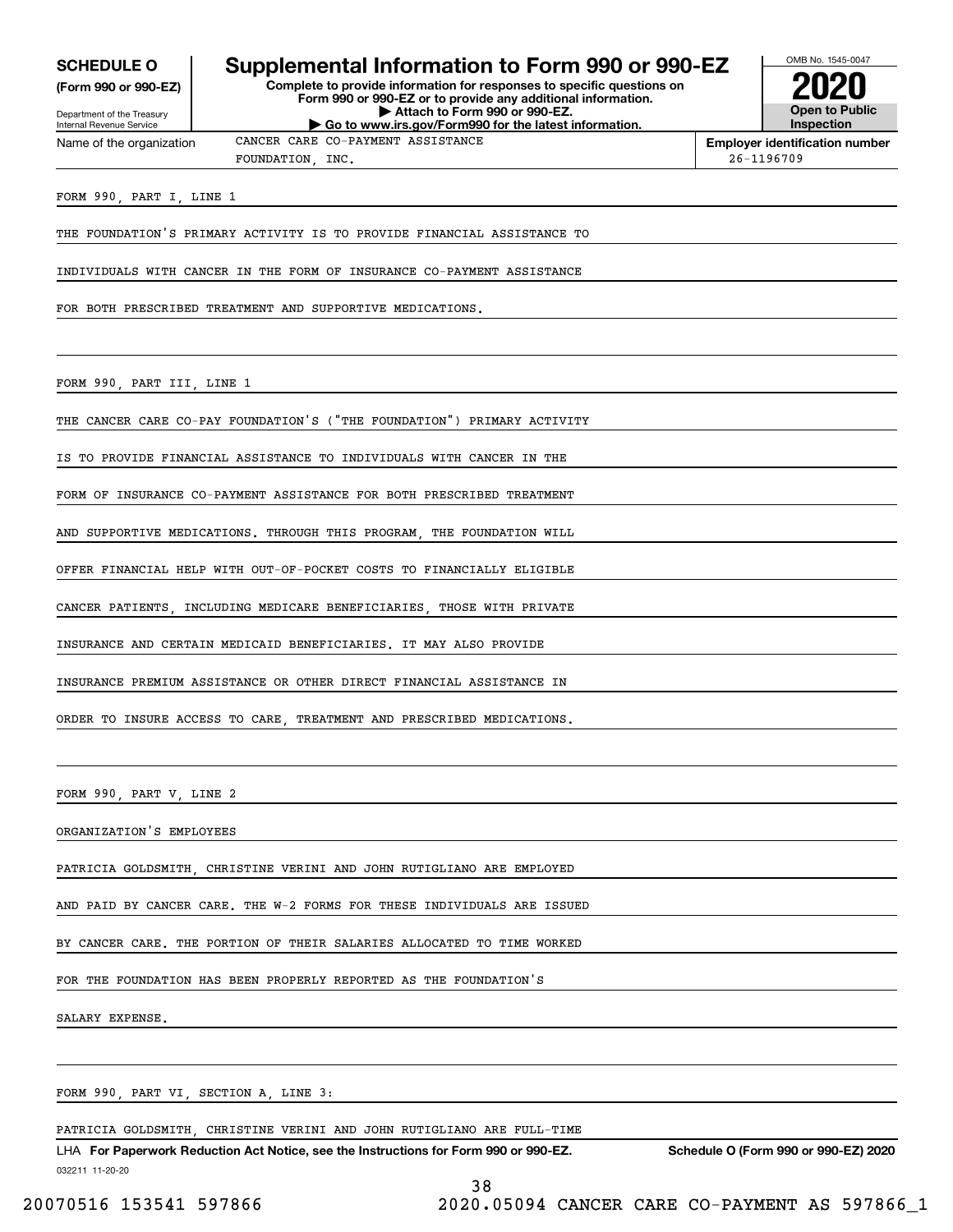| Schedule O (Form 990 or 990-EZ) 2020                                              | Page 2                                              |
|-----------------------------------------------------------------------------------|-----------------------------------------------------|
| CANCER CARE CO-PAYMENT ASSISTANCE<br>Name of the organization<br>FOUNDATION, INC. | <b>Employer identification number</b><br>26-1196709 |
| EMPLOYEES OF CANCER CARE, A $501(C)(3)$ ORGANIZATION, WHICH IS THE SOLE           |                                                     |
| MEMBER OF THE FOUNDATION. PART OF THE DUTIES OF PATRICIA GOLDSMITH,               |                                                     |
| CHRISTINE VERINI AND JOHN RUTIGLIANO FOR CANCER CARE INCLUDES PROVIDING           |                                                     |
| PROGRAM, DEVELOPMENT AND MANAGEMENT SUPPORT TO THE FOUNDATION. CANCER CARE        |                                                     |
| CONTROLS THE FOUNDATION AND HAS THE POWER TO APPOINT AND REMOVE ALL THE           |                                                     |
| MEMBERS OF THE BOARD OF DIRECTORS OF THE FOUNDATION. THE OFFICERS'                |                                                     |
| COMPENSATION PAID BY CANCER CARE IS LISTED ON PART VII, FORM 990.                 |                                                     |
|                                                                                   |                                                     |
| FORM 990, PART VI, SECTION A, LINE 6:                                             |                                                     |
| CANCER CARE IS THE SOLE MEMBER OF THE FOUNDATION.                                 |                                                     |
|                                                                                   |                                                     |
| FORM 990, PART VI, SECTION A, LINE 7A:                                            |                                                     |
| MEMBER POWERS                                                                     |                                                     |
| CANCER CARE, AS SOLE MEMBER, RESERVES THE FOLLOWING POWERS WITH RESPECT TO        |                                                     |
| THE FOUNDATION: ELECTION, APPOINTMENT AND REMOVAL OF THE BOARD OF TRUSTEES;       |                                                     |
| AMENDING ARTICLES OF INCORPORATION; AMENDING AND REPEALING THE BYLAWS.            |                                                     |
|                                                                                   |                                                     |
| FORM 990, PART VI, SECTION A, LINE 7B:                                            |                                                     |
| GOVERNANCE DECISIONS                                                              |                                                     |
| ALL OPERATIONAL AND COMPLIANCE GOVERNANCE DECISIONS ARE MADE BY THE               |                                                     |
| FOUNDATION'S TRUSTEES ONLY. NO DISEASE STATE OR DONOR INFORMATION IS              |                                                     |
| SHARED WITH THE SUPPORTED ORGANIZATION (CANCER CARE INC.) AT ANY TIME.            |                                                     |
| HOWEVER, CANCER CARE, INC. S BOARD APPROVES THE FOUNDATION'S ANNUAL BUDGET        |                                                     |
| ANNUALLY AND REVIEWS ITS TOP LEVEL FINANCIAL PERFORMANCE BOTH IN INTERIM          |                                                     |
| PERIODS AND DURING THE ANNUAL AUDIT PROCESS.                                      |                                                     |
|                                                                                   |                                                     |
| FORM 990, PART VI, SECTION B, LINE 11B:                                           |                                                     |

FORM 990 REVIEW PROCESS

032212 11-20-20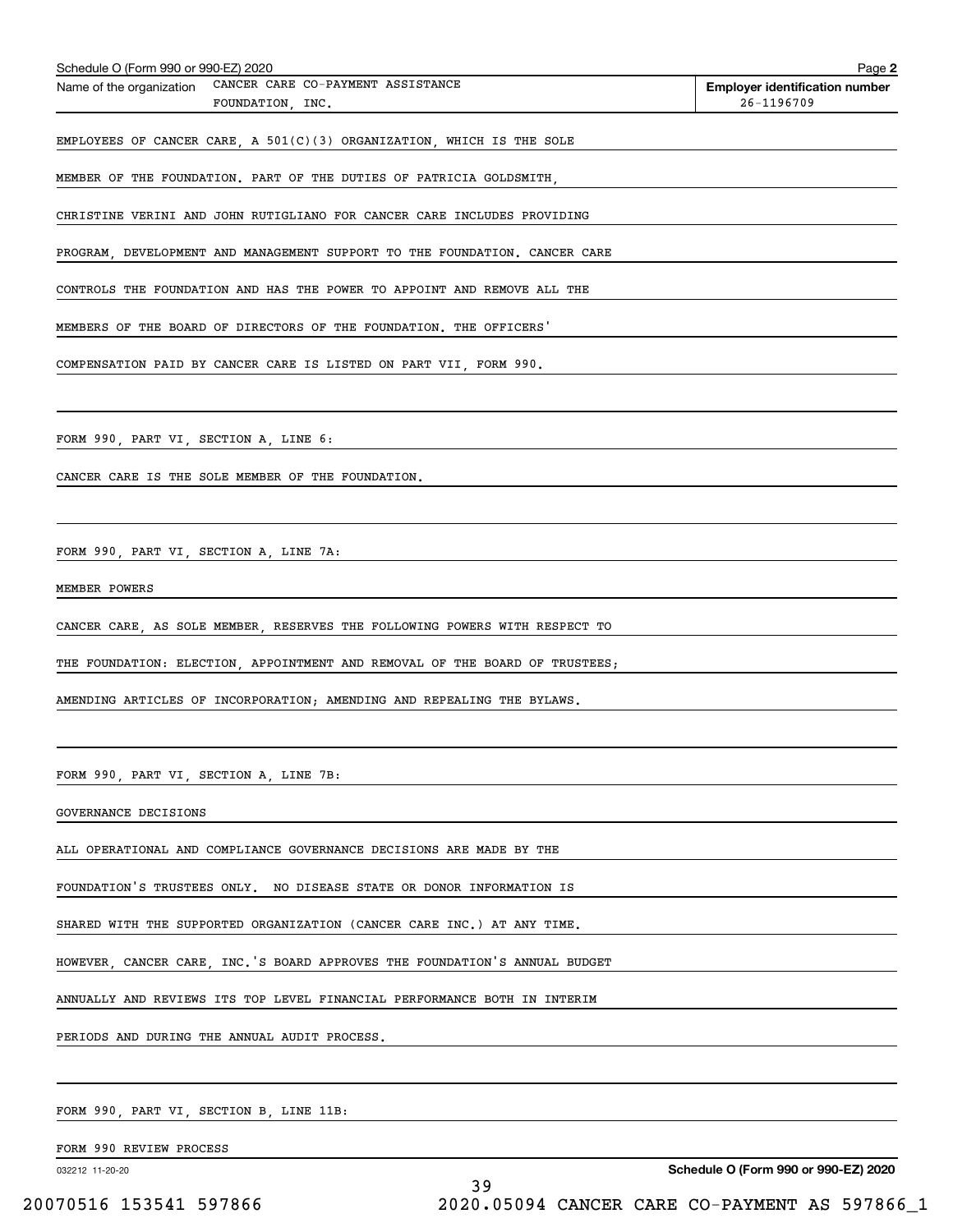| Schedule O (Form 990 or 990-EZ) 2020<br>Name of the organization CANCER CARE CO-PAYMENT ASSISTANCE | Page 2<br><b>Employer identification number</b> |
|----------------------------------------------------------------------------------------------------|-------------------------------------------------|
| FOUNDATION, INC.                                                                                   | 26-1196709                                      |
| THE IRS FORM 990 IS PREPARED BY THE FOUNDATION'S OUTSIDE ACCOUNTING FIRM                           |                                                 |
| AND REVIEWED BY THE ORGANIZATION'S CHIEF FINANCIAL OFFICER. THE 990 IS                             |                                                 |
| FILED WITH THE IRS AFTER A REVIEW BY THE FULL BOARD.                                               |                                                 |
|                                                                                                    |                                                 |
|                                                                                                    |                                                 |
| FORM 990, PART VI, SECTION B, LINE 12C:                                                            |                                                 |
| WRITTEN CONFLICT OF INTEREST POLICY                                                                |                                                 |
| EACH TRUSTEE IS PROVIDED WITH A BOARD MANUAL ANNUALLY WHICH, IN ADDITION TO                        |                                                 |
| OUTLINING THE WRITTEN CONFLICT OF INTEREST POLICY BOARD'S RESPONSIBILITIES                         |                                                 |
| AND STRUCTURE PROVIDES A COPY OF THE ORGANIZATION'S CONFLICT OF INTEREST                           |                                                 |
| POLICY, BOARD MEMBERS ARE ASKED TO REVIEW SUCH POLICY ANNUALLY AND REPORT                          |                                                 |
| TO THE CHIEF EXECUTIVE OFFICER ANY POTENTIAL CONFLICTS. ADDITIONALLY, ALL                          |                                                 |
| VENDOR RELATIONSHIPS ARE REQUIRED TO BE APPROVED BY THE CHIEF FINANCIAL                            |                                                 |
| OFFICER WHO MONITORS CONTRACTS, AGREEMENTS AND VENDOR RELATIONSHIPS FOR                            |                                                 |
| POTENTIAL CONFLICTS FOR TRUSTEES, KEY EMPLOYEES AND STAFF. CORPORATE                               |                                                 |
| OFFICERS AND KEY EMPLOYEES ALSO ANNUALLY REVIEW POTENTIAL CONFLICTS OF                             |                                                 |
| INTEREST. IN THE EVENT OF A POTENTIAL OR ACTUAL CONFLICT OF INTEREST.                              |                                                 |
| TRUSTEES CORPORATE OFFICERS AND KEY EMPLOYEES ARE REQUIRED TO REMOVE                               |                                                 |
| THEMSELVES FROM ANY RELATED DISCUSSION OR DECISION. IN ADDITION TO ABOVE,                          |                                                 |
| THE FOUNDATION ESTABLISHED A FORMAL COMPLIANCE PROGRAM IN THE FALL OF 2019                         |                                                 |
| AND ALL EMPLOYEES AND BOARD MEMBERS OF THE FOUNDATION RECEIVE ANNUAL                               |                                                 |
| COMPLIANCE TRAINING.                                                                               |                                                 |
|                                                                                                    |                                                 |
| FORM 990, PART VI, LINE 14                                                                         |                                                 |
| DOCUMENT RETENTION & DESTRUCTION POLICY                                                            |                                                 |
| THE FOUNDATION MAINTAINS A HIPAA-COMPLIANT DATABASE WITH A THIRD-PARTY                             |                                                 |
| VENDOR THAT DIGITIZES ALL OF ITS PATIENT RECORDS AND DOCUMENTS. THIS SECURE                        |                                                 |
| WEB-BASED SYSTEM IS HOSTED OFF-SITE AND IN A CO-LOCATION. AS THE FOUNDATION                        |                                                 |

WAS ONLY ESTABLISHED IN 2008 AND THE COST OF ELECTRONIC STORAGE IS MINIMAL,

032212 11-20-20

**Schedule O (Form 990 or 990-EZ) 2020**

40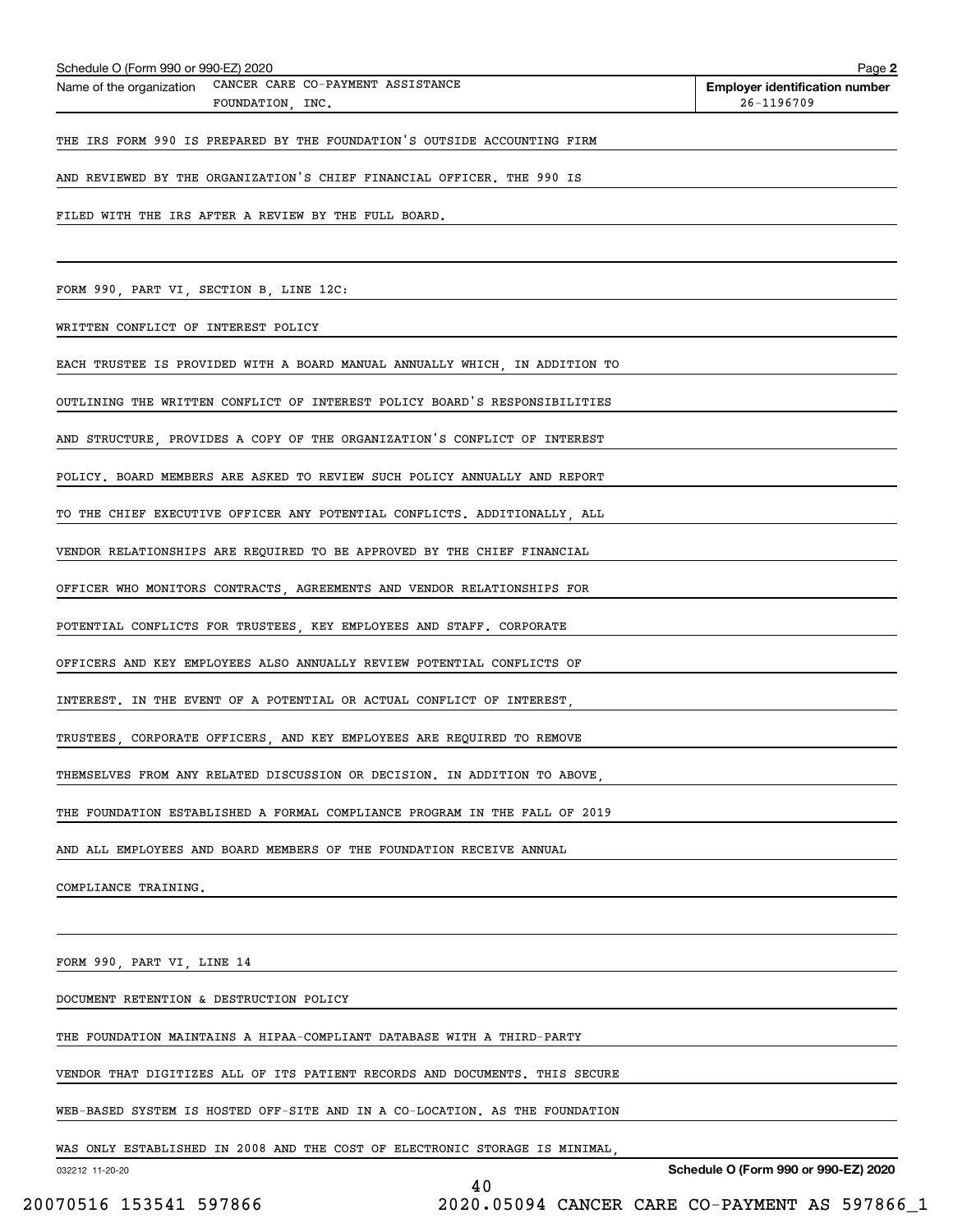| Schedule O (Form 990 or 990-EZ) 2020                                              | Page 2                                              |
|-----------------------------------------------------------------------------------|-----------------------------------------------------|
| CANCER CARE CO-PAYMENT ASSISTANCE<br>Name of the organization<br>FOUNDATION, INC. | <b>Employer identification number</b><br>26-1196709 |
| MANAGEMENT HAS NOT YET DETERMINED A PURGING SCHEDULE.                             |                                                     |
|                                                                                   |                                                     |
| FORM 990, PART VI, SECTION B, LINE 15:                                            |                                                     |
| PROCESS FOR DETERMINING COMPENSATION                                              |                                                     |
| CANCER CARE'S EXECUTIVE COMMITTEE REVIEWS THE COMPENSATION OF ALL PAID            |                                                     |
| OFFICERS AND KEY EMPLOYEES ANNUALLY DURING THE PERFORMANCE EVALUATION OR          |                                                     |
| BUDGET PROCESS. ADDITIONALLY, CANCER CARE'S EXECUTIVE COMMITTEE REVIEWS THE       |                                                     |
| COMPENSATION OF ANY NEWLY HIRED KEY EMPLOYEE. THE EXECUTIVE COMMITTEE IS          |                                                     |
| COMPRISED OF INDEPENDENT INDIVIDUALS SELECTED BY THE BOARD OF TRUSTEES. AS        |                                                     |
| REQUESTED THE DIRECTOR OF HUMAN RESOURCES WILL PREPARE BENCHMARKING STUDIES       |                                                     |
| FOR ALL KEY POSITIONS. SUCH BENCHMARKING UTILIZES DATA FROM GUIDESTAR AND         |                                                     |
| OTHER COMPENSATION SURVEYS AND ATTEMPTS TO IDENTIFY THE MOST PERTINENT            |                                                     |
| COMPARABLES BY TYPE OF NOT-FOR-PROFIT, BUDGET SIZE AND GEOGRAPHY. THE             |                                                     |
| COMMITTEE MEMBERS REVIEW AND ANALYZE THE INFORMATION PRESENTED, INCORPORATE       |                                                     |
| ANY VARIANCES OF ACTUAL JOB RESPONSIBILITIES AS COMPARED TO THE BENCHMARKED       |                                                     |
| POSITIONS AND MAKE A DETERMINATION AS TO THE APPROPRIATENESS OF CURRENT           |                                                     |
| COMPENSATION AND ANNUAL COMPENSATION ADJUSTMENTS. THE DETERMINATION IS            |                                                     |
| SUBSTANTIATED IN A CONTEMPORANEOUS MEMORANDUM TO THE HUMAN RESOURCES              |                                                     |
| DEPARTMENT.                                                                       |                                                     |
|                                                                                   |                                                     |
| FORM 990, PART VI, SECTION C, LINE 19:                                            |                                                     |
| DOCUMENTS AVAILABLE TO THE PUBLIC                                                 |                                                     |
| THE FOUNDATION'S FINANCIAL STATEMENTS ARE DISCLOSED ON ITS WEB SITE,              |                                                     |
| WWW.CANCERCARECOPAY.ORG, AND ARE MADE AVAILABLE UPON REQUEST. THE                 |                                                     |
| ORGANIZATION DOES NOT MAKE ITS GOVERNING DOCUMENTS OR ITS CONFLICT OF             |                                                     |
| INTEREST POLICY PUBLICLY AVAILABLE, BUT PROVIDES IT UPON REQUEST TO DONORS        |                                                     |
| AND CORPORATE GRANTORS.                                                           |                                                     |
|                                                                                   |                                                     |

032212 11-20-20

**Schedule O (Form 990 or 990-EZ) 2020**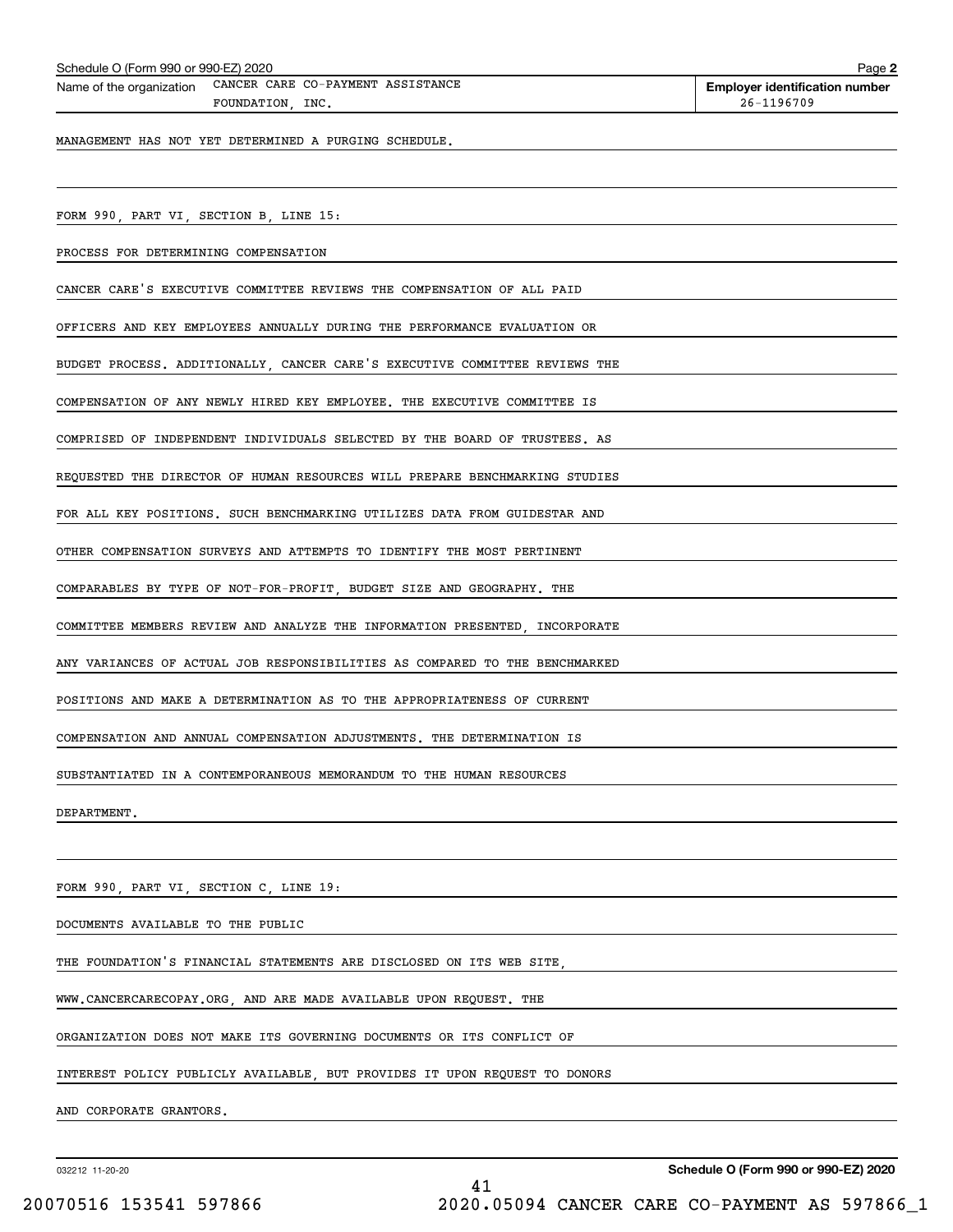| 032161 10-28-20 | LHA |
|-----------------|-----|

| (Form 990)<br>Complete if the organization answered "Yes" on Form 990, Part IV, line 33, 34, 35b, 36, or 37.<br>Attach to Form 990. |                                                                                                                    |     |                                                                                         |     |     |                                       |  |
|-------------------------------------------------------------------------------------------------------------------------------------|--------------------------------------------------------------------------------------------------------------------|-----|-----------------------------------------------------------------------------------------|-----|-----|---------------------------------------|--|
| Department of the Treasury<br>Internal Revenue Service                                                                              |                                                                                                                    |     | $\triangleright$ Go to www.irs.gov/Form990 for instructions and the latest information. |     |     | Open to Public<br><b>Inspection</b>   |  |
| Name of the organization                                                                                                            | CANCER CARE CO-PAYMENT ASSISTANCE                                                                                  |     |                                                                                         |     |     | <b>Employer identification number</b> |  |
|                                                                                                                                     | FOUNDATION INC.                                                                                                    |     |                                                                                         |     |     | 26-1196709                            |  |
| Part I                                                                                                                              | Identification of Disregarded Entities. Complete if the organization answered "Yes" on Form 990, Part IV, line 33. |     |                                                                                         |     |     |                                       |  |
|                                                                                                                                     | (a)                                                                                                                | (b) | (c)                                                                                     | (d) | (e) | (f)                                   |  |
|                                                                                                                                     |                                                                                                                    |     |                                                                                         |     |     |                                       |  |

**Related Organizations and Unrelated Partnerships**

| (a)<br>Name, address, and EIN (if applicable)<br>of disregarded entity | (b)<br>Primary activity | (c)<br>Legal domicile (state or<br>foreign country) | (d)<br>Total income | (e)<br>End-of-year assets | (f)<br>Direct controlling<br>entity |
|------------------------------------------------------------------------|-------------------------|-----------------------------------------------------|---------------------|---------------------------|-------------------------------------|
|                                                                        |                         |                                                     |                     |                           |                                     |
|                                                                        |                         |                                                     |                     |                           |                                     |
|                                                                        |                         |                                                     |                     |                           |                                     |
|                                                                        |                         |                                                     |                     |                           |                                     |

#### **Identification of Related Tax-Exempt Organizations.** Complete if the organization answered "Yes" on Form 990, Part IV, line 34, because it had one or more related tax-exempt **Part II** organizations during the tax year.

| (a)<br>Name, address, and EIN<br>of related organization | (b)<br>Primary activity | (c)<br>Legal domicile (state or<br>foreign country) | (d)<br>Exempt Code<br>section | (e)<br>Public charity<br>status (if section | (f)<br>Direct controlling<br>entity | $(g)$<br>Section 512(b)(13) | controlled<br>entity? |  |
|----------------------------------------------------------|-------------------------|-----------------------------------------------------|-------------------------------|---------------------------------------------|-------------------------------------|-----------------------------|-----------------------|--|
|                                                          |                         |                                                     |                               | 501(c)(3)                                   |                                     | Yes                         | No                    |  |
| CANCER CARE INC. - 13-1825919                            |                         |                                                     |                               |                                             |                                     |                             |                       |  |
| 275 SEVENTH AVENUE                                       |                         |                                                     |                               |                                             |                                     |                             |                       |  |
| NEW YORK, NY 10001                                       | SUPPORT SVC             | NEW YORK                                            | 501(C)(3)                     |                                             | N/A                                 |                             | x                     |  |
|                                                          |                         |                                                     |                               |                                             |                                     |                             |                       |  |
|                                                          |                         |                                                     |                               |                                             |                                     |                             |                       |  |
|                                                          |                         |                                                     |                               |                                             |                                     |                             |                       |  |

**For Paperwork Reduction Act Notice, see the Instructions for Form 990. Schedule R (Form 990) 2020**

OMB No. 1545-0047

## **Open to Public 2020**

| <b>SCHEDULE R</b> |  |
|-------------------|--|
| (Form 990)        |  |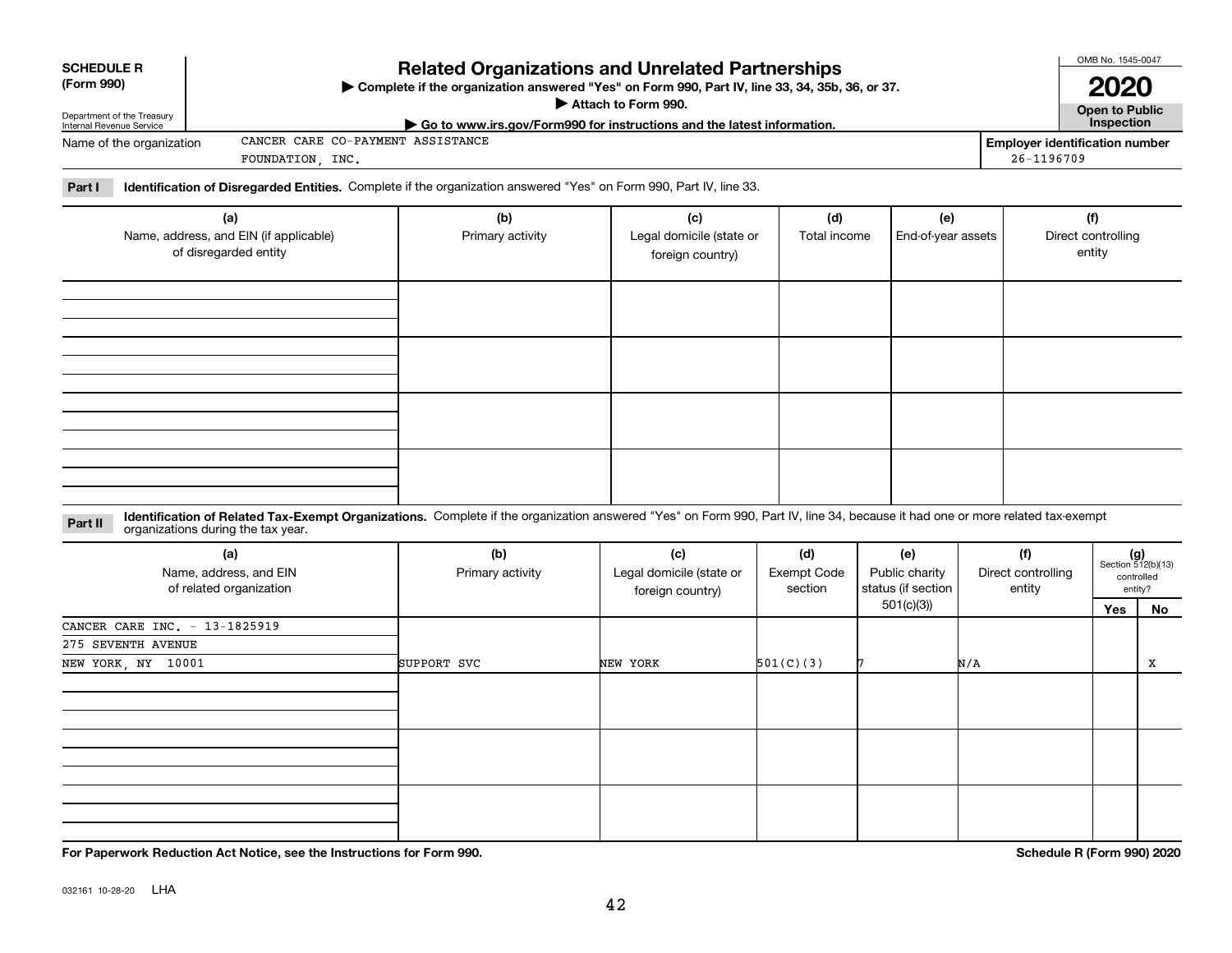Schedule R (Form 990) 2020 Page FOUNDATION, INC. 26-1196709

| Identification of Related Organizations Taxable as a Partnership. Complete if the organization answered "Yes" on Form 990, Part IV, line 34, because it had one or more related<br>Part III<br>organizations treated as a partnership during the tax year. |                  |                                           |                              |                                                                       |                          |                                   |              |                  |                                               |          |                                               |
|------------------------------------------------------------------------------------------------------------------------------------------------------------------------------------------------------------------------------------------------------------|------------------|-------------------------------------------|------------------------------|-----------------------------------------------------------------------|--------------------------|-----------------------------------|--------------|------------------|-----------------------------------------------|----------|-----------------------------------------------|
| (a)                                                                                                                                                                                                                                                        | (b)              | (c)                                       | (d)                          | (e)                                                                   | (f)                      | (g)                               | (h)          |                  | (i)                                           | (j)      | (k)                                           |
| Name, address, and EIN<br>of related organization                                                                                                                                                                                                          | Primary activity | Legal<br>domicile<br>(state or<br>foreign | Direct controlling<br>entity | Predominant income<br>(related, unrelated,<br>excluded from tax under | Share of total<br>income | Share of<br>end-of-year<br>assets | allocations? | Disproportionate | Code V-UBI<br>amount in box<br>20 of Schedule | partner? | General or Percentage<br>managing   ownership |
|                                                                                                                                                                                                                                                            |                  | country)                                  |                              | sections 512-514)                                                     |                          |                                   |              | Yes   No         | K-1 (Form 1065) Yes No                        |          |                                               |
|                                                                                                                                                                                                                                                            |                  |                                           |                              |                                                                       |                          |                                   |              |                  |                                               |          |                                               |
|                                                                                                                                                                                                                                                            |                  |                                           |                              |                                                                       |                          |                                   |              |                  |                                               |          |                                               |
|                                                                                                                                                                                                                                                            |                  |                                           |                              |                                                                       |                          |                                   |              |                  |                                               |          |                                               |
|                                                                                                                                                                                                                                                            |                  |                                           |                              |                                                                       |                          |                                   |              |                  |                                               |          |                                               |
|                                                                                                                                                                                                                                                            |                  |                                           |                              |                                                                       |                          |                                   |              |                  |                                               |          |                                               |
|                                                                                                                                                                                                                                                            |                  |                                           |                              |                                                                       |                          |                                   |              |                  |                                               |          |                                               |
|                                                                                                                                                                                                                                                            |                  |                                           |                              |                                                                       |                          |                                   |              |                  |                                               |          |                                               |
|                                                                                                                                                                                                                                                            |                  |                                           |                              |                                                                       |                          |                                   |              |                  |                                               |          |                                               |
|                                                                                                                                                                                                                                                            |                  |                                           |                              |                                                                       |                          |                                   |              |                  |                                               |          |                                               |
|                                                                                                                                                                                                                                                            |                  |                                           |                              |                                                                       |                          |                                   |              |                  |                                               |          |                                               |
|                                                                                                                                                                                                                                                            |                  |                                           |                              |                                                                       |                          |                                   |              |                  |                                               |          |                                               |
|                                                                                                                                                                                                                                                            |                  |                                           |                              |                                                                       |                          |                                   |              |                  |                                               |          |                                               |
|                                                                                                                                                                                                                                                            |                  |                                           |                              |                                                                       |                          |                                   |              |                  |                                               |          |                                               |
|                                                                                                                                                                                                                                                            |                  |                                           |                              |                                                                       |                          |                                   |              |                  |                                               |          |                                               |

| Part IV | blentification of Related Organizations Taxable as a Corporation or Trust. Complete if the organization answered "Yes" on Form 990, Part IV, line 34, because it had one or more related |
|---------|------------------------------------------------------------------------------------------------------------------------------------------------------------------------------------------|
|         |                                                                                                                                                                                          |
|         | organizations treated as a corporation or trust during the tax year.                                                                                                                     |

| (a)<br>Name, address, and EIN<br>of related organization | (b)<br>Primary activity | (c)<br>Legal domicile<br>(state or<br>foreign<br>country) | (d)<br>Direct controlling<br>entity | (e)<br>Type of entity<br>(C corp, S corp,<br>or trust) | (f)<br>Share of total<br>income | (g)<br>Share of<br>end-of-year<br>assets | (h)<br>Percentage<br>ownership | $\begin{array}{c} \textbf{(i)}\\ \text{Section}\\ 512 \text{(b)} \text{(13)}\\ \text{controlled} \end{array}$<br>entity?<br>Yes No |  |
|----------------------------------------------------------|-------------------------|-----------------------------------------------------------|-------------------------------------|--------------------------------------------------------|---------------------------------|------------------------------------------|--------------------------------|------------------------------------------------------------------------------------------------------------------------------------|--|
|                                                          |                         |                                                           |                                     |                                                        |                                 |                                          |                                |                                                                                                                                    |  |
|                                                          |                         |                                                           |                                     |                                                        |                                 |                                          |                                |                                                                                                                                    |  |
|                                                          |                         |                                                           |                                     |                                                        |                                 |                                          |                                |                                                                                                                                    |  |
|                                                          |                         |                                                           |                                     |                                                        |                                 |                                          |                                |                                                                                                                                    |  |
|                                                          |                         |                                                           |                                     |                                                        |                                 |                                          |                                |                                                                                                                                    |  |

**Schedule R (Form 990) 2020**

**2**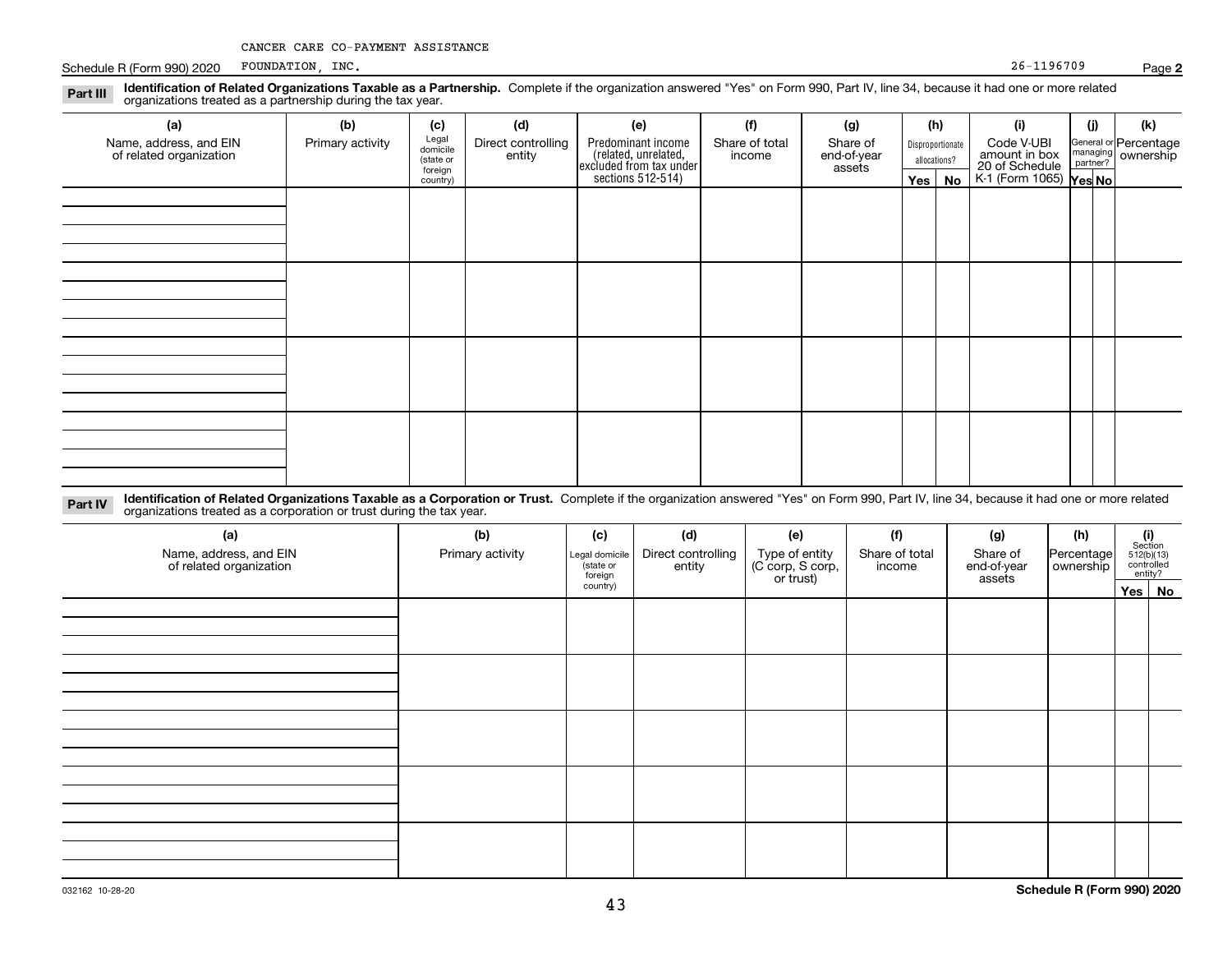Schedule R (Form 990) 2020 POUNDATION, INC. Schedule R (Form 990) 2020 POUNDATION, INC. FOUNDATION, INC.

| <b>Part V</b>                                                                           | Transactions With Related Organizations. Complete if the organization answered "Yes" on Form 990, Part IV, line 34, 35b, or 36.                                                                                                |     |   |   |  |  |  |
|-----------------------------------------------------------------------------------------|--------------------------------------------------------------------------------------------------------------------------------------------------------------------------------------------------------------------------------|-----|---|---|--|--|--|
| Note: Complete line 1 if any entity is listed in Parts II, III, or IV of this schedule. |                                                                                                                                                                                                                                |     |   |   |  |  |  |
|                                                                                         | During the tax year, did the organization engage in any of the following transactions with one or more related organizations listed in Parts II-IV?                                                                            |     |   |   |  |  |  |
|                                                                                         |                                                                                                                                                                                                                                | 1a  |   | X |  |  |  |
|                                                                                         | <b>b</b> Gift, grant, or capital contribution to related organization(s)                                                                                                                                                       | 1b  | X |   |  |  |  |
|                                                                                         | <b>c</b> Gift, grant, or capital contribution from related organization(s)                                                                                                                                                     | 1c  |   | x |  |  |  |
|                                                                                         | <b>d</b> Loans or loan quarantees to or for related organization(s)                                                                                                                                                            | 1d  |   | x |  |  |  |
|                                                                                         | <b>e</b> Loans or loan quarantees by related organization(s)                                                                                                                                                                   | 1e  |   | X |  |  |  |
|                                                                                         |                                                                                                                                                                                                                                |     |   |   |  |  |  |
|                                                                                         |                                                                                                                                                                                                                                | 1f  |   | x |  |  |  |
|                                                                                         | g Sale of assets to related organization(s) www.assettion.com/www.assettion.com/www.assettion.com/www.assettion.com/www.assettion.com/www.assettion.com/www.assettion.com/www.assettion.com/www.assettion.com/www.assettion.co | 1g  |   | X |  |  |  |
|                                                                                         | h Purchase of assets from related organization(s) manufactured content to content the content of the content of the content of the content of the content of the content of the content of the content of the content of the c | 1h  |   | x |  |  |  |
|                                                                                         | Exchange of assets with related organization(s) Examples 2008 and the contract of the contract of the contract of the contract of the contract of the contract of the contract of the contract of the contract of the contract | 1i. |   | x |  |  |  |
|                                                                                         | Lease of facilities, equipment, or other assets to related organization(s) manufactured content to the set of facilities, equipment, or other assets to related organization(s) manufactured content to the set of facilities, |     |   | X |  |  |  |
|                                                                                         |                                                                                                                                                                                                                                |     |   |   |  |  |  |
|                                                                                         |                                                                                                                                                                                                                                | 1k  |   | x |  |  |  |
|                                                                                         | Performance of services or membership or fundraising solicitations for related organization(s)                                                                                                                                 | 11  |   | x |  |  |  |
|                                                                                         | m Performance of services or membership or fundraising solicitations by related organization(s)                                                                                                                                | 1m  |   | x |  |  |  |
|                                                                                         |                                                                                                                                                                                                                                | 1n  | X |   |  |  |  |
|                                                                                         | <b>o</b> Sharing of paid employees with related organization(s)                                                                                                                                                                | 10  |   |   |  |  |  |
|                                                                                         |                                                                                                                                                                                                                                |     |   |   |  |  |  |
|                                                                                         | p Reimbursement paid to related organization(s) for expenses [1111] and the content of the content of the content of the content of the content of the content of the content of the content of the content of the content of  | 1p  | x |   |  |  |  |
|                                                                                         |                                                                                                                                                                                                                                | 1a  |   |   |  |  |  |
|                                                                                         |                                                                                                                                                                                                                                |     |   |   |  |  |  |

**s**Other transfer of cash or property from related organization(s)

**2**If the answer to any of the above is "Yes," see the instructions for information on who must complete this line, including covered relationships and transaction thresholds.

**r** Other transfer of cash or property to related organization(s) ~~~~~~~~~~~~~~~~~~~~~~~~~~~~~~~~~~~~~~~~~~~~~~~~~~~~~~~~~

| (a)<br>Name of related organization | (b)<br>Transaction<br>type (a-s) | (c)<br>Amount involved | (d)<br>Method of determining amount involved |
|-------------------------------------|----------------------------------|------------------------|----------------------------------------------|
| (1)                                 |                                  |                        |                                              |
| (2)                                 |                                  |                        |                                              |
| (3)                                 |                                  |                        |                                              |
| (4)                                 |                                  |                        |                                              |
| (5)                                 |                                  |                        |                                              |
| (6)                                 |                                  |                        |                                              |

**1r1s** X

X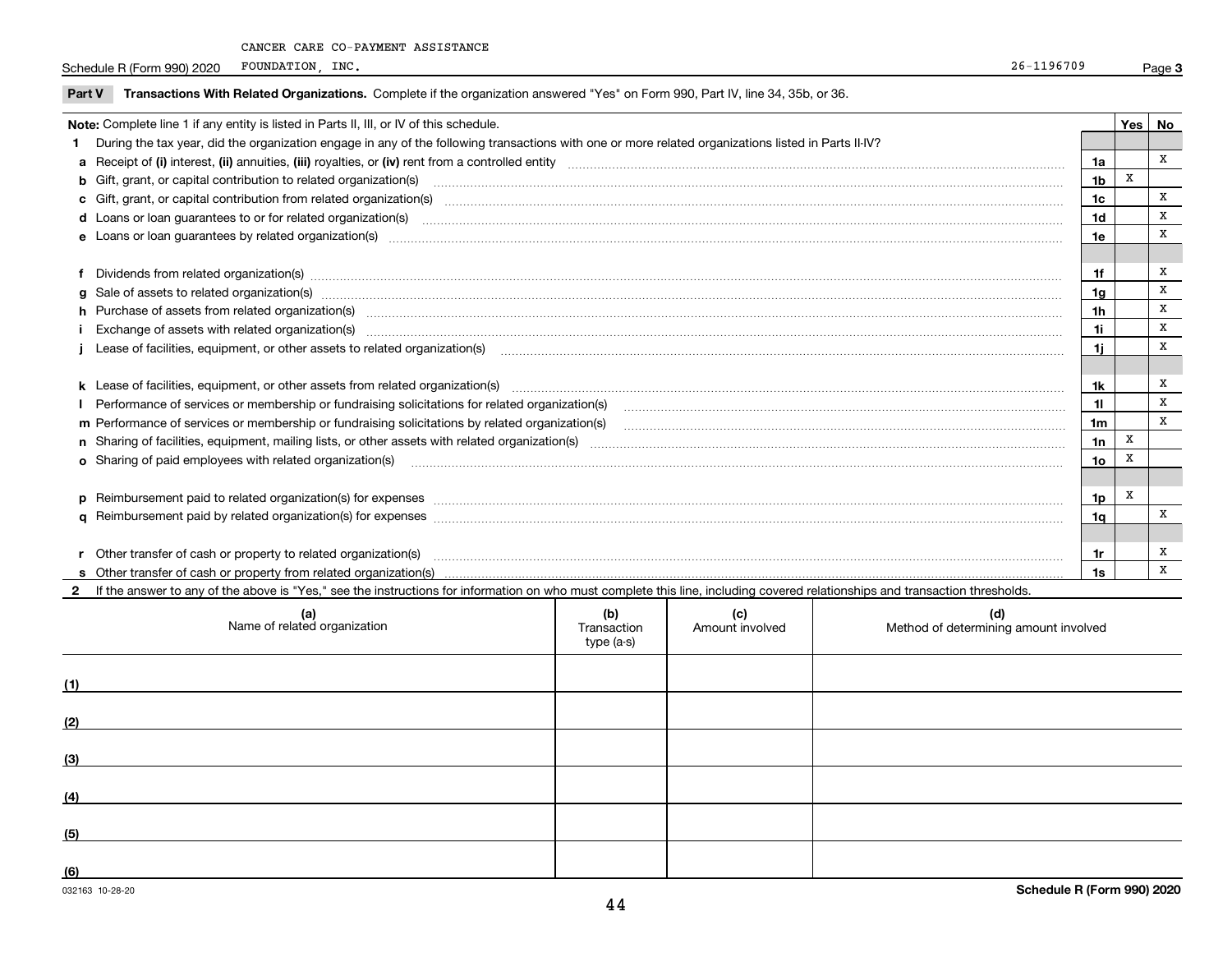Schedule R (Form 990) 2020 Page FOUNDATION, INC. 26-1196709

#### **Part VI Unrelated Organizations Taxable as a Partnership. Complete if the organization answered "Yes" on Form 990, Part IV, line 37.**

Provide the following information for each entity taxed as a partnership through which the organization conducted more than five percent of its activities (measured by total assets or gross revenue) that was not a related organization. See instructions regarding exclusion for certain investment partnerships.

| (a)                    | יי יישוטישייש טיי<br>(b) | (c)               | .<br>(d)                                                                                   |                                                                                                                    | (f)      | (g)         | (h)                   | (i)                                                                                                    | (i)    | $(\mathsf{k})$ |  |
|------------------------|--------------------------|-------------------|--------------------------------------------------------------------------------------------|--------------------------------------------------------------------------------------------------------------------|----------|-------------|-----------------------|--------------------------------------------------------------------------------------------------------|--------|----------------|--|
| Name, address, and EIN | Primary activity         | Legal domicile    |                                                                                            | $\begin{array}{c} \textbf{(e)}\\ \text{Area all} \\ \text{partners sec.}\\ 501(c)(3) \\ \text{orgs.?} \end{array}$ | Share of | Share of    | Dispropor-<br>tionate |                                                                                                        |        |                |  |
| of entity              |                          | (state or foreign |                                                                                            |                                                                                                                    | total    | end-of-year | allocations?          |                                                                                                        |        |                |  |
|                        |                          | country)          | Predominant income<br>(related, unrelated,<br>excluded from tax under<br>sections 512-514) | Yes No                                                                                                             | income   | assets      | Yes No                | Code V-UBI<br>amount in box 20 managing<br>of Schedule K-1 partner? ownership<br>(Form 1065)<br>ves No | Yes No |                |  |
|                        |                          |                   |                                                                                            |                                                                                                                    |          |             |                       |                                                                                                        |        |                |  |
|                        |                          |                   |                                                                                            |                                                                                                                    |          |             |                       |                                                                                                        |        |                |  |
|                        |                          |                   |                                                                                            |                                                                                                                    |          |             |                       |                                                                                                        |        |                |  |
|                        |                          |                   |                                                                                            |                                                                                                                    |          |             |                       |                                                                                                        |        |                |  |
|                        |                          |                   |                                                                                            |                                                                                                                    |          |             |                       |                                                                                                        |        |                |  |
|                        |                          |                   |                                                                                            |                                                                                                                    |          |             |                       |                                                                                                        |        |                |  |
|                        |                          |                   |                                                                                            |                                                                                                                    |          |             |                       |                                                                                                        |        |                |  |
|                        |                          |                   |                                                                                            |                                                                                                                    |          |             |                       |                                                                                                        |        |                |  |
|                        |                          |                   |                                                                                            |                                                                                                                    |          |             |                       |                                                                                                        |        |                |  |
|                        |                          |                   |                                                                                            |                                                                                                                    |          |             |                       |                                                                                                        |        |                |  |
|                        |                          |                   |                                                                                            |                                                                                                                    |          |             |                       |                                                                                                        |        |                |  |
|                        |                          |                   |                                                                                            |                                                                                                                    |          |             |                       |                                                                                                        |        |                |  |
|                        |                          |                   |                                                                                            |                                                                                                                    |          |             |                       |                                                                                                        |        |                |  |
|                        |                          |                   |                                                                                            |                                                                                                                    |          |             |                       |                                                                                                        |        |                |  |
|                        |                          |                   |                                                                                            |                                                                                                                    |          |             |                       |                                                                                                        |        |                |  |
|                        |                          |                   |                                                                                            |                                                                                                                    |          |             |                       |                                                                                                        |        |                |  |
|                        |                          |                   |                                                                                            |                                                                                                                    |          |             |                       |                                                                                                        |        |                |  |
|                        |                          |                   |                                                                                            |                                                                                                                    |          |             |                       |                                                                                                        |        |                |  |
|                        |                          |                   |                                                                                            |                                                                                                                    |          |             |                       |                                                                                                        |        |                |  |
|                        |                          |                   |                                                                                            |                                                                                                                    |          |             |                       |                                                                                                        |        |                |  |
|                        |                          |                   |                                                                                            |                                                                                                                    |          |             |                       |                                                                                                        |        |                |  |
|                        |                          |                   |                                                                                            |                                                                                                                    |          |             |                       |                                                                                                        |        |                |  |
|                        |                          |                   |                                                                                            |                                                                                                                    |          |             |                       |                                                                                                        |        |                |  |
|                        |                          |                   |                                                                                            |                                                                                                                    |          |             |                       |                                                                                                        |        |                |  |
|                        |                          |                   |                                                                                            |                                                                                                                    |          |             |                       |                                                                                                        |        |                |  |
|                        |                          |                   |                                                                                            |                                                                                                                    |          |             |                       |                                                                                                        |        |                |  |
|                        |                          |                   |                                                                                            |                                                                                                                    |          |             |                       |                                                                                                        |        |                |  |
|                        |                          |                   |                                                                                            |                                                                                                                    |          |             |                       |                                                                                                        |        |                |  |
|                        |                          |                   |                                                                                            |                                                                                                                    |          |             |                       |                                                                                                        |        |                |  |
|                        |                          |                   |                                                                                            |                                                                                                                    |          |             |                       |                                                                                                        |        |                |  |
|                        |                          |                   |                                                                                            |                                                                                                                    |          |             |                       |                                                                                                        |        |                |  |
|                        |                          |                   |                                                                                            |                                                                                                                    |          |             |                       |                                                                                                        |        |                |  |
|                        |                          |                   |                                                                                            |                                                                                                                    |          |             |                       |                                                                                                        |        |                |  |

**Schedule R (Form 990) 2020**